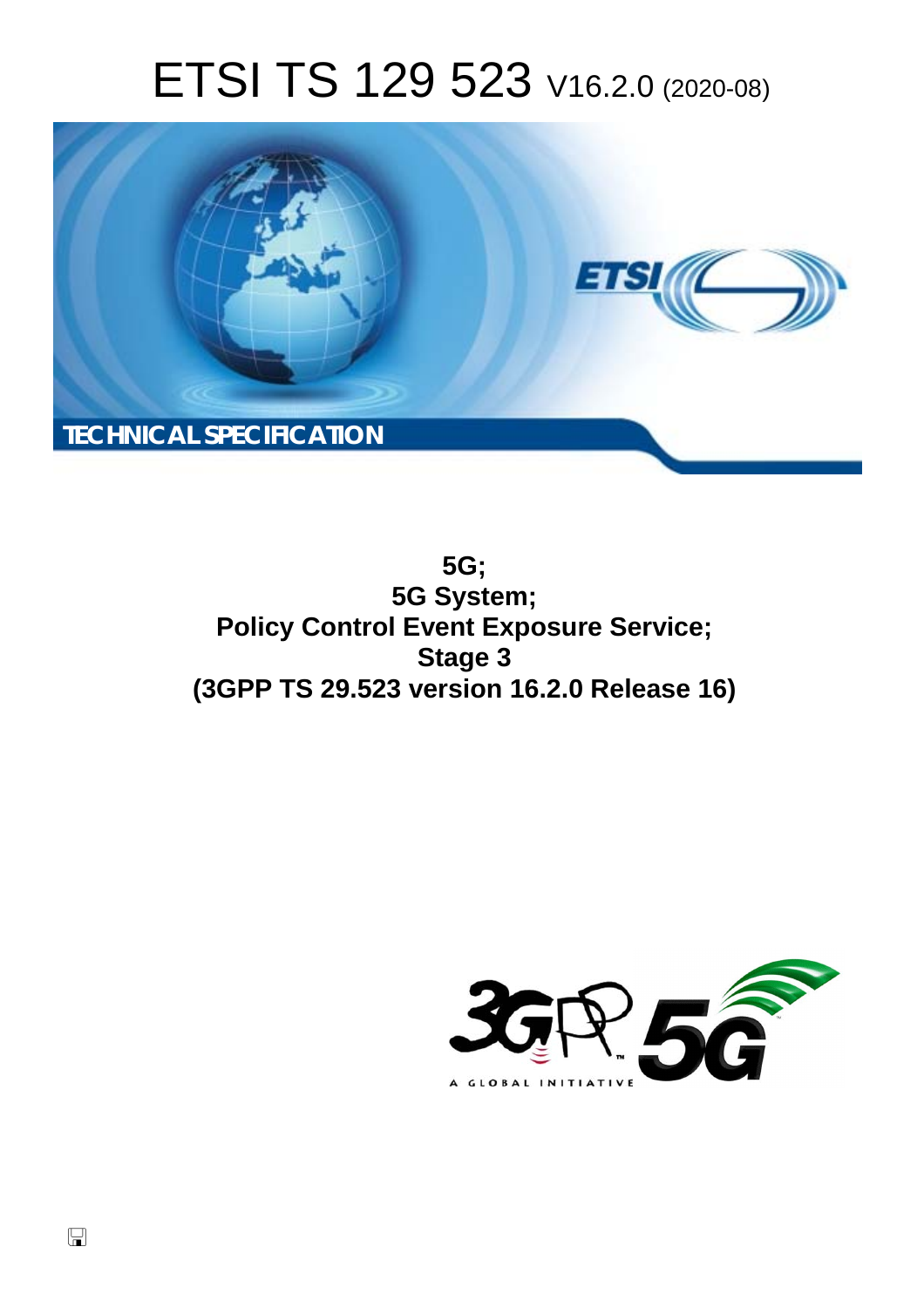Reference RTS/TSGC-0329523vg20

Keywords

5G

#### *ETSI*

#### 650 Route des Lucioles F-06921 Sophia Antipolis Cedex - FRANCE

Tel.: +33 4 92 94 42 00 Fax: +33 4 93 65 47 16

Siret N° 348 623 562 00017 - NAF 742 C Association à but non lucratif enregistrée à la Sous-Préfecture de Grasse (06) N° 7803/88

#### *Important notice*

The present document can be downloaded from: <http://www.etsi.org/standards-search>

The present document may be made available in electronic versions and/or in print. The content of any electronic and/or print versions of the present document shall not be modified without the prior written authorization of ETSI. In case of any existing or perceived difference in contents between such versions and/or in print, the prevailing version of an ETSI deliverable is the one made publicly available in PDF format at [www.etsi.org/deliver.](http://www.etsi.org/deliver)

Users of the present document should be aware that the document may be subject to revision or change of status. Information on the current status of this and other ETSI documents is available at <https://portal.etsi.org/TB/ETSIDeliverableStatus.aspx>

If you find errors in the present document, please send your comment to one of the following services: <https://portal.etsi.org/People/CommiteeSupportStaff.aspx>

#### *Copyright Notification*

No part may be reproduced or utilized in any form or by any means, electronic or mechanical, including photocopying and microfilm except as authorized by written permission of ETSI. The content of the PDF version shall not be modified without the written authorization of ETSI. The copyright and the foregoing restriction extend to reproduction in all media.

> © ETSI 2020. All rights reserved.

**DECT™**, **PLUGTESTS™**, **UMTS™** and the ETSI logo are trademarks of ETSI registered for the benefit of its Members. **3GPP™** and **LTE™** are trademarks of ETSI registered for the benefit of its Members and of the 3GPP Organizational Partners. **oneM2M™** logo is a trademark of ETSI registered for the benefit of its Members and of the oneM2M Partners. **GSM®** and the GSM logo are trademarks registered and owned by the GSM Association.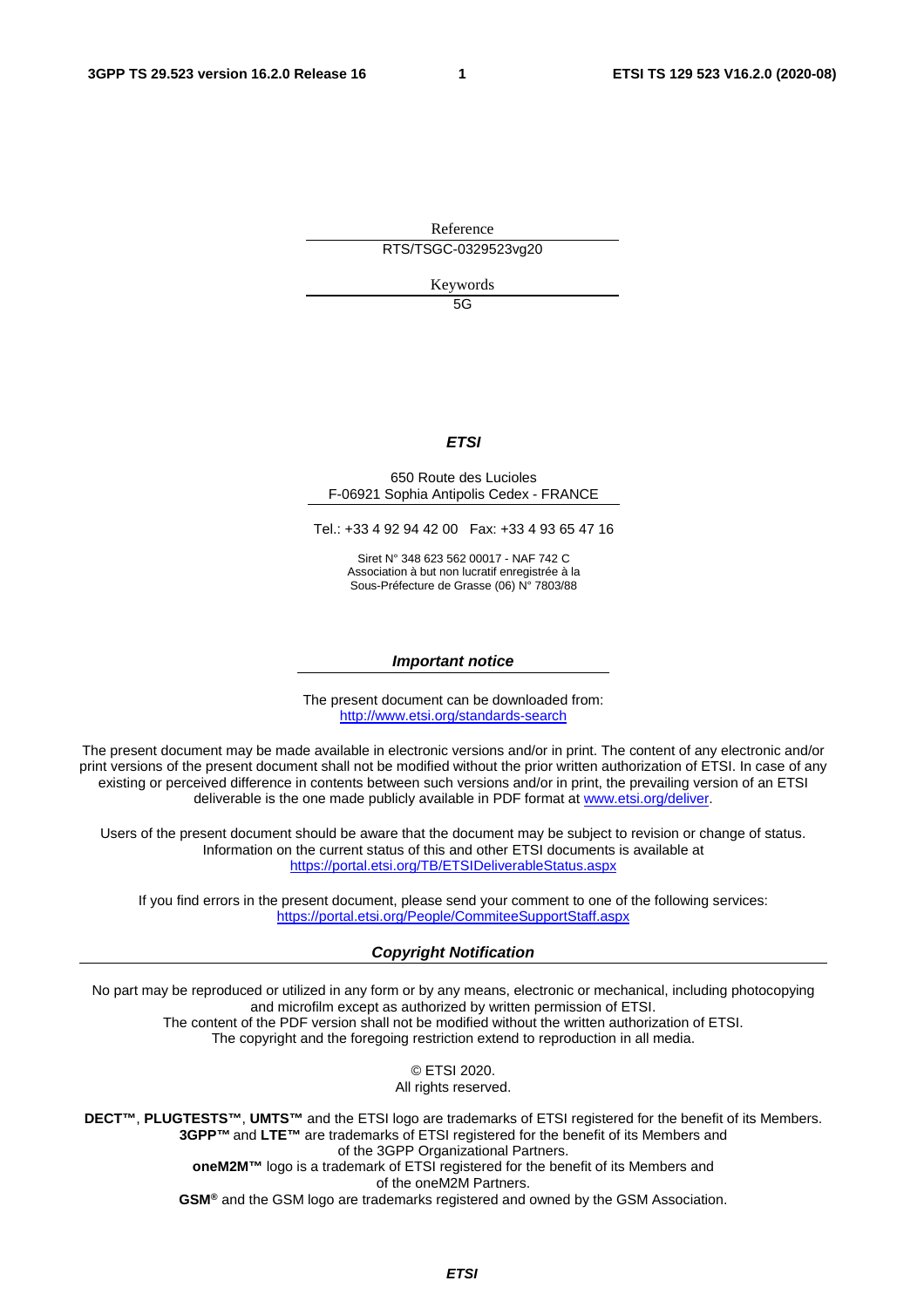## Intellectual Property Rights

#### Essential patents

IPRs essential or potentially essential to normative deliverables may have been declared to ETSI. The information pertaining to these essential IPRs, if any, is publicly available for **ETSI members and non-members**, and can be found in ETSI SR 000 314: *"Intellectual Property Rights (IPRs); Essential, or potentially Essential, IPRs notified to ETSI in respect of ETSI standards"*, which is available from the ETSI Secretariat. Latest updates are available on the ETSI Web server [\(https://ipr.etsi.org/](https://ipr.etsi.org/)).

Pursuant to the ETSI IPR Policy, no investigation, including IPR searches, has been carried out by ETSI. No guarantee can be given as to the existence of other IPRs not referenced in ETSI SR 000 314 (or the updates on the ETSI Web server) which are, or may be, or may become, essential to the present document.

#### **Trademarks**

The present document may include trademarks and/or tradenames which are asserted and/or registered by their owners. ETSI claims no ownership of these except for any which are indicated as being the property of ETSI, and conveys no right to use or reproduce any trademark and/or tradename. Mention of those trademarks in the present document does not constitute an endorsement by ETSI of products, services or organizations associated with those trademarks.

## Legal Notice

This Technical Specification (TS) has been produced by ETSI 3rd Generation Partnership Project (3GPP).

The present document may refer to technical specifications or reports using their 3GPP identities. These shall be interpreted as being references to the corresponding ETSI deliverables.

The cross reference between 3GPP and ETSI identities can be found under<http://webapp.etsi.org/key/queryform.asp>.

## Modal verbs terminology

In the present document "**shall**", "**shall not**", "**should**", "**should not**", "**may**", "**need not**", "**will**", "**will not**", "**can**" and "**cannot**" are to be interpreted as described in clause 3.2 of the [ETSI Drafting Rules](https://portal.etsi.org/Services/editHelp!/Howtostart/ETSIDraftingRules.aspx) (Verbal forms for the expression of provisions).

"**must**" and "**must not**" are **NOT** allowed in ETSI deliverables except when used in direct citation.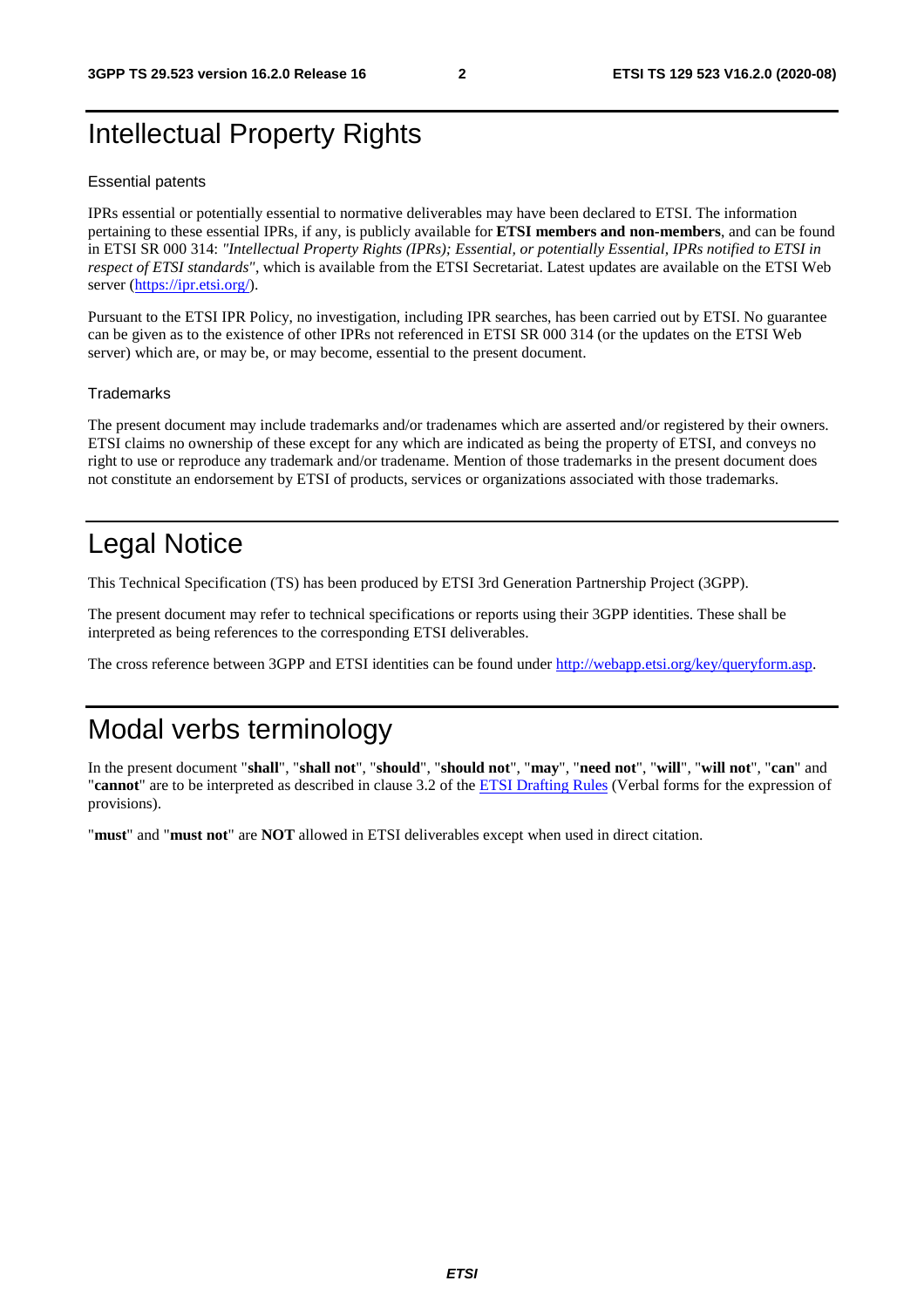$\mathbf{3}$ 

## Contents

| 1          |         |  |
|------------|---------|--|
| 2          |         |  |
| 3          |         |  |
| 3.1<br>3.2 |         |  |
| 4          |         |  |
| 4.1        |         |  |
| 4.1.1      |         |  |
| 4.1.2      |         |  |
| 4.1.3      |         |  |
| 4.1.3.1    |         |  |
| 4.1.3.2    |         |  |
| 4.2        |         |  |
| 4.2.1      |         |  |
| 4.2.2      |         |  |
| 4.2.2.1    |         |  |
| 4.2.2.2    |         |  |
| 4.2.2.3    |         |  |
|            |         |  |
| 4.2.3      |         |  |
| 4.2.3.1    |         |  |
| 4.2.3.2    |         |  |
| 4.2.4      |         |  |
| 4.2.4.1    |         |  |
| 4.2.4.2    |         |  |
| 5          |         |  |
| 5.1        |         |  |
| 5.2        |         |  |
| 5.2.1      |         |  |
| 5.2.2      |         |  |
| 5.2.2.1    | General |  |
| 5.2.2.2    |         |  |
| 5.2.3      |         |  |
| 5.2.3.1    |         |  |
| 5.3        |         |  |
| 5.3.1      |         |  |
| 5.3.2      |         |  |
| 5.3.2.1    |         |  |
|            |         |  |
| 5.3.2.2    |         |  |
| 5.3.2.3    |         |  |
| 5.3.2.3.1  |         |  |
| 5.3.2.4    |         |  |
| 5.3.3      |         |  |
| 5.3.3.1    |         |  |
| 5.3.3.2    |         |  |
| 5.3.3.3    |         |  |
| 5.3.3.3.1  |         |  |
| 5.3.3.3.2  |         |  |
| 5.3.3.3.3  |         |  |
| 5.3.3.4    |         |  |
|            |         |  |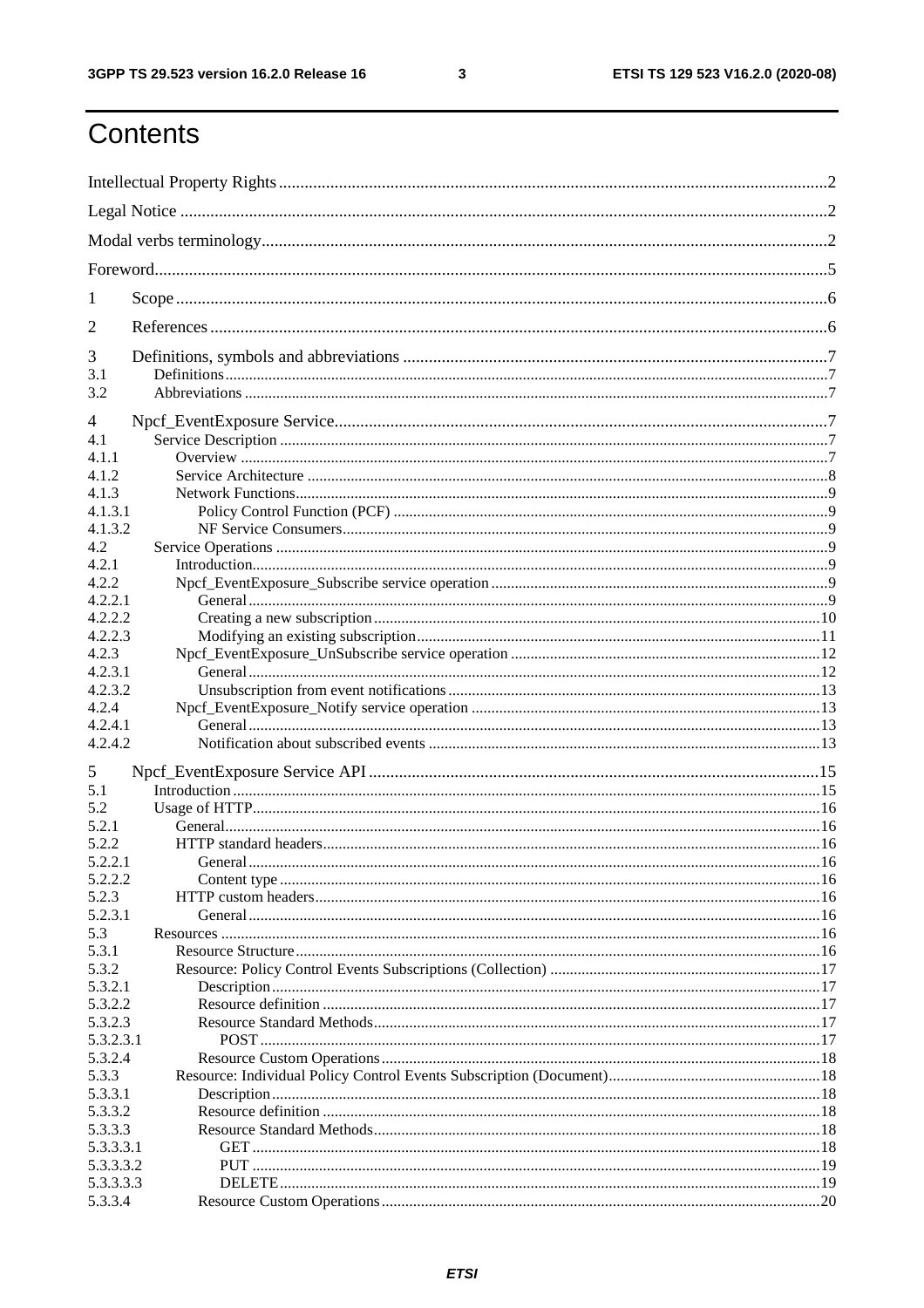#### $\overline{\mathbf{4}}$

|                | <b>Annex B (informative):</b> |  |  |  |  |  |
|----------------|-------------------------------|--|--|--|--|--|
| A.2            |                               |  |  |  |  |  |
| A.1            |                               |  |  |  |  |  |
|                | <b>Annex A (normative):</b>   |  |  |  |  |  |
| 5.9            |                               |  |  |  |  |  |
| 5.8            |                               |  |  |  |  |  |
| 5.7.3          |                               |  |  |  |  |  |
| 5.7.2          |                               |  |  |  |  |  |
| 5.7.1          |                               |  |  |  |  |  |
| 5.7            |                               |  |  |  |  |  |
| 5.6.3.3        |                               |  |  |  |  |  |
| 5.6.3.2        |                               |  |  |  |  |  |
| 5.6.3.1        |                               |  |  |  |  |  |
| 5.6.3          |                               |  |  |  |  |  |
| 5.6.2.9        |                               |  |  |  |  |  |
| 5.6.2.8        |                               |  |  |  |  |  |
| 5.6.2.7        |                               |  |  |  |  |  |
| 5.6.2.6        |                               |  |  |  |  |  |
| 5.6.2.5        |                               |  |  |  |  |  |
| 5.6.2.4        |                               |  |  |  |  |  |
| 5.6.2.3        |                               |  |  |  |  |  |
| 5.6.2.2        |                               |  |  |  |  |  |
| 5.6.2.1        |                               |  |  |  |  |  |
| 5.6.2          |                               |  |  |  |  |  |
| 5.6.1          |                               |  |  |  |  |  |
| 5.6            |                               |  |  |  |  |  |
| 5.5.2.3.1      |                               |  |  |  |  |  |
| 5.5.2.3        |                               |  |  |  |  |  |
| 5.5.2.2        |                               |  |  |  |  |  |
| 5.5.2.1        |                               |  |  |  |  |  |
| 5.5.1<br>5.5.2 |                               |  |  |  |  |  |
| 5.5            |                               |  |  |  |  |  |
| 5.4            |                               |  |  |  |  |  |
|                |                               |  |  |  |  |  |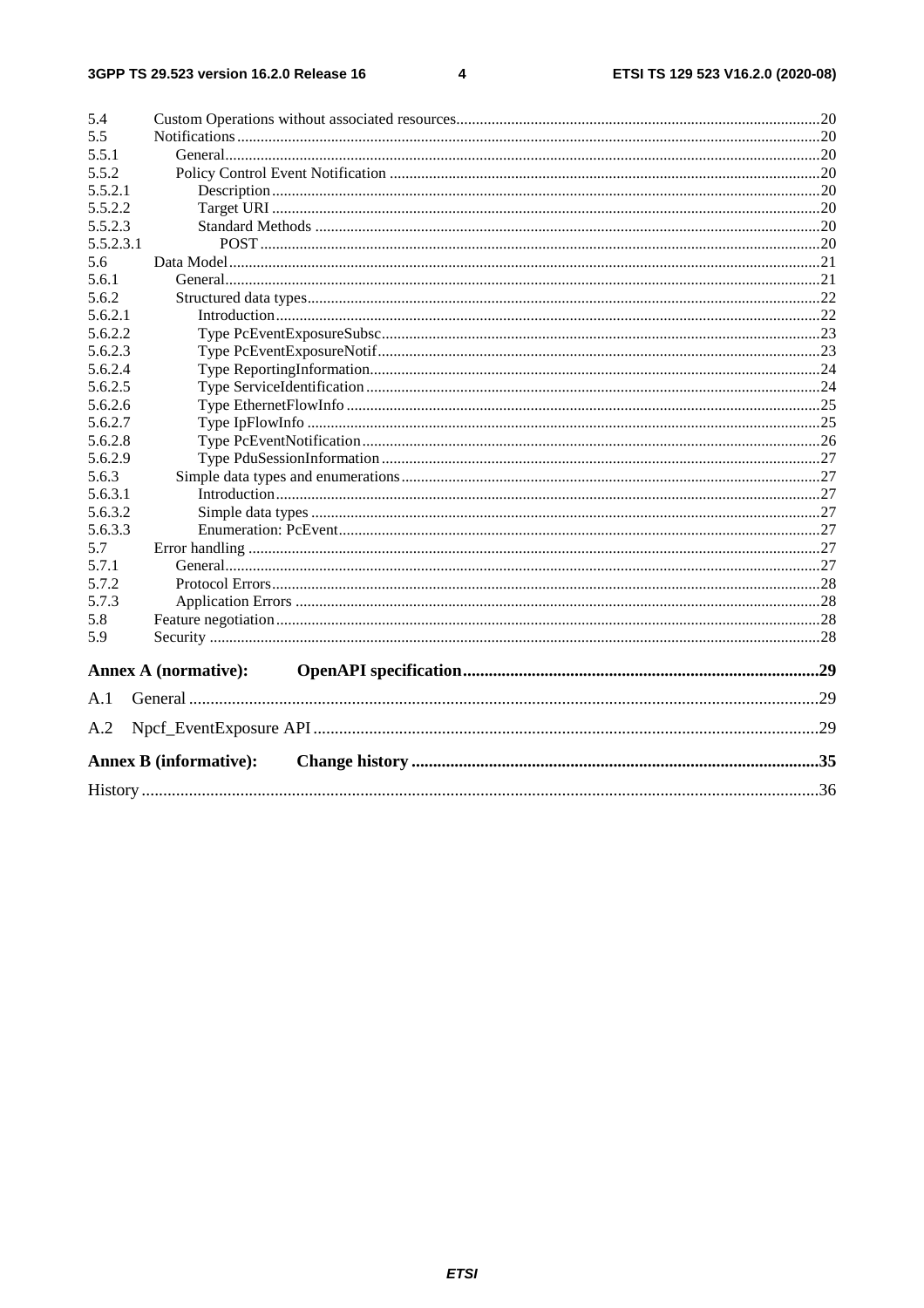## Foreword

This Technical Specification has been produced by the 3rd Generation Partnership Project (3GPP).

The contents of the present document are subject to continuing work within the TSG and may change following formal TSG approval. Should the TSG modify the contents of the present document, it will be re-released by the TSG with an identifying change of release date and an increase in version number as follows:

Version x.y.z

where:

- x the first digit:
	- 1 presented to TSG for information;
	- 2 presented to TSG for approval;
	- 3 or greater indicates TSG approved document under change control.
- y the second digit is incremented for all changes of substance, i.e. technical enhancements, corrections, updates, etc.
- z the third digit is incremented when editorial only changes have been incorporated in the document.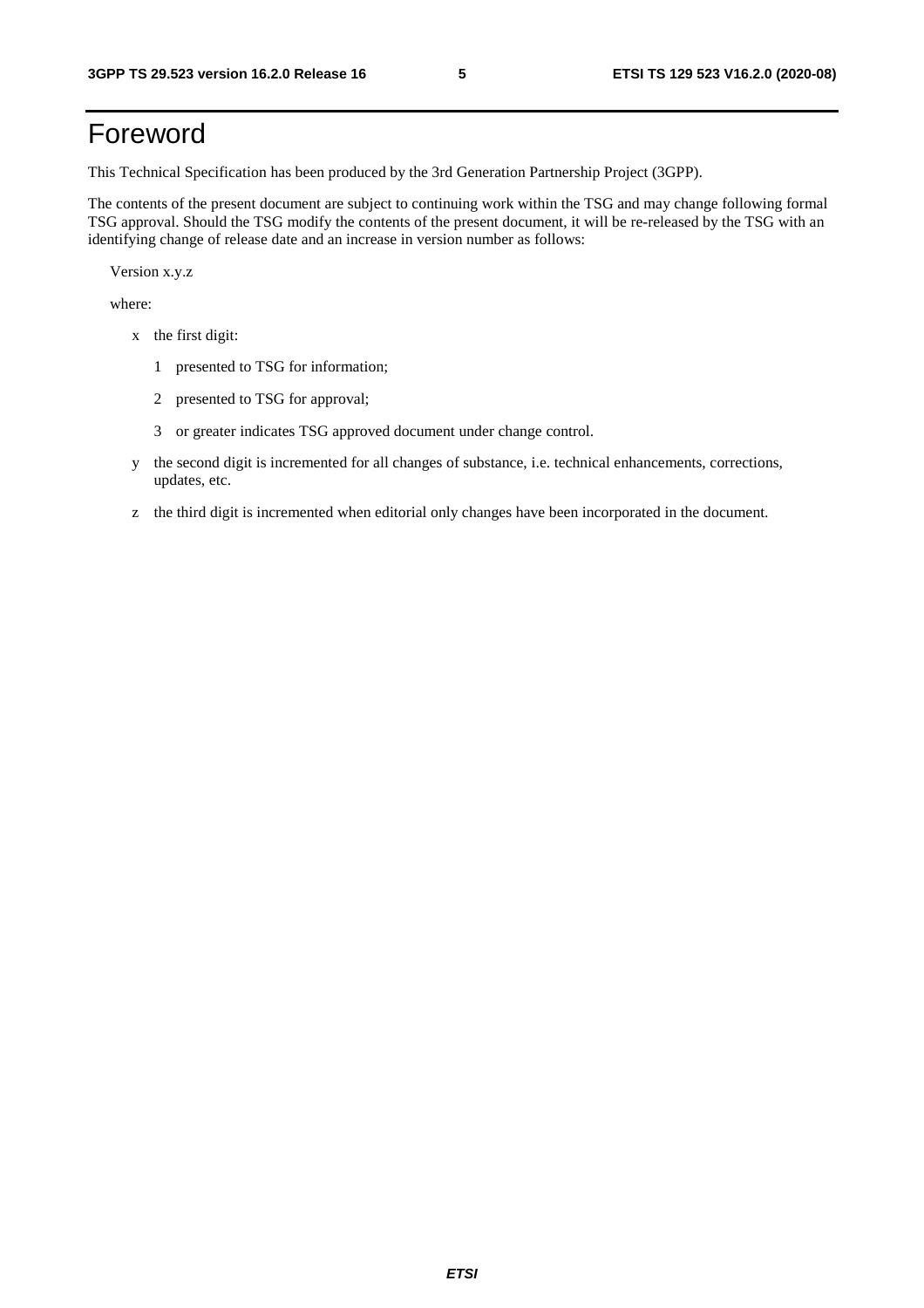## 1 Scope

The present document specifies the stage 3 protocol and data model for the Policy Control Event Exposure Service of the 5G System. It provides stage 3 protocol definitions, message flows and specifies the API for the Npcf Event Exposure service.

The 5G System stage 2 architecture and the procedures are specified in 3GPP TS 23.501 [2], 3GPP TS 23.502 [3] and 3GPP TS 23.503 [4].

The 5G System stage 3 call flows are provided in 3GPP TS 29.513 [8].

The Technical Realization of the Service Based Architecture and the Principles and Guidelines for Services Definition are specified in 3GPP TS 29.500 [5] and 3GPP TS 29.501 [6].

The Policy Control Event Exposure Service is provided by the Policy Control Function (PCF). This service exposes policy control events observed at the PCF.

## 2 References

The following documents contain provisions which, through reference in this text, constitute provisions of the present document.

- References are either specific (identified by date of publication, edition number, version number, etc.) or non-specific.
- For a specific reference, subsequent revisions do not apply.
- For a non-specific reference, the latest version applies. In the case of a reference to a 3GPP document (including a GSM document), a non-specific reference implicitly refers to the latest version of that document *in the same Release as the present document*.
- [1] 3GPP TR 21.905: "Vocabulary for 3GPP Specifications".
- [2] 3GPP TS 23.501: "System Architecture for the 5G System; Stage 2".
- [3] 3GPP TS 23.502: "Procedures for the 5G System; Stage 2".
- [4] 3GPP TS 23.503: "Policy and Charging Control Framework for the 5G System; Stage 2".
- [5] 3GPP TS 29.500: "5G System; Technical Realization of Service Based Architecture; Stage 3".
- [6] 3GPP TS 29.501: "5G System; Principles and Guidelines for Services Definition; Stage 3".
- [7] OpenAPI: "OpenAPI 3.0.0 Specification", [https://github.com/OAI/OpenAPI](https://github.com/OAI/OpenAPI-Specification/blob/master/versions/3.0.0.md)-[Specification/blob/master/versions/3.0.0.md](https://github.com/OAI/OpenAPI-Specification/blob/master/versions/3.0.0.md).
- [8] 3GPP TS 29.513: "5G System; Policy and Charging Control signalling flows and QoS parameter mapping; Stage 3".
- [9] 3GPP TS 29.512: "5G System; Session Management Policy Control Service; Stage 3".
- [10] 3GPP TS 29.507: "5G System; Access and Mobility Policy Control Service; Stage 3".
- [11] 3GPP TS 29.525: "5G System; UE Policy Control Service; Stage 3".
- [12] 3GPP TS 29.514: "5G System; Policy Authorization Service; Stage 3".
- [13] 3GPP TS 29.214: "Policy and Charging Control over Rx reference point".
- [14] 3GPP TS 29.571: "5G System; Common Data Types for Service Based Interfaces; Stage 3".
- [15] 3GPP TS 29.508: "5G System; Session Management Event Exposure Service; Stage 3".
- [16] IETF RFC 7540: "Hypertext Transfer Protocol Version 2 (HTTP/2)".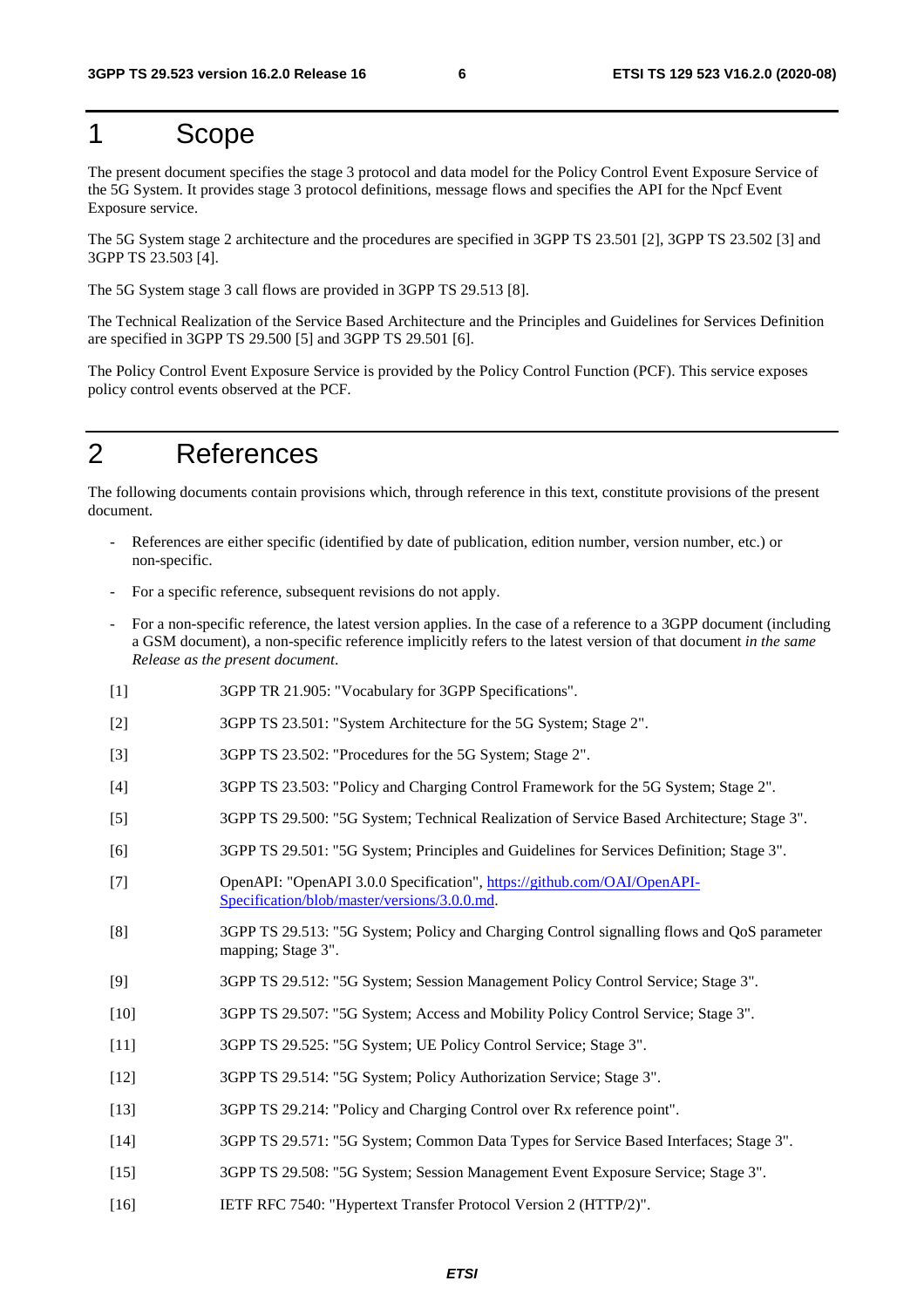- [17] IETF RFC 8259: "The JavaScript Object Notation (JSON) Data Interchange Format".
- [18] IETF RFC 7807: "Problem Details for HTTP APIs".
- [19] 3GPP TS 33.501: "Security architecture and procedures for 5G system".
- [20] IETF RFC 6749: "The OAuth 2.0 Authorization Framework".
- [21] 3GPP TS 29.510: "5G System; Network Function Repository Services; Stage 3".
- [22] 3GPP TR 21.900: "Technical Specification Group working methods".

## 3 Definitions, symbols and abbreviations

## 3.1 Definitions

For the purposes of the present document, the terms and definitions given in 3GPP TR 21.905 [1] and the following apply. A term defined in the present document takes precedence over the definition of the same term, if any, in 3GPP TR 21.905 [1].

**example:** text used to clarify abstract rules by applying them literally.

## 3.2 Abbreviations

For the purposes of the present document, the abbreviations given in 3GPP TR 21.905 [1] and the following apply. An abbreviation defined in the present document takes precedence over the definition of the same abbreviation, if any, in 3GPP TR 21.905 [1].

| AF           | <b>Application Function</b>                           |
|--------------|-------------------------------------------------------|
| API          | <b>Application Programming Interface</b>              |
| <b>ATSSS</b> | Access Traffic Steering, Switching and Splitting      |
| <b>DNN</b>   | Data Network Name                                     |
| $e$ PD $G$   | evolved Packet Data Gateway                           |
| <b>GPSI</b>  | Generic Public Subscription Identifier                |
| <b>HTTP</b>  | <b>Hypertext Transfer Protocol</b>                    |
| <b>MA</b>    | Multi-Access                                          |
| <b>NEF</b>   | <b>Network Exposure Function</b>                      |
| <b>NID</b>   | Network Identifier                                    |
| NF           | Network Function                                      |
| <b>NRF</b>   | <b>Network Repository Function</b>                    |
| <b>PCF</b>   | <b>Policy Control Function</b>                        |
| <b>RFSP</b>  | <b>RAT Frequency Selection Priority</b>               |
| S-NSSAI      | Single Network Slice Selection Assistance Information |
| <b>SNPN</b>  | Stand-alone Non-Public Network                        |
| <b>SUPI</b>  | <b>Subscription Permanent Identifier</b>              |
| URSP         | <b>UE Route Selection Policy</b>                      |

## 4 Npcf\_EventExposure Service

## 4.1 Service Description

## 4.1.1 Overview

The Policy Event Exposure Service, as defined in 3GPP TS 23.502 [3] and 3GPP TS 23.503 [4], is provided by the Policy Control Function (PCF).

This service: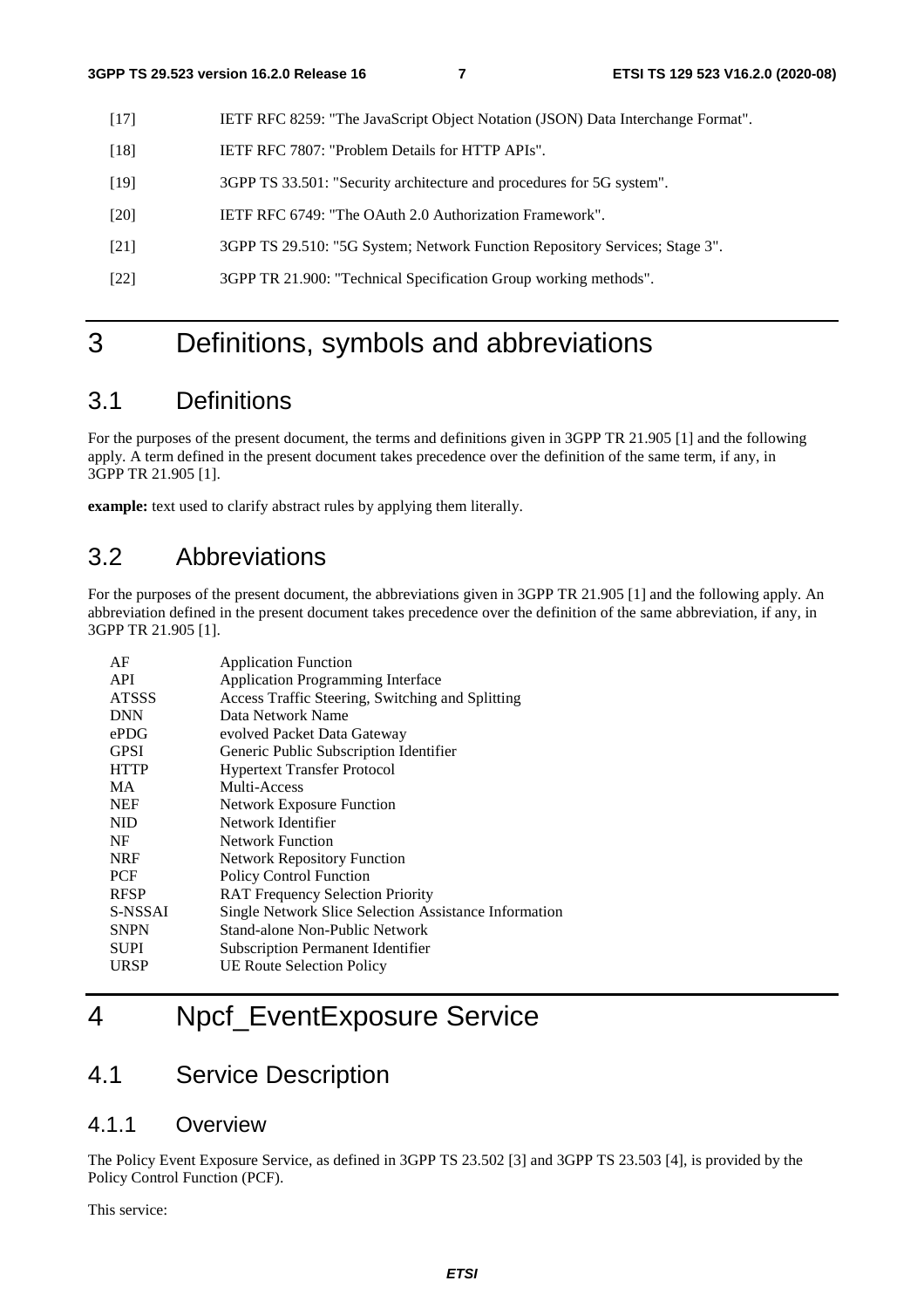- allows NF service consumers to subscribe, modify and unsubscribe for policy control events; and
- notifies NF service consumers with a corresponding subscription about observed events on the PCF.

The types of observed events include:

- PLMN identifier notification; and
- Access type change.

The target of the event reporting may include a group of UE(s) or any UE (i.e. all UEs). When the event occurs, to which the NF service consumer has subscribed to, the PCF reports the requested information to the NF service consumer based on the event reporting information definition requested by the NF service consumer (see 3GPP TS 23.502 [3], subclause 4.15.1).

### 4.1.2 Service Architecture

The 5G System Architecture is defined in 3GPP TS 23.501 [2]. The Policy and Charging related 5G architecture and signalling flows are also described in 3GPP TS 29.513 [8].

The Policy Event Exposure Service (Npcf\_EventExposure) is part of the Npcf service-based interface exhibited by the Policy Control Function (PCF).

The only known NF service consumer of the Npcf\_EventExposure service is the Network Exposure Function (NEF).

The Npcf\_EventExposure service is provided by the PCF and consumed by the NEF, as shown in figure 4.1.2-1 for the SBI representation model and in figure 4.1.2-2 for reference point representation model.



**Figure 4.1.2-1: Npcf\_EventExposure service Architecture, SBI representation** 



**Figure 4.1.2-2: Npcf\_EventExposure service Architecture, reference point representation**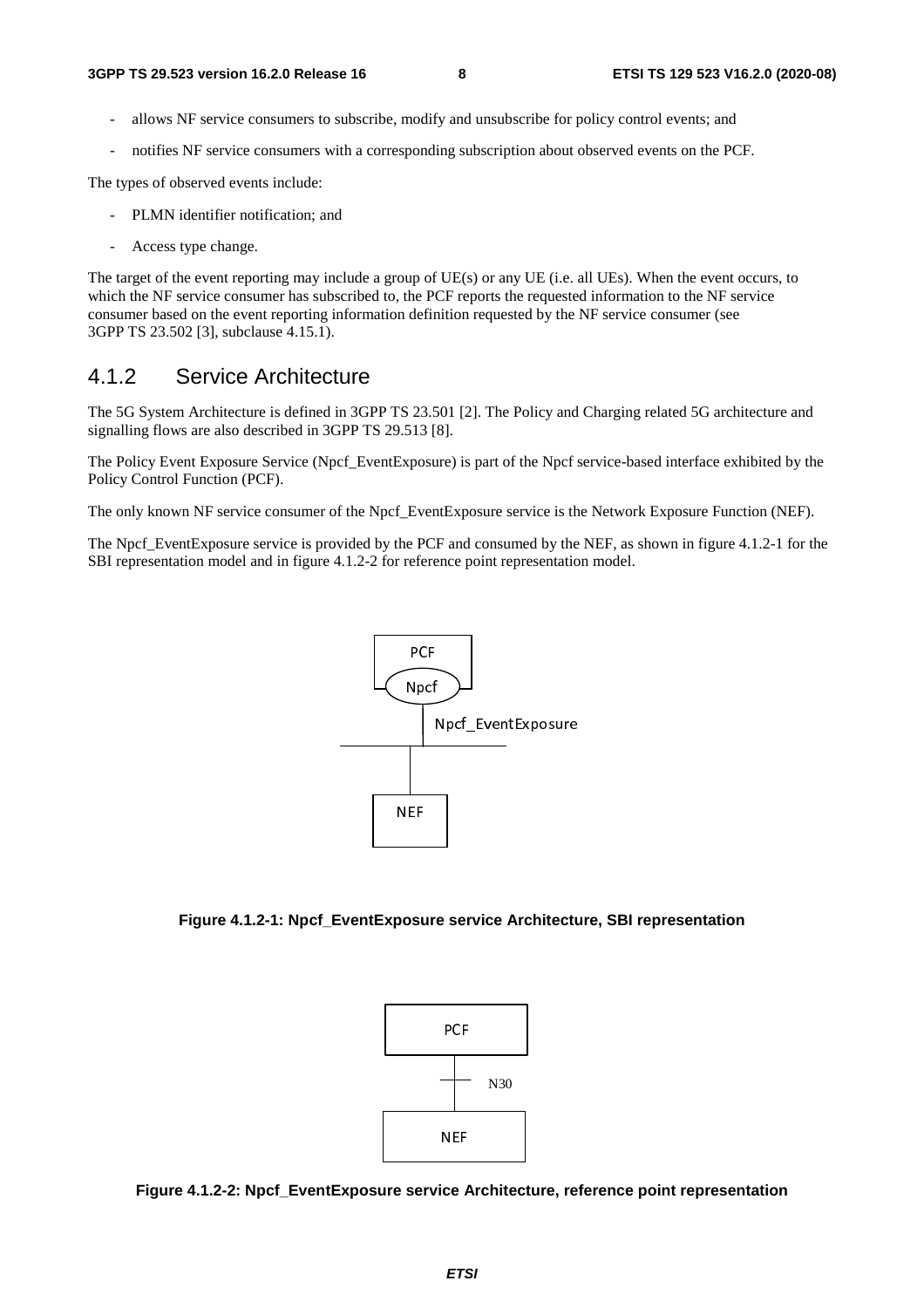## 4.1.3 Network Functions

### 4.1.3.1 Policy Control Function (PCF)

The PCF (Policy Control Function) is a functional element that encompasses policy control decision and flow based charging control functionalities as defined in 3GPP TS 29.512 [9], access and mobility policy decisions for the control of the UE Service Area Restrictions and RAT/RFSP control as defined in 3GPP TS 29.507 [10] and UE Policy decisions for the control of Access network discovery and selection policy and UE Route Selection Policy (URSP) as defined in 3GPP TS 29.525 [11].

The policy control decision and flow based charging control functionalities enable the PCF to provide network control regarding the service data flow detection, gating, QoS and flow based charging (except credit management) towards the SMF/UPF. The PCF offers these capabilities to the NF service consumers (e.g. the AF and NEF) as defined in 3GPP TS 29.514 [12] and 3GPP TS 29.214 [13].

The Policy Event Exposure Service enables the PCF to report policy control events observed in one or more PCF services to NF service consumers.

#### 4.1.3.2 NF Service Consumers

The Network Exposure Function (NEF) is a functional element that supports the following functionalities:

- The NEF securely exposes network capabilities and events provided by 3GPP NFs to AF.
- The NEF provides a means for the AF to securely provide information to 3GPP network and can authenticate, authorize and assist in throttling the AF.
- The NEF translates the information received from the AF to the one sent to internal 3GPP NFs, and vice versa.
- The NEF supports exposing information (collected from other 3GPP NFs) to the AF.

## 4.2 Service Operations

### 4.2.1 Introduction

Service operations defined for the Npcf\_EventExposure Service are shown in table 4.2.1-1.

| <b>Service Operation Name</b>  | <b>Description</b>                               | Initiated by   |
|--------------------------------|--------------------------------------------------|----------------|
| Npcf EventExposure Subscribe   | This service operation is used by an NF service  | NF service     |
|                                | consumer to subscribe for event notifications on | consumer (NEF) |
|                                | a specified policy control event for a group of  |                |
|                                | UE(s) or any UE, or to modify a subscription.    |                |
| Npcf_EventExposure_Unsubscribe | This service operation is used by an NF service  | NF service     |
|                                | consumer to unsubscribe from event               | consumer (NEF) |
|                                | notifications.                                   |                |
| Npcf EventExposure Notify      | This service operation is used by the PCF to     | <b>PCF</b>     |
|                                | report UE related policy control event(s) to the |                |
|                                | NF service consumer which has subscribed to      |                |
|                                | the event report service.                        |                |

| Table 4.2.1-1: Npcf_EventExposure Service Operations |  |  |  |
|------------------------------------------------------|--|--|--|
|------------------------------------------------------|--|--|--|

## 4.2.2 Npcf EventExposure Subscribe service operation

#### 4.2.2.1 General

This service operation is used by an NF service consumer to subscribe for policy events notifications on a specified context for a group of UE(s) or any UE, or to modify an existing subscription.

The following are the types of events for which a subscription can be made: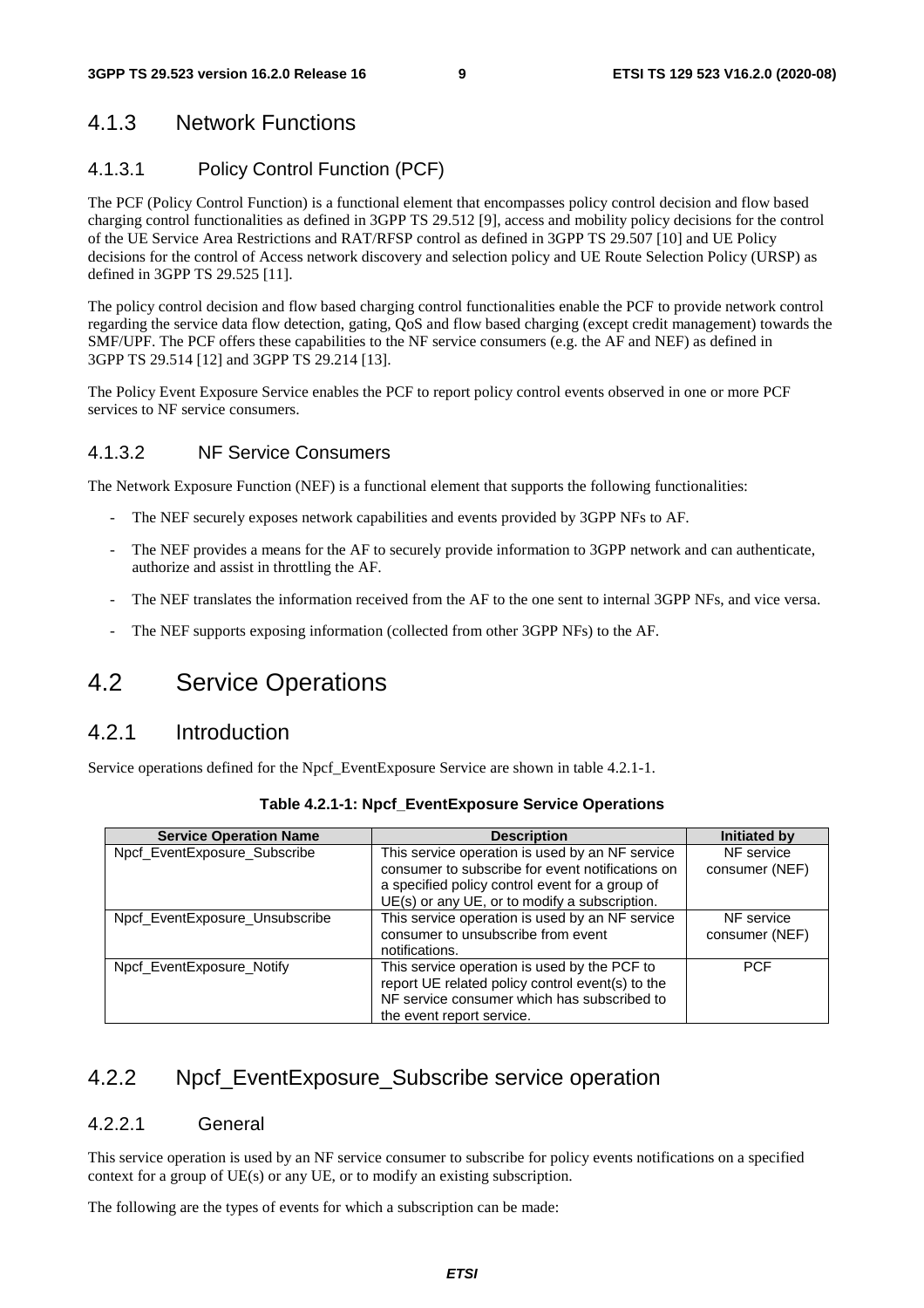- PLMN identifier notification; and
- Change of Access Type.

The following procedures using the Npcf. EventExposure. Subscribe service operation are supported:

- creating a new subscription;
- modifying an existing subscription.

### 4.2.2.2 Creating a new subscription

Figure 4.2.2.2-1 illustrates the creation of a subscription.



**Figure 4.2.2.2-1: Creation of a subscription** 

To subscribe to event notifications, the NF service consumer shall send an HTTP POST request with: "{apiRoot}/npcfeventexposure/v1/subscriptions/" as request URI as shown in figure 4.2.2.2-1, step 1, and the "PcEventExposureSubsc" data structure as request body.

The "PcEventExposureSubsc" data structure shall include:

- identification of the policy events to subscribe as "eventSubs" attribute;
- indication of the UEs to which the subscription applies via:
	- a) identification of a group of UE(s) via a "groupId" attribute; or
	- b) identification of any UE by ommitting the "groupId" attribute.
- a URI where to receive the requested notifications as "notifUri" attribute; and
- a Notification Correlation Identifier assigned by the NF service consumer for the requested notifications as "notifId" attribute.

The "PcEventExposureSubsc" data structure may include:

- description of the event reporting information as "eventsRepInfo", which may include:
	- a) event notification method (periodic, one time, on event detection) as "notifMethod" attribute;
	- b) Maximum Number of Reports as "maxReportNbr" attribute;
	- c) Monitoring Duration as "monDur" attribute;
	- d) repetition period for periodic reporting as "repPeriod" attribute;
	- e) immediate reporting indication as "immRep" attribute;
	- f) sampling ratio as "sampRatio" attribute; and/or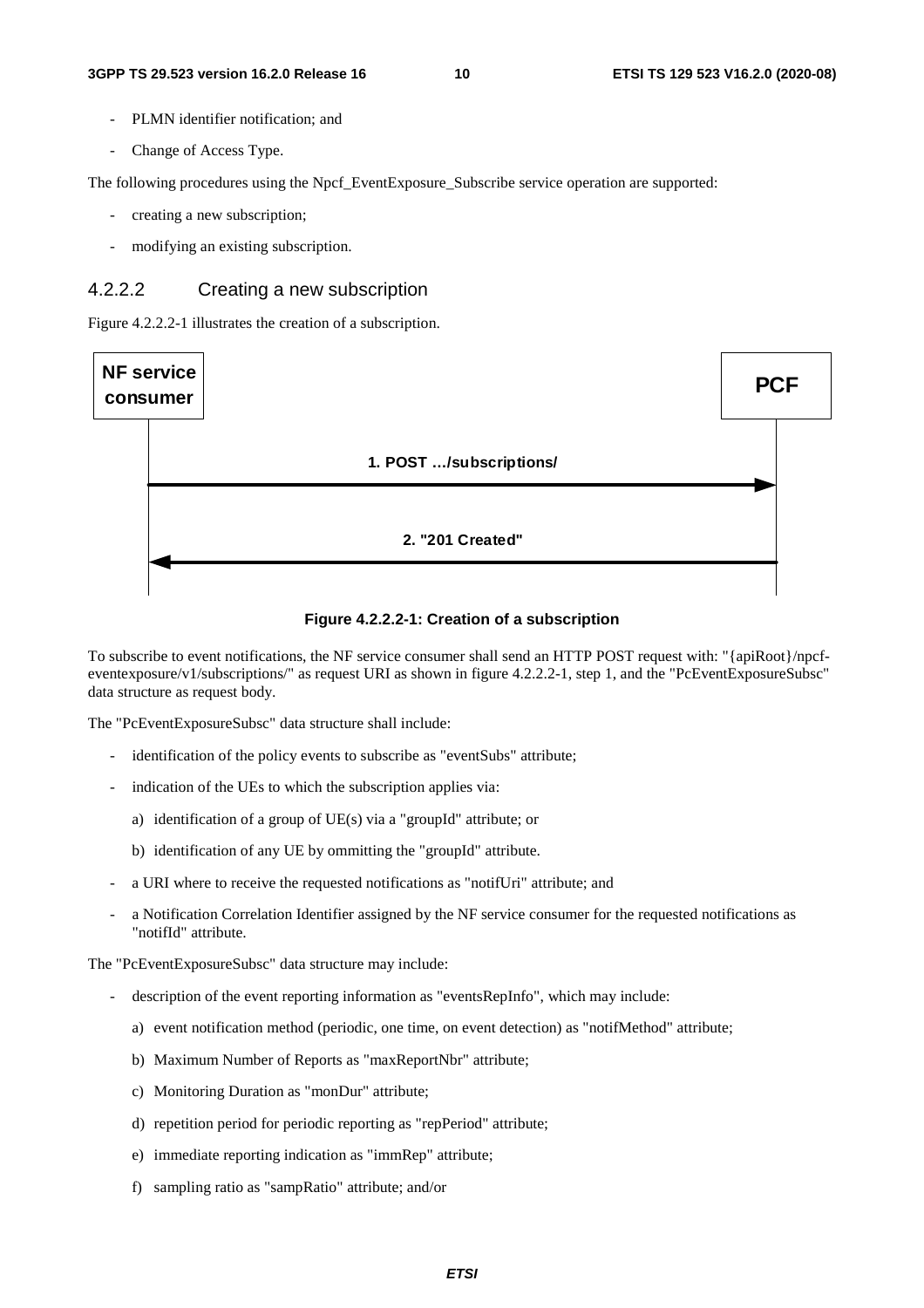- g) group reporting guard time as "grpRepTime" attribute.
- if the supported feature "ExtendedSessionInformation" is supported, to filter the AF sessions for which the policy event report shall occur, the identification of the services one or more AF sessions may belong to as "filterServices" attribute, which may include per service identification:
	- a) a list of ethernet flows in the "servEthFlows" attribute; or
	- b) a list of IP flows in the "servIpFlows" attribute; and/or
	- c) an AF application identifier in the "afAppId" attribute.
- to filter the DNNs for which the policy event report shall occur, the identification of the DNNs in the "filterDnns" attribute; and
- to filter the S-NSSAIs for which the policy event report shall occur, the identification of the S-NSSAIs in the "filterSnssais" attribute.

If the PCF cannot successfully fulfil the received HTTP POST request due to the internal PCF error or due to the error in the HTTP POST request, the PCF shall send the HTTP error response as specified in subclause 5.7.

Upon successful reception of the HTTP POST request with "{apiRoot}/npcf-eventexposure/v1/subscriptions/" as request URI and "PcEventExposureSubsc" data structure as request body, the PCF shall create a new "Individual Policy "PcEventExposureSubsc" data structure as request body, the PCF shall create a new "Individual Policy<br>ion" resource, shall store the subscription and shall send a HTTP "201 Created" response as shown in<br>step 2. The PCF shal Events Subscription" resource, shall store the subscription and shall send a HTTP "201 Created" response as shown in figure 4.2.2.2-1, step 2. The PCF shall include in the "201 Created" response:

- a Location header field; and
- an "PcEventExposureSubsc" data type in the payload body.

- an "PcEventExposureSubsc" data type in the payload body.<br>The Location header field shall contain the URI of the created individual application session context resource i.e. "{apiRoot}/ npcf-eventexposure/v1/subscriptions/{subscriptionId}".

The "PcEventExposureSubsc" data type payload body shall contain the representation of the created "Individual Policy Events Subscription

Events Subscription".<br>When the "monDur" attribute is included in the response, it represents a server selected expiry time that is equal or less than a possible expiry time in the request.

When the "immRep" attribute is included in the subscription and the subscribed policy control events are available, the PCF shall immediately notify the NF service consumer using the Npcf\_EventExposure\_Notify service operation, as described in subclause 4.2.4.2.

When the sampling ratio as the "sampRatio" attribute is included in the subscription, the PCF shall select a random subset of UEs among target UEs according to the sampling ratio and only report the event(s) related to the selected subset UEs.

When the group reporting guard time as the "grpRepTime" attribute is included in the subscription, the PCF shall accumulate all of the event reports for the target UEs until the group reporting guard time expires. Then the PCF shall notify the NF service consumer using the Npcf\_EventExposure\_Notify service operation, as described in subclause 4.2.4.2.

### 4.2.2.3 Modifying an existing subscription

Figure 4.2.2.3-1 illustrates the modification of an existing subscription.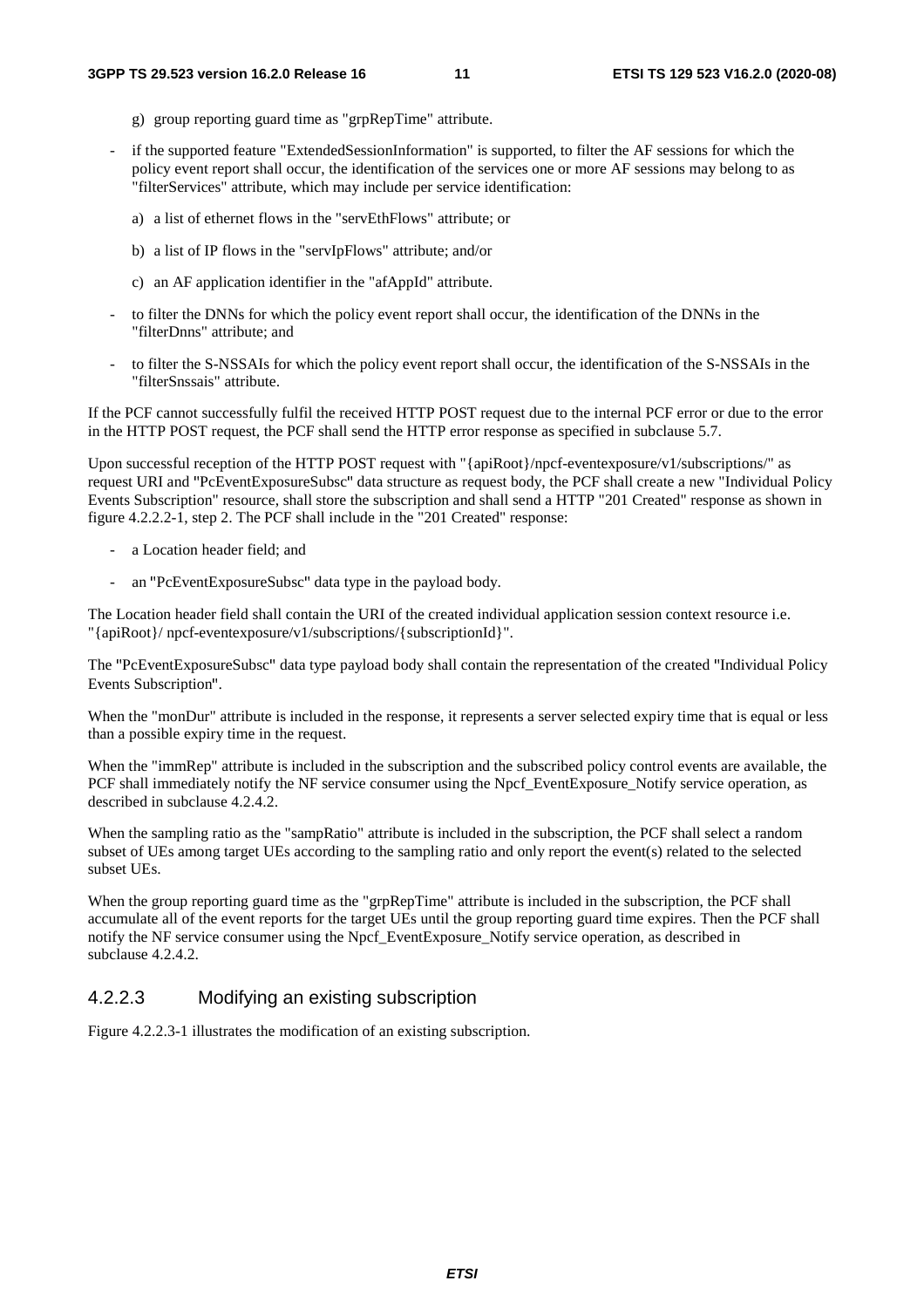

#### **Figure 4.2.2.3-1: Modification of an existing subscription**

To modify an existing subscription to event notifications, the NF service consumer shall send an HTTP PUT request with: "{apiRoot}/npcf-eventexposure/v1/subscriptions/{subscriptionId}" as request URI, as shown in figure 4.2.2.3-1, step 1, where "{subscriptionId}" is the subscription correlation ID of the existing subscription. The

- "PcEventExposureSubsc" data structure is included as request body as described in subclause 4.2.2.2. NOTE 1: An alternate NF service consumer than the one that requested the generation of the subscription resource can send the PUT.
	- NOTE 2: The "notifUri" attribute within the PcEventExposureSubsc data structure can be modified to request that subsequent notifications are sent to a new NF service consumer.

If the PCF cannot successfully fulfil the received HTTP PUT request due to the internal PCF error or due to the error in the HTTP PUT request, the PCF shall send the HTTP error response as specified in subclause 5.7.

Upon successful reception of an HTTP PUT request with: "{apiRoot}/npcfeventexposure/v1/subscriptions/{subscriptionId}" as request URI and "PcEventExposureSubsc" data structure as "PcEventExposureSubsc" data structure as<br>TP "200 OK" response as shown in figure 4<br>body. request body, the PCF shall store the subscription and shall send a HTTP "200 OK" response as shown in figure 4.2.2.3- 1, step 2, with the "PcEventExposureSubsc" data structure as response body.

1, step 2, with the "PcEventExposureSubsc" data structure as response body.<br>The "PcEventExposureSubsc" data structure payload body shall contain the representation of the modified "Individual<br>Policy Events Subscription". Policy Events Subscription".

Policy Events Subscription".<br>When the "monDur" attribute is included in the response, it represents a NF service producer selected expiry time that is equal or less than a possible expiry time received in the request.

When the "immRep" attribute is included in the updated subscription and the subscribed policy control events are available, the PCF shall immediately notify the NF service consumer using the Npcf\_EventExposure\_Notify service operation, as described in subclause 4.2.4.2.

When the sampling ratio as the "sampRatio" attribute is included in the subscription, the PCF shall select a random subset of UEs among target UEs according to the sampling ratio and only report the event(s) related to the selected subset UEs.

When the group reporting guard time as the "grpRepTime" attribute is included in the subscription, the PCF shall accumulate all of the event reports for the target UEs until the group reporting guard time expires. Then the PCF shall notify the NF service consumer using the Npcf\_EventExposure\_Notify service operation, as described in subclause 4.2.4.2.

## 4.2.3 Npcf\_EventExposure\_UnSubscribe service operation

### 4.2.3.1 General

This service operation is used by an NF service consumer to unsubscribe from event notifications.

The following procedure using the Npcf. EventExposure. UnSubscribe service operation is supported: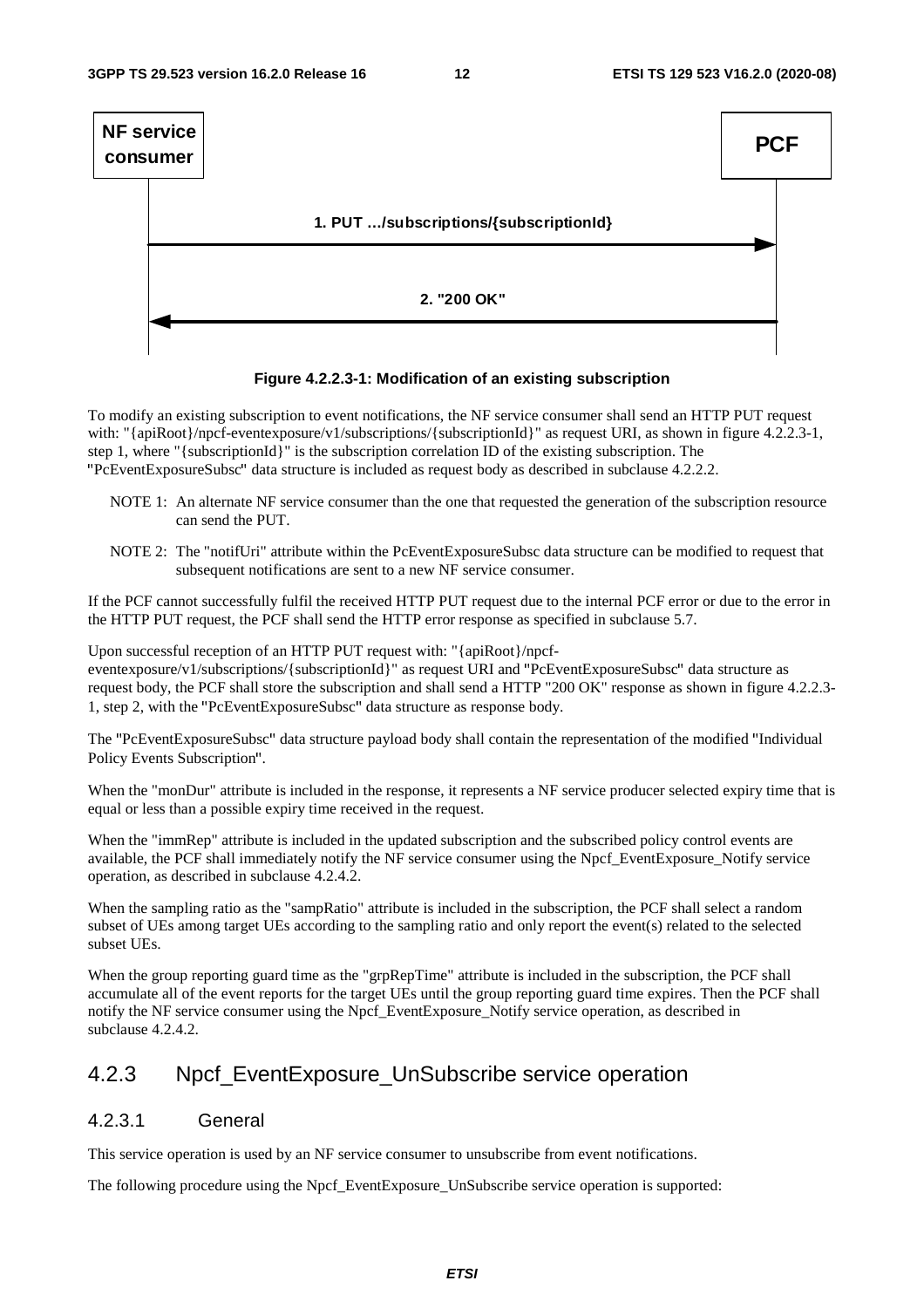unsubscription from event notifications.

#### 4.2.3.2 Unsubscription from event notifications

Figure 4.2.3.2-1 illustrates the unsubscription from event notifications.



**Figure 4.2.3.2-1: Unsubscription from event notifications** 

To unsubscribe from event notifications, the NF service consumer shall send an HTTP DELETE request with: "{apiRoot}/npcf-eventexposure/v1/subscriptions/{subscriptionId}" as request URI, as shown in figure 4.2.3.2-1, step 1, where "{subscriptionId}" is the subscription correlation identifier of the existing resource subscription that is to be deleted.

If the PCF cannot successfully fulfil the received HTTP DELETE request due to the internal PCF error or due to the error in the HTTP DELETE request, the PCF shall send the HTTP error response as specified in subclause 5.7.

Upon successful reception of the HTTP DELETE request with: "{apiRoot}/npcfeventexposure/v1/subscriptions/{subscriptionId}" as request URI, the PCF shall remove the corresponding subscription and shall send an HTTP "204 No Content" response as shown in figure 4.2.3.2-1, step 2.

## 4.2.4 Npcf EventExposure Notify service operation

### 4.2.4.1 General

The Npcf\_EventExposure\_Notify service operation enables the PCF to notify to the NF service consumers that the previously subscribed policy control event occurred.

The following procedure using the Npcf\_EventExposure\_Notify service operation is supported:

notification about subscribed events.

### 4.2.4.2 Notification about subscribed events

Figure 4.2.4.2-1 illustrates the notification about subscribed events.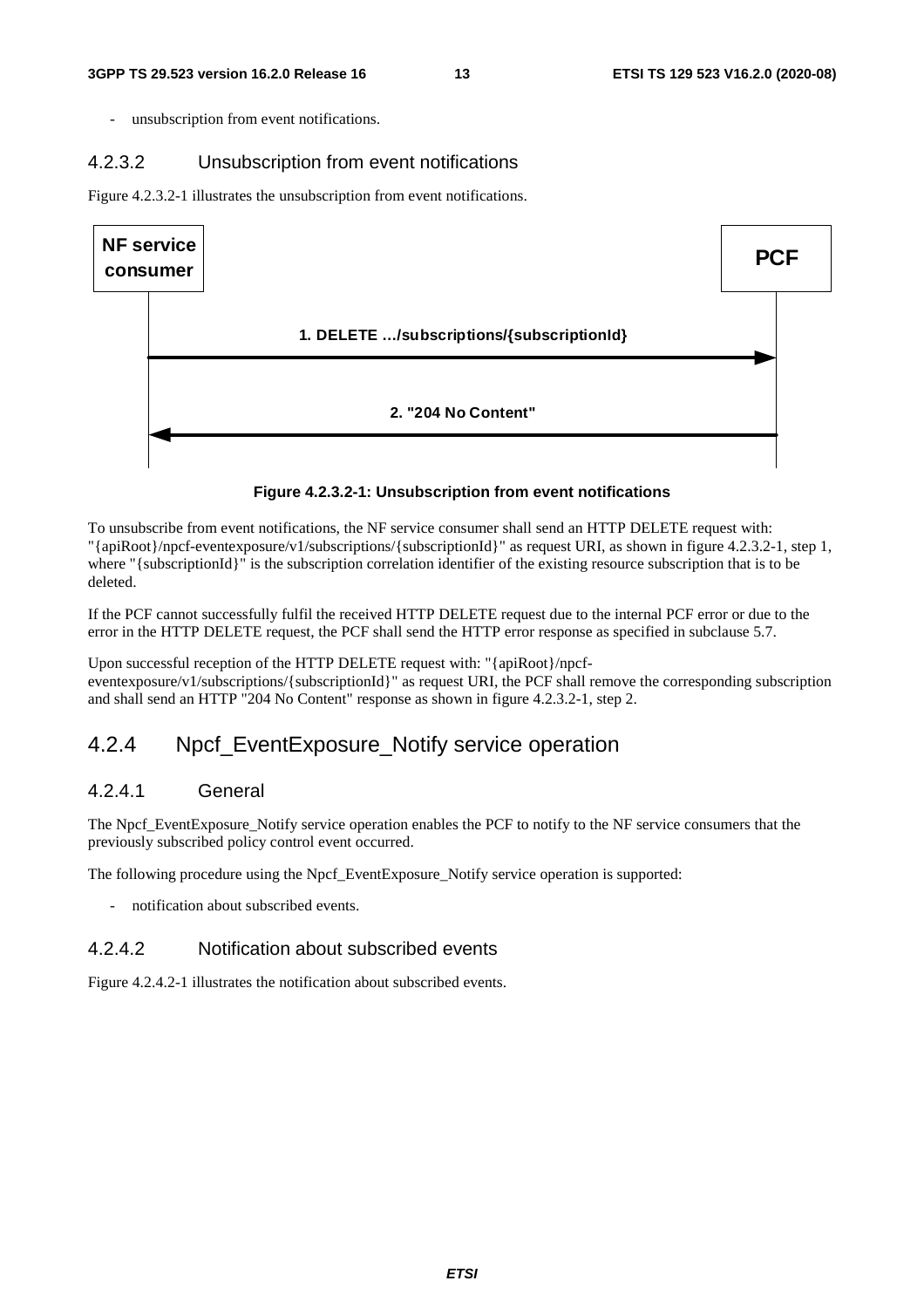



If the PCF observes policy control related event(s) for which an NF service consumer has subscribed to, the PCF shall send an HTTP POST request as shown in figure 4.2.4.2-1, step 1, with the "{notifUri}" as request URI with the value previously provided by the NF service consumer within the corresponding subscription, and the "PcEventExposureNotif" data structure.

The "PcEventExposureNotif" data structure shall include:

- Notification correlation ID provided by the NF service consumer during the subscription as "notifId" attribute; and
- information about the observed event(s) within the "eventNotifs" attribute that shall contain for each observed event an "PcEventNotification" data structure that shall include:
	- 1. the Policy Control event as "event" attribute;
	- 2. for an access type change:
		- a) new access type as "accType" attribute;
		- b) the new RAT type as "ratType" attribute, if applicable for the notified access type; and
		- c) if the "ATSSS" feature is supported:
			- i. if it is the first access type report for a PDU session, and both, 3GPP and non-3GPP access information is available, the "addAccessInfo" attribute. The "addAccessInfo" attribute contains the additional access type information, where the access type is encoded in the "accessType" attribute, and the RAT type is encoded in the "ratType" attribute when applicable for the notified access type;
			- ii. if it is a subsequent access type change report:
				- if a new access type is added to the MA PDU session, the"addAccessInfo" attribute with the added access type encoded in the "accessType" attribute, and the RAT type encoded in the "ratType" attribute when applicable for the notified access type;
				- if an access type is released in the MA PDU session, the "relAccessInfo" attribute with the released access type encoded in the "accessType" attribute, and the RAT type encoded in the "ratType" attribute when applicable for the notified access type; and
- NOTE: For a MA PDU session, if the "ATSSS" feature is not supported by the AF the PCF includes the "accessType" attribute and the "ratType" attribute with a currently active combination of access type and RAT type (if applicable for the notifed access type). When both 3GPP and non-3GPP accesses are available, the PCF includes the information corresponding to the 3GPP access.
	- d) for EPC inteworking scenarios, the ePDG address as "anGwAddr" attribute, if applicable for the notified access type;
	- 3. for a PLMN change:
		- a) new network identity containing the PLMN Identifier and, if available, the NID in the "plmnId" attribute;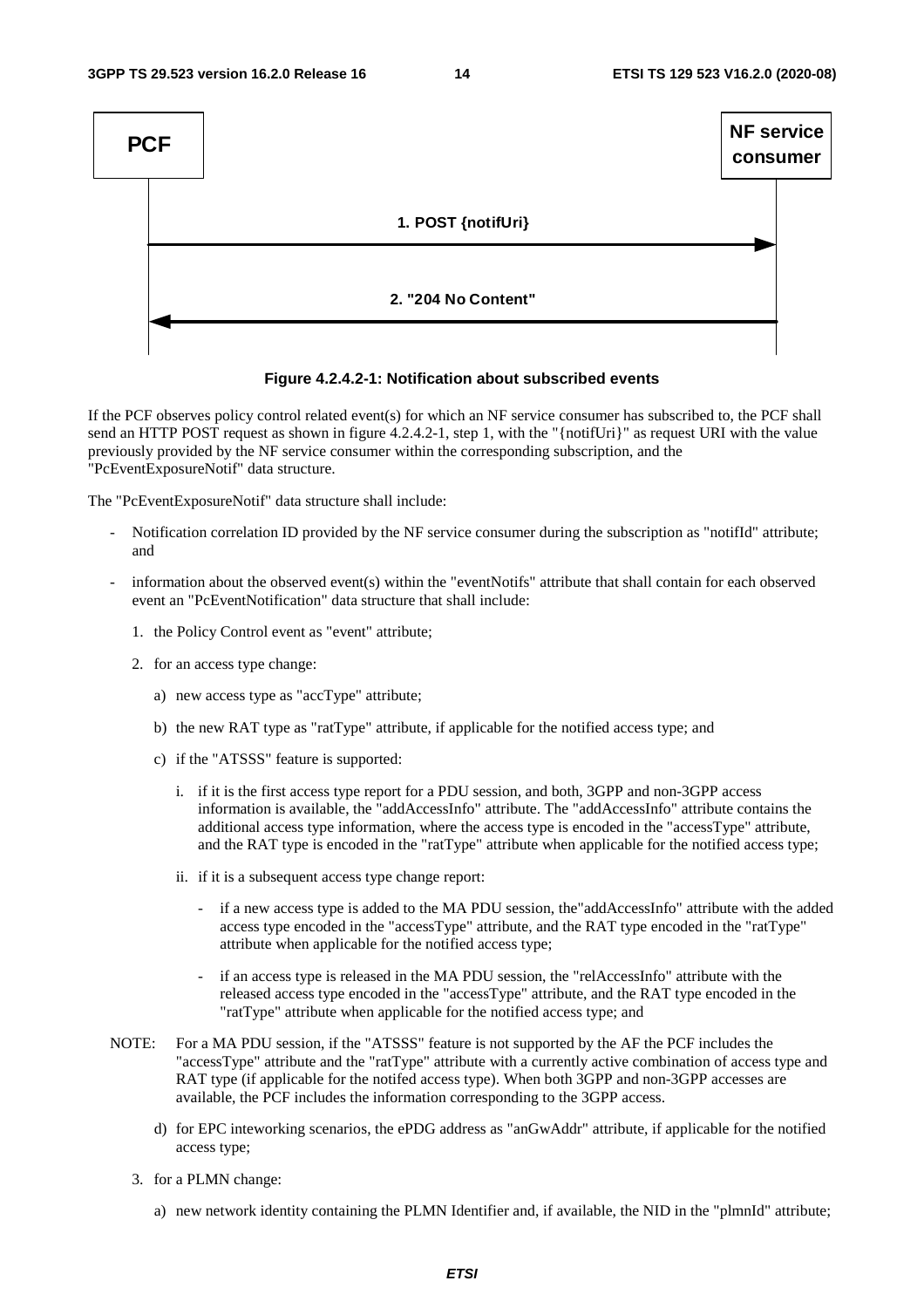- 4. the identity of the affected UE in the "supi" attribute and, if available, in the "gpsi" attribute;
- 5. the time at which the event was observed encoded as "timeStamp" attribute;
- 6. if available, and if the feature "ExtendedSessionInformation" is supported, information about the PDU session involved in the reported event in the "pduSessInfo" attribute, that shall include:
	- a) the S-NSSAI of the PDU session in the "snssai" attribute;
	- b) the DNN of the PDU session in the "dnn" attribute; and
	- c) the IPv4 address in the "ueIpv4" attribute and/or the IPv6 prefix in the "ueIpv6" attribute, or the Ethernet MAC address in the "ueMac" attribute; and

if the IPv4 address is included in the "ueIpv4" attribute, may include the IP domain in the "ipDomain" attribute;

- 7. if available, and if the feature "ExtendedSessionInformation" is supported, information about the services involved in the reported event in the indicated PDU session in the "repServices" attribute, which may include per identified service:
	- a) a list of Ethernet flows in the "servEthFlows" attribute which contains an impacted Ethernet flow number within the "flowNumber" attribute in each EthernetFlowInfo data structure; or
	- b) a list of IP flows in the "servIpFlows" attribute which contains an impacted IP flow number within the "flowNumber" attribute in each IpFlowInfo data structure; and/or
	- c) an AF application identifier in the "afAppId" attribute.

If the NF service consumer cannot successfully fulfil the received HTTP POST request due to the internal error or due to the error in the HTTP POST request, the NF service consumer shall send the HTTP error response as specified in subclause 5.7.

Upon successful reception of the HTTP POST request with "{notifUri}" as request URI and a "PcEventExposureNotif" data structure as request body, the NF service consumer shall send a "204 No Content" HTTP response, as shown in figure 4.2.4.2-1, step 2, for a successful processing.

## 5 Npcf\_EventExposure Service API

## 5.1 Introduction

The Npcf\_EventExposure Service shall use the Npcf\_EventExposure API.

The API URI of the Npcf\_EventExposure API shall be:

#### **{apiRoot}/<apiName>/<apiVersion>/**

The request URIs used in HTTP requests from the NF service consumer towards the PCF shall have the Resource URI structure defined in subclause 4.4.1 of 3GPP TS 29.501 [6], i.e.:

#### **{apiRoot}/<apiName>/<apiVersion>/<apiSpecificResourceUriPart>**

with the following components:

- The {apiRoot} shall be set as described in 3GPP TS 29.501 [6].
- The <apiName> shall be "npcf-eventexposure".
- The  $\langle$ apiVersion $>$ shall be "v1".
- The <apiSpecificResourceUriPart> shall be set as described in subclause 5.3.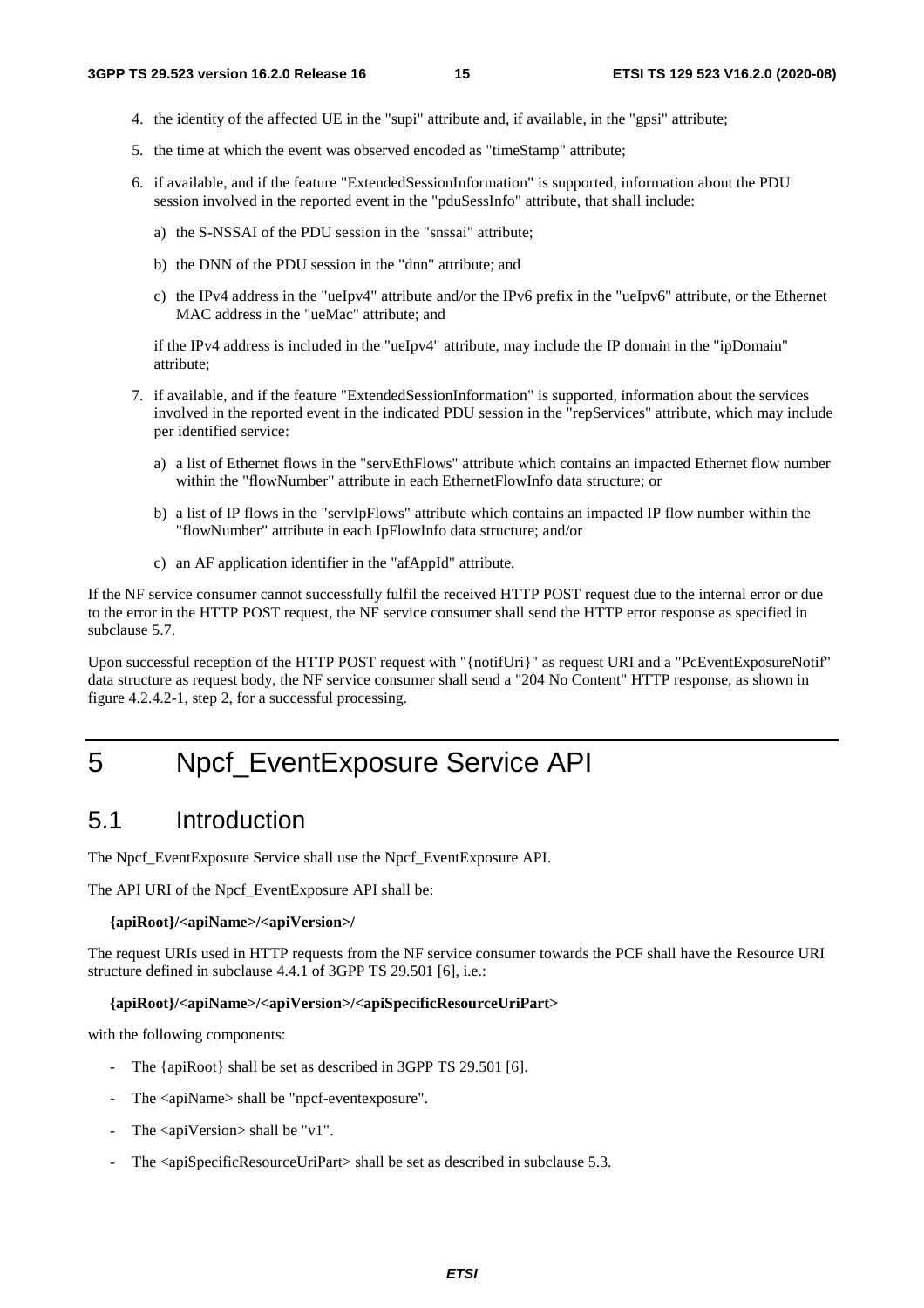## 5.2 Usage of HTTP

## 5.2.1 General

HTTP/2, IETF RFC 7540 [16], shall be used as specified in subclause 5.2 of 3GPP TS 29.500 [5].

HTTP/2 shall be transported as specified in subclause 5.3 of 3GPP TS 29.500 [5].

The OpenAPI [7] specification of HTTP messages and content bodies for the Npcf\_EventExposure is contained in Annex A.

## 5.2.2 HTTP standard headers

### 5.2.2.1 General

See subclause 5.2.2 of 3GPP TS 29.500 [5] for the usage of HTTP standard headers.

### 5.2.2.2 Content type

JSON, IETF RFC 8259 [17], shall be used as content type of the HTTP bodies specified in the present specification as specified in subclause 5.4 of 3GPP TS 29.500 [5]. The use of the JSON format shall be signalled by the content type "application/json".

"Problem Details" JSON object shall be used to indicate additional details of the error in a HTTP response body and shall be signalled by the content type "application/problem+json", as defined in IETF RFC 7807 [18].

## 5.2.3 HTTP custom headers

### 5.2.3.1 General

The mandatory HTTP custom header fields specified in subclause 5.2.3.2 of 3GPP TS 29.500 [5] shall be applicable.

In this Release of the specification, no specific custom headers are defined for the Npcf\_EventExposure API.

## 5.3 Resources

## 5.3.1 Resource Structure

{apiRoot}/npcf-eventexposure/v1



### **Figure 5.3.1-1: Resource URI structure of the Npcf\_EventExposure API**

Table 5.3.1-1 provides an overview of the resources and applicable HTTP methods.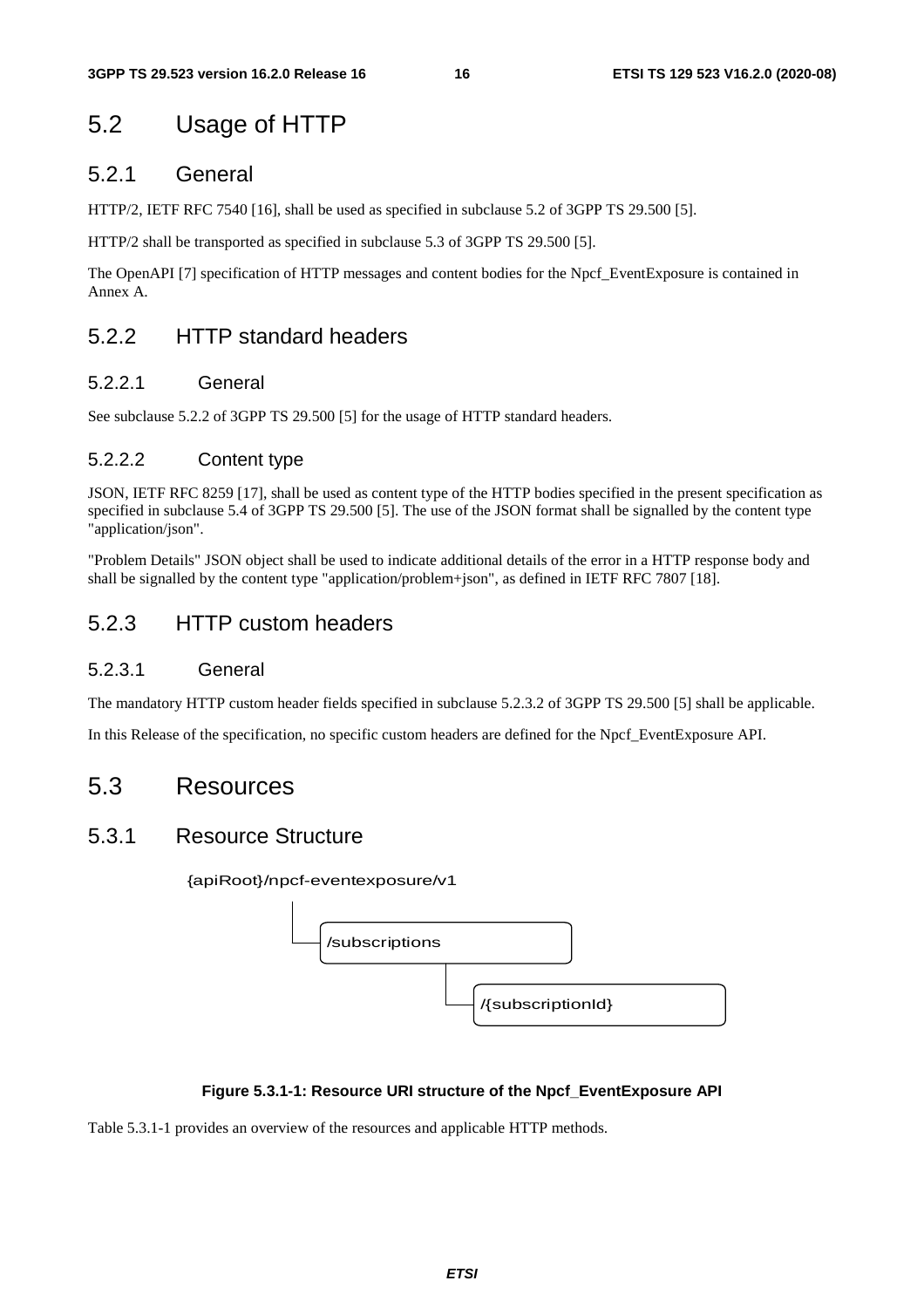| Resource name                                     | <b>Resource URI</b>                                                            | <b>HTTP</b> method or<br>custom operation | <b>Description</b>                                                                                                                            |
|---------------------------------------------------|--------------------------------------------------------------------------------|-------------------------------------------|-----------------------------------------------------------------------------------------------------------------------------------------------|
| <b>Policy Control</b><br>Events Subscriptions     | {apiRoot}/<br>npcf-eventexposure/<br>v1/subscriptions                          | <b>POST</b>                               | Subscription to the notification of<br>policy control events and creation of<br>an Individual Policy Control Events<br>Subscription resource. |
|                                                   |                                                                                | <b>GET</b>                                | Reads an Individual Policy Control<br>Events Subscription resource.                                                                           |
| <b>Individual Policy</b><br><b>Control Events</b> | {apiRoot}/<br>npcf-eventexposure/<br>v1/subscriptions/{subscriptionId}  DELETE | <b>PUT</b>                                | Modifies an Individual Policy Control<br>Events Subscription.                                                                                 |
| Subscription                                      |                                                                                |                                           | Cancels an individual subscription<br>to notifications of policy control<br>events.                                                           |

**Table 5.3.1-1: Resources and methods overview** 

## 5.3.2 Resource: Policy Control Events Subscriptions (Collection)

#### 5.3.2.1 Description

The Policy Control Events Subscriptions resource represents all subscriptions of the Npcf\_EventExposure service at a given PCF.

#### 5.3.2.2 Resource definition

#### Resource URI: **{apiRoot}/npcf-eventexposure/v1/subscriptions/**

This resource shall support the resource URI variables defined in table 5.3.2.2-1.

### **Table 5.3.2.2-1: Resource URI variables for this resource**

| 10000                               | <b>Data</b><br>tvne<br>- - | .                    |
|-------------------------------------|----------------------------|----------------------|
| $\overline{\phantom{a}}$<br>apiRoot | strinc                     | subclause 5.1<br>See |

#### 5.3.2.3 Resource Standard Methods

#### 5.3.2.3.1 POST

This method shall support the URI query parameters specified in table 5.3.2.3.1-1.

#### **Table 5.3.2.3.1-1: URI query parameters supported by the POST method on this resource**

| <b>Name</b> | <b>Data type</b><br>Data | ويتفارا ومستقلة ويست |  |
|-------------|--------------------------|----------------------|--|
| ln/a        |                          |                      |  |

This method shall support the request data structures specified in table 5.3.2.3.1-2 and the response data structures and response codes specified in table 5.3.2.3.1-3.

#### **Table 5.3.2.3.1-2: Data structures supported by the POST Request Body on this resource**

| Data type       |   | <b>Cardinality</b> | <b>Description</b>                                                            |
|-----------------|---|--------------------|-------------------------------------------------------------------------------|
| PcEventExposure | M |                    | Contains the information required for the creation of a new individual policy |
| <b>Subsc</b>    |   |                    | control events subscription.                                                  |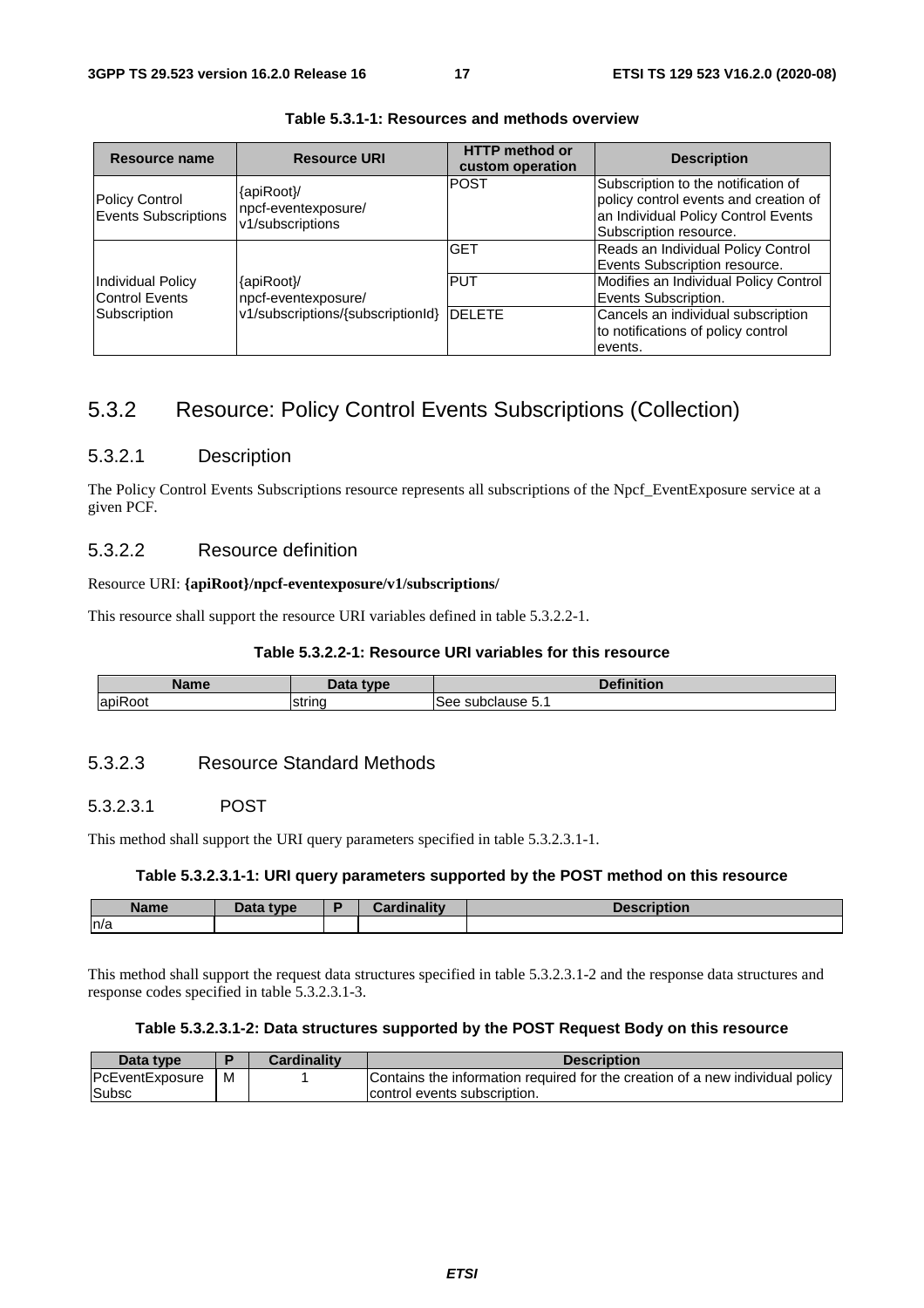| Data type                                                                                              | D | <b>Cardinality</b> | Response codes | <b>Description</b>                                   |  |
|--------------------------------------------------------------------------------------------------------|---|--------------------|----------------|------------------------------------------------------|--|
| <b>PcEventExposure</b>                                                                                 | м |                    | 201 Created    | Contains the representation of the Individual Policy |  |
| Subsc                                                                                                  |   |                    |                | Control Events Subscription resource.                |  |
| <b>NOTE:</b><br>The mandatory HTTP error status codes for the POST method listed in Table 5.2.7.1-1 of |   |                    |                |                                                      |  |
| 3GPP TS 29.500 [5] also apply.                                                                         |   |                    |                |                                                      |  |

#### **Table 5.3.2.3.1-3: Data structures supported by the POST Response Body on this resource**

#### **Table 5.3.2.3.1-4: Headers supported by the 201 Response Code on this resource**

| <b>Name</b> | Data type |   | <b>Cardinality</b> | <b>Description</b>                                                                                                                                 |
|-------------|-----------|---|--------------------|----------------------------------------------------------------------------------------------------------------------------------------------------|
| Location    | string    | M |                    | Contains the URI of the newly created resource, according to<br>the structure: {apiRoot}/npcf-<br> eventexposure/v1/subscriptions/{subscriptionId} |

#### 5.3.2.4 Resource Custom Operations

None.

## 5.3.3 Resource: Individual Policy Control Events Subscription (Document)

### 5.3.3.1 Description

The Individual Policy Control Events Subscription resource represents a single subscription of the Npcf\_EventExposure service at a given PCF.

#### 5.3.3.2 Resource definition

#### Resource URI: **{apiRoot}/npcf-eventexposure/v1/subscriptions/{subscriptionId}**

This resource shall support the resource URI variables defined in table 5.3.3.2-1.

#### **Table 5.3.3.2-1: Resource URI variables for this resource**

| Name                   | Data type | <b>Definition</b>                                          |
|------------------------|-----------|------------------------------------------------------------|
| apiRoot                | strina    | lSee subclause 5.1                                         |
| <b>IsubscriptionId</b> | Istrina   | Ildentif a subscription to the PCF event exposure service. |

### 5.3.3.3 Resource Standard Methods

5.3.3.3.1 GET

This method shall support the URI query parameters specified in table 5.3.3.3.1-1.

#### **Table 5.3.3.3.1-1: URI query parameters supported by the GET method on this resource**

| <b>Name</b> | <b>Dota</b><br>tyne | 0 - - - - 1 : - - 1 : 1 : - - | <b>Description</b> |
|-------------|---------------------|-------------------------------|--------------------|
| n/a         |                     |                               |                    |

This method shall support the request data structures specified in table 5.3.3.3.1-2 and the response data structures and response codes specified in table 5.3.3.3.1-3.

#### **Table 5.3.3.3.1-2: Data structures supported by the GET Request Body on this resource**

| That<br><b>tyne</b><br>Dala | <br><b>BR</b> | --<br><b>Descr</b><br><b>MIDUOIL</b> |
|-----------------------------|---------------|--------------------------------------|
| ln/a                        |               |                                      |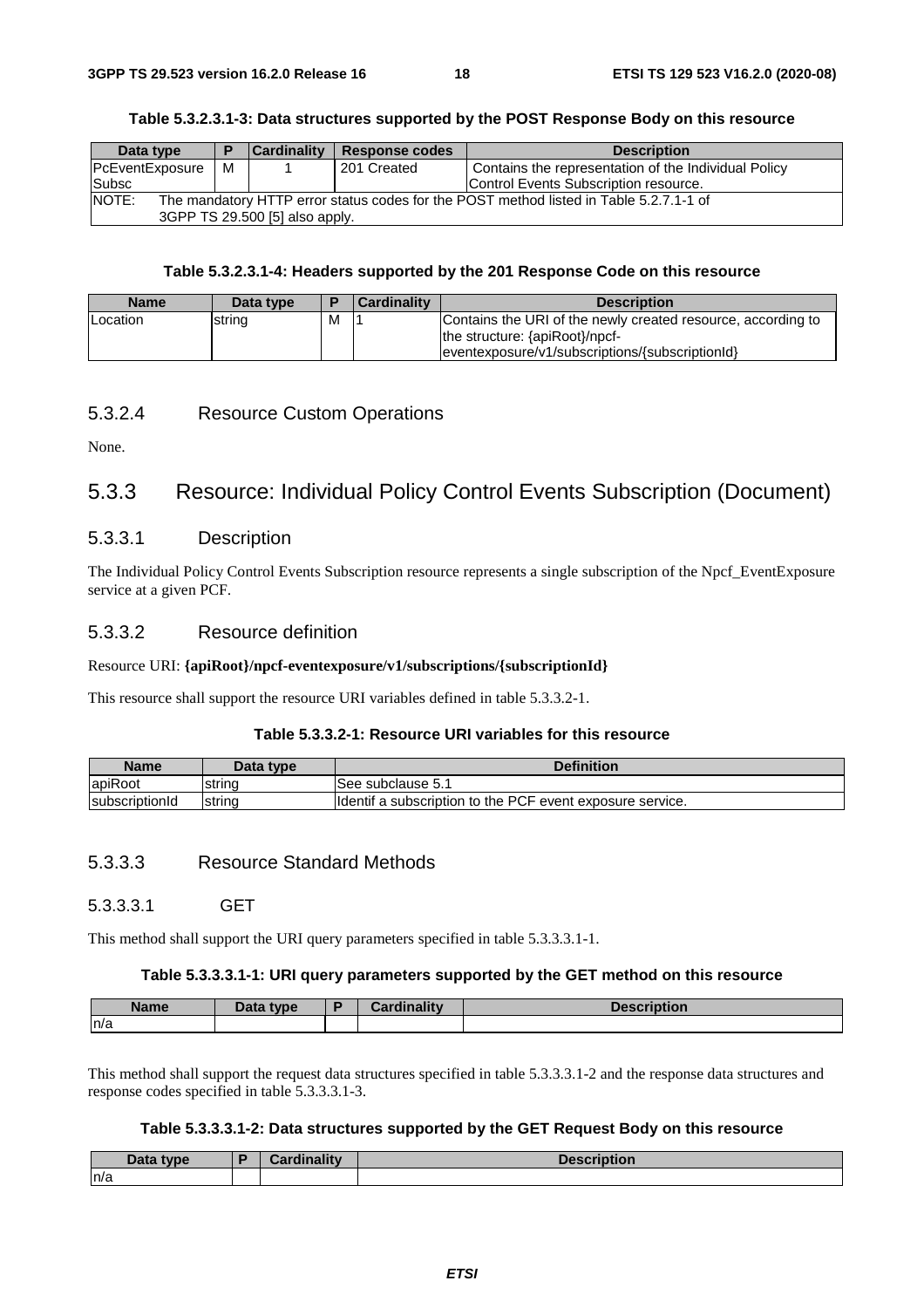#### **Table 5.3.3.3.1-3: Data structures supported by the GET Response Body on this resource**

| Data type                      | Е                                                                                                        | <b>Cardinality</b> | <b>Response</b><br>codes | <b>Description</b>                                                                    |  |  |
|--------------------------------|----------------------------------------------------------------------------------------------------------|--------------------|--------------------------|---------------------------------------------------------------------------------------|--|--|
| PcEventExposureSubs   M<br>IC. |                                                                                                          |                    | 200 OK                   | A representation of the Individual Policy Control Events<br>Subscription is returned. |  |  |
| <b>NOTE:</b><br>also apply.    | The mandatory HTTP error status codes for the GET method listed in Table 5.2.7.1-1 of 3GPP TS 29.500 [5] |                    |                          |                                                                                       |  |  |

#### 5.3.3.3.2 PUT

This method shall support the URI query parameters specified in table 5.3.3.3.2-1.

#### **Table 5.3.3.3.2-1: URI query parameters supported by the PUT method on this resource**

| <b>Name</b> | Data type | <b>Cardinality</b> | <b>Description</b> |
|-------------|-----------|--------------------|--------------------|
| n/a         |           |                    |                    |

This method shall support the request data structures specified in table 5.3.3.3.2-2 and the response data structures and response codes specified in table 5.3.3.3.2-3.

#### **Table 5.3.3.3.2-2: Data structures supported by the PUT Request Body on this resource**

| Data type                  |   | <b>Cardinality</b> | <b>Description</b>                                                  |
|----------------------------|---|--------------------|---------------------------------------------------------------------|
| <b>PcEventExposureSubs</b> | м |                    | Modifies the existing Individual Policy Control Events Subscription |
|                            |   |                    | resource.                                                           |

#### **Table 5.3.3.3.2-3: Data structures supported by the PUT Response Body on this resource**

| Data type                   | P | <b>Cardinality</b> | <b>Response</b><br>codes | <b>Description</b>                                                                                                      |
|-----------------------------|---|--------------------|--------------------------|-------------------------------------------------------------------------------------------------------------------------|
| PcEventExposureSubs M<br>ΙC |   |                    | 200 OK                   | Successful case: The Individual Policy Control Events<br>Subscription was modified and a representation is<br>returned. |
| NOTE:<br>also apply.        |   |                    |                          | The mandatory HTTP error status codes for the PUT method listed in Table 5.2.7.1-1 of 3GPP TS 29.500 [5]                |

#### 5.3.3.3.3 DELETE

This method shall support the URI query parameters specified in table 5.3.3.3.3-1.

#### **Table 5.3.3.3.3-1: URI query parameters supported by the DELETE method on this resource**

| <b>Name</b> | Data type | B | <b>Cardinality</b> | <b>Description</b> |
|-------------|-----------|---|--------------------|--------------------|
| n/a         |           |   |                    |                    |

This method shall support the request data structures specified in table 5.3.3.3.3-2 and the response data structures and response codes specified in table 5.3.3.3.3-3.

#### **Table 5.3.3.3.3-2: Data structures supported by the DELETE Request Body on this resource**

| Data type | $\mathcal{O}$ and in all in<br>Cardinality | <b>Description</b> |
|-----------|--------------------------------------------|--------------------|
| ln/a      |                                            |                    |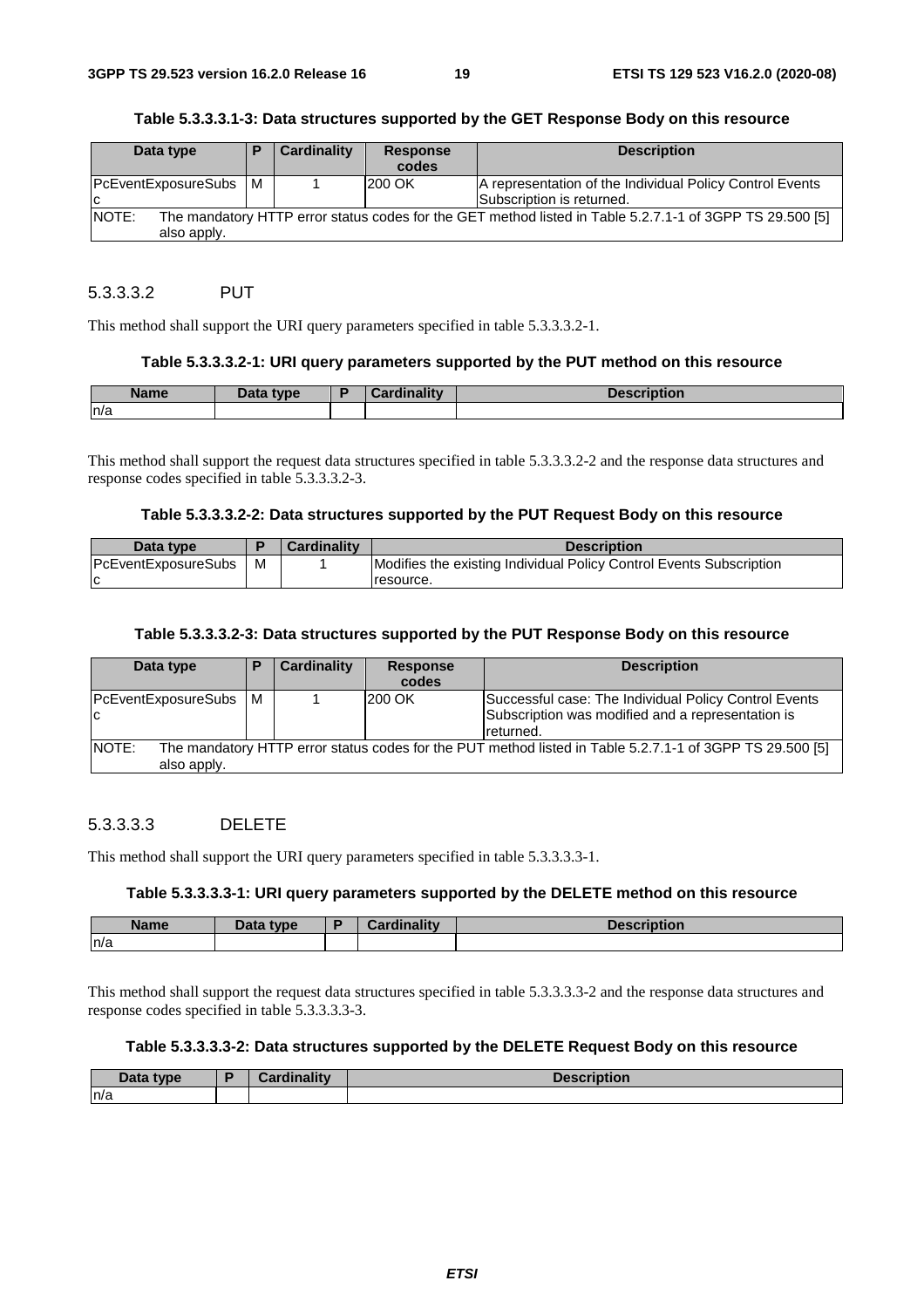#### **Table 5.3.3.3.3-3: Data structures supported by the DELETE Response Body on this resource**

| Data type | D                                                                                                                         | <b>Cardinality</b> | <b>Response</b><br>codes | <b>Description</b>                                                                                                         |  |  |
|-----------|---------------------------------------------------------------------------------------------------------------------------|--------------------|--------------------------|----------------------------------------------------------------------------------------------------------------------------|--|--|
| ln/a      |                                                                                                                           |                    | 204 No Content           | Successful case: The Individual Policy Control Events<br>Subscription resource matching the subscription d was<br>deleted. |  |  |
| INOTE:    | The mandatory HTTP error status code for the DELETE method listed in Table 5.2.7.1-1 of<br>3GPP TS 29.500 [5] also apply. |                    |                          |                                                                                                                            |  |  |

## 5.3.3.4 Resource Custom Operations

None.

## 5.4 Custom Operations without associated resources

None.

## 5.5 Notifications

### 5.5.1 General

Notifications shall comply to subclause 6.2 of 3GPP TS 29.500 [5] and subclause 4.6.2.3 of 3GPP TS 29.501 [6].

#### **Table 5.5.1-1: Notifications overview**

| <b>Notification</b>  | <b>Custom operation URI</b> | l Mapped HTTP method | <b>Description</b>                   |
|----------------------|-----------------------------|----------------------|--------------------------------------|
| Policy Control Event | {notifUri}                  | <b>IPOST</b>         | Notification of policy control event |
| Notification         |                             |                      | reporting.                           |

## 5.5.2 Policy Control Event Notification

### 5.5.2.1 Description

The Policy Control Event Notification is used by the PCF to report one or several observed policy control events to the NF service consumer that has subscribed to such notifications via the Individual Policy Control Events Subscription resource.

### 5.5.2.2 Target URI

The Notification URI **"{notifUri}"** shall be used with the URI variables defined in table 5.5.2.2-1.

#### **Table 5.5.2.2-1: URI variables**

| <b>Name</b> | Data type | <b>Definition</b>                                                            |
|-------------|-----------|------------------------------------------------------------------------------|
| InotifUri   | Uri       | The Notification Uri as assigned by the NF service consumer during the       |
|             |           | subscription service operation and described within the PcEventExposureSubsc |
|             |           | data type (see table 5.6.2.2-1).                                             |

### 5.5.2.3 Standard Methods

#### 5.5.2.3.1 POST

This method shall support the URI query parameters specified in table 5.5.2.3.1-1.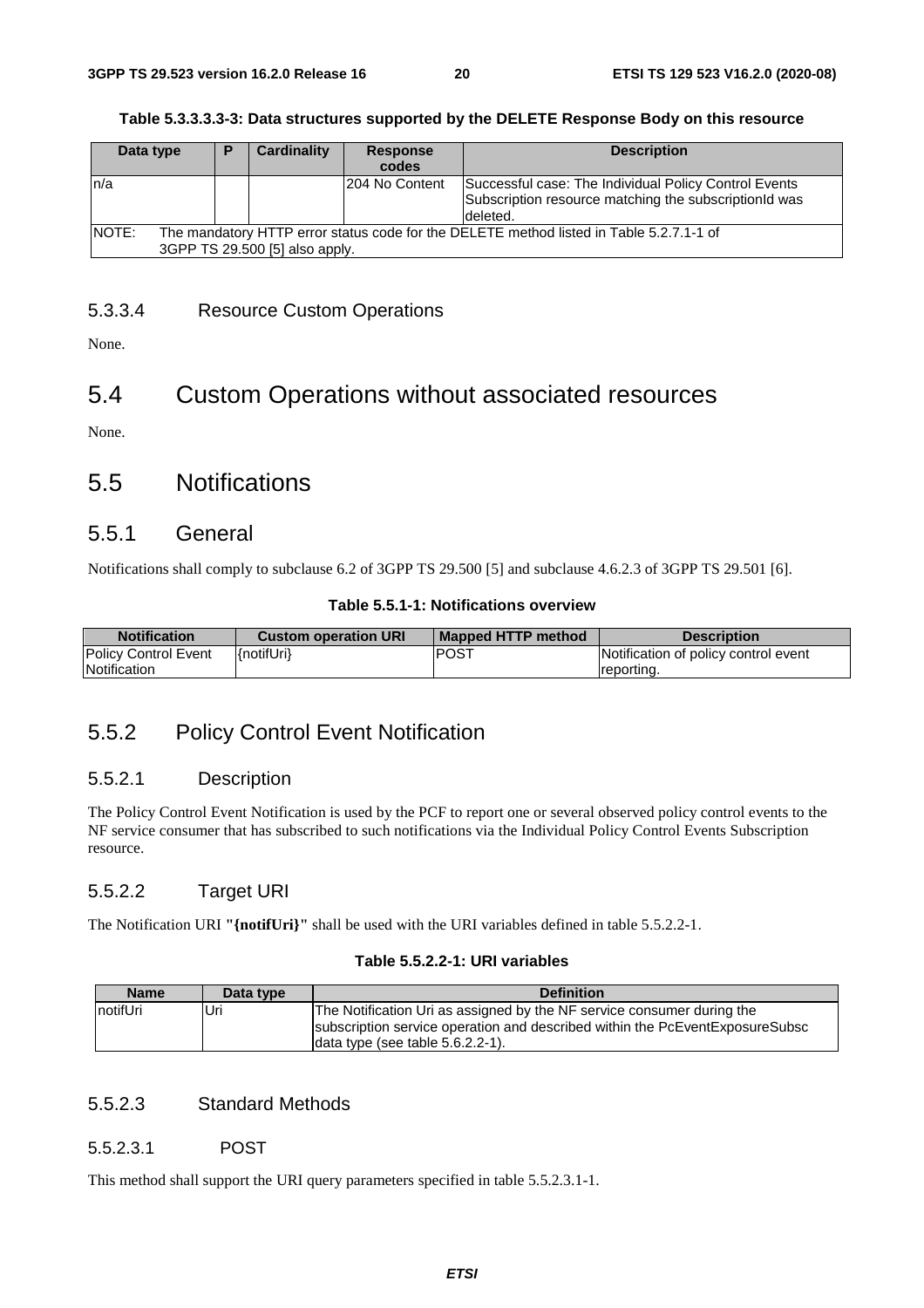#### **Table 5.5.2.3.1-1: URI query parameters supported by the POST method on this resource**

| <b>Name</b> | Data type<br><u>ala</u> | <b>Cardinality</b> | <b>Description</b> |
|-------------|-------------------------|--------------------|--------------------|
| n/a         |                         |                    |                    |

This method shall support the request data structures specified in table 5.5.2.3.1-2 and the response data structures and response codes specified in table 5.5.2.3.1-3.

#### **Table 5.5.2.3.1-2: Data structures supported by the POST Request Body on this resource**

| Data<br><b>type</b>          |   | <br>Description                                                 |
|------------------------------|---|-----------------------------------------------------------------|
| <b>IPcEventExposureNotif</b> | M | Provides<br>about observed policy control events<br>lntormation |

#### **Table 5.5.2.3.1-3: Data structures supported by the POST Response Body on this resource**

| Data type                                                                                          |  | <b>Cardinality</b> | <b>Response codes</b> | <b>Description</b>                               |  |
|----------------------------------------------------------------------------------------------------|--|--------------------|-----------------------|--------------------------------------------------|--|
| In/a                                                                                               |  |                    | 204 No Content        | The receipt of the Notification is acknowledged. |  |
| NOTE:<br>In addition, the HTTP status codes which are specified as mandatory in table 5.2.7.1-1 of |  |                    |                       |                                                  |  |
| 3GPP TS 29.500 [5] for the POST method shall also apply.                                           |  |                    |                       |                                                  |  |

## 5.6 Data Model

## 5.6.1 General

This subclause specifies the application data model supported by the API.

Table 5.6.1-1 specifies the data types defined for the Npcf\_EventExposure service based interface protocol.

| Data type             | <b>Section defined</b> | <b>Description</b>                                                                                                            | <b>Applicability</b>            |
|-----------------------|------------------------|-------------------------------------------------------------------------------------------------------------------------------|---------------------------------|
| EthernetFlowInfo      | 5.6.2.6                | Identification of an UL/DL ethernet flow.                                                                                     | ExtendedSessio<br>nInformation  |
| IpFlowInfo            | 5.6.2.7                | Identification of an UL/DL IP flow.                                                                                           | ExtendedSessio<br>InInformation |
| <b>PcEvent</b>        | 5.6.3.3                | Policy Control Events.                                                                                                        |                                 |
| PcEventExposureSubsc  | 5.6.2.2                | Represents an Individual Policy Events<br>Subscription resource.                                                              |                                 |
| PcEventExposureNotif  | 5.6.2.3                | Describes notifications about Policy Control<br>events that occurred in an Individual Policy<br>Events Subscription resource. |                                 |
| PcEventNotification   | 5.6.2.8                | Represents the information reported for a Policy<br>Control event.                                                            |                                 |
| PduSessionInformation | 5.6.2.9                | Represents PDU session identification<br>information.                                                                         | ExtendedSessio<br>nInformation  |
| ReportingInformation  | 5.6.2.4                | Represents the type of reporting the subscription<br>requires.                                                                |                                 |
| ServiceIdentification | 5.6.2.5                | Identification of the service to which the<br>subscription applies.                                                           | ExtendedSessio<br>nInformation  |

Table 5.6.1-2 specifies data types re-used by the Npcf\_EventExposure service based interface protocol from other specifications, including a reference to their respective specifications and when needed, a short description of their use within the Npcf\_EventExposure service based interface.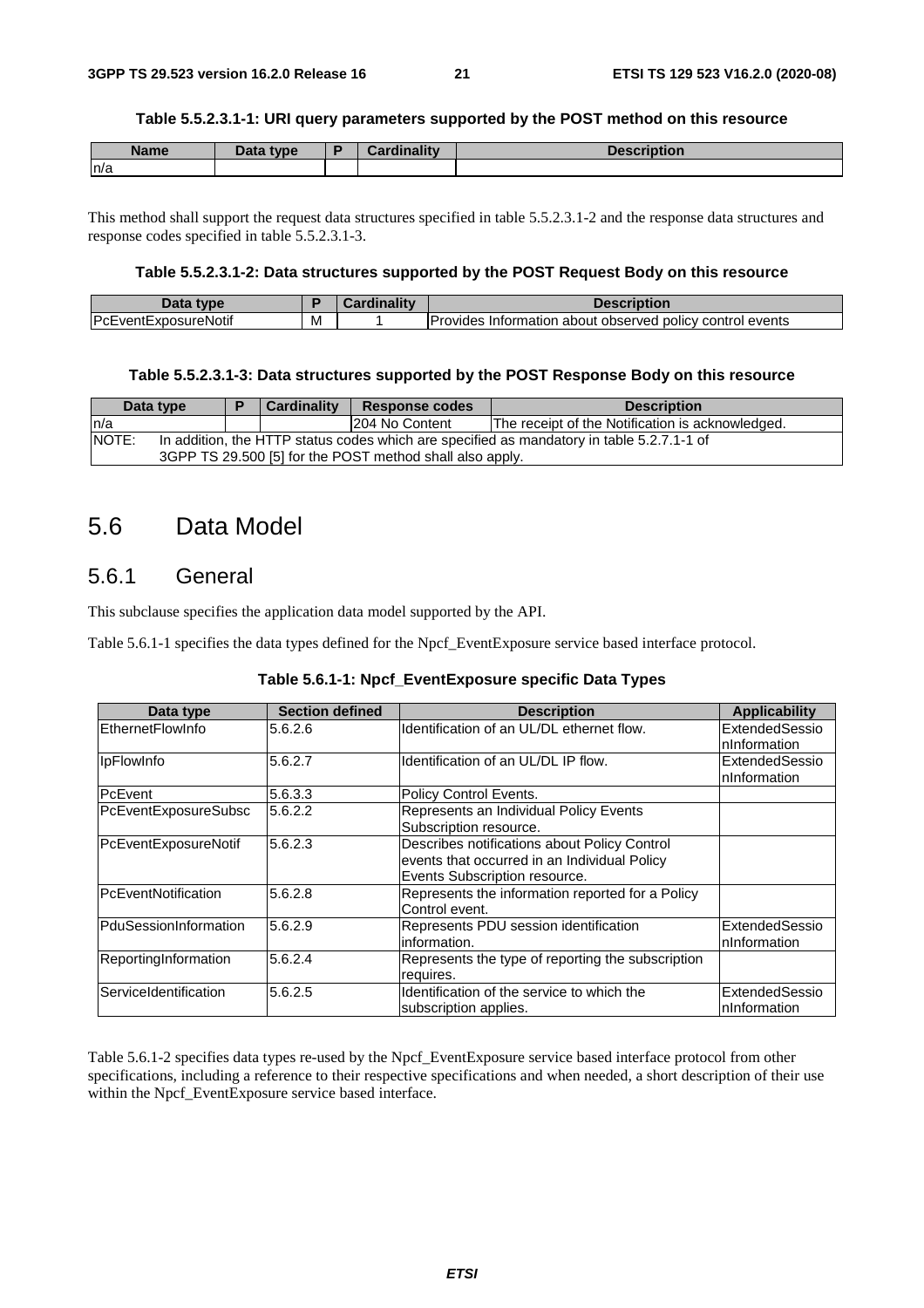| Data type                                                      | <b>Reference</b>                      | <b>Comments</b>                                                                                        | <b>Applicability</b> |  |  |  |  |
|----------------------------------------------------------------|---------------------------------------|--------------------------------------------------------------------------------------------------------|----------------------|--|--|--|--|
| AccessType                                                     | 3GPP TS 29.571 [14]                   | Access Type.                                                                                           |                      |  |  |  |  |
| AdditionalAccessInfo                                           | 3GPP TS 29.512 [9]                    | Indicates the combination of additional Access                                                         | <b>ATSSS</b>         |  |  |  |  |
|                                                                |                                       | Type and RAT Type for MA PDU session                                                                   |                      |  |  |  |  |
| AfAppId                                                        | 3GPP TS 29.514 [12]                   | AF application Identifier.                                                                             | ExtendedSessio       |  |  |  |  |
|                                                                |                                       |                                                                                                        | nInformation         |  |  |  |  |
| AnGwAddress                                                    | 3GPP TS 29.514 [12]                   | Carries the control plane address of the EPC                                                           |                      |  |  |  |  |
|                                                                |                                       | untrusted non-3GPP access network gateway.                                                             |                      |  |  |  |  |
|                                                                |                                       | (NOTE 1)                                                                                               |                      |  |  |  |  |
| <b>DateTime</b>                                                | 3GPP TS 29.571 [14]                   | Time stamp.                                                                                            |                      |  |  |  |  |
| Dnn                                                            | 3GPP TS 29.571 [14]                   | Identifies a DNN.                                                                                      |                      |  |  |  |  |
| <b>DurationSec</b>                                             | 3GPP TS 29.571 [14]                   | Seconds of duration.                                                                                   |                      |  |  |  |  |
| EthFlowDescription                                             | 3GPP TS 29.514 [12]                   | Identifies an ethernet flow description.                                                               | ExtendedSessio       |  |  |  |  |
|                                                                |                                       | (NOTE 2)                                                                                               | nInformation         |  |  |  |  |
| FlowDescription                                                | 3GPP TS 29.514 [12]                   | Identifies an IP flow description.                                                                     | ExtendedSessio       |  |  |  |  |
|                                                                |                                       |                                                                                                        | nInformation         |  |  |  |  |
| Gpsi                                                           | GPP TS 29.571 [14]                    | Generic Public Subscription Identifier.                                                                |                      |  |  |  |  |
| GroupId                                                        | 3GPP TS 29.571 [14]                   | Identifies a group of UEs.                                                                             |                      |  |  |  |  |
| MacAddr48                                                      |                                       | 3GPP TS 29.571 [14] Mac Address of the UE.                                                             | ExtendedSessio       |  |  |  |  |
|                                                                |                                       |                                                                                                        | nInformation         |  |  |  |  |
| NotificationMethod                                             | 3GPP TS 29.508 [15]                   | Represents the Notification Method.                                                                    |                      |  |  |  |  |
| PimnidNid                                                      | 3GPP TS 29.571 [14]                   | Identifies the network: the PLMN Identifier and,                                                       |                      |  |  |  |  |
|                                                                |                                       | for an SNPN, also the NID.                                                                             |                      |  |  |  |  |
| RatType                                                        | 3GPP TS 29.571 [14]                   | RAT Type.                                                                                              |                      |  |  |  |  |
| SamplingRatio                                                  | 3GPP TS 29.571 [14]                   | Sampling Ratio.                                                                                        |                      |  |  |  |  |
| Snssai                                                         | 3GPP TS 29.571 [14]                   | Identifies a S-NSSA.I                                                                                  |                      |  |  |  |  |
| Supi                                                           | 3GPP TS 29.571 [14]                   | Identifies the SUPI of the UE.                                                                         |                      |  |  |  |  |
| SupportedFeatures                                              |                                       | 3GPP TS 29.571 [14] Used to negotiate the applicability of the                                         |                      |  |  |  |  |
|                                                                |                                       | optional features defined in subclause 5.8.                                                            |                      |  |  |  |  |
| Uinteger                                                       | 3GPP TS 29.571 [14] Unsigned integer. |                                                                                                        |                      |  |  |  |  |
| NOTE 1:                                                        |                                       | "AnGwAddress" data structure is only used to encode the ePDG address and is only applicable to the 5GS |                      |  |  |  |  |
|                                                                |                                       | and EPC/E-UTRAN interworking scenario as defined in 3GPP TS 29.512 [9], Annex B.                       |                      |  |  |  |  |
| NOTE 2:                                                        |                                       | In order to support a set of MAC addresses with a specific range in the traffic filter, feature        |                      |  |  |  |  |
| MacAddressRange as specified in clause 5.8 shall be supported. |                                       |                                                                                                        |                      |  |  |  |  |

**Table 5.6.1-2: Npcf\_EventExposure re-used Data Types** 

## 5.6.2 Structured data types

### 5.6.2.1 Introduction

This subclause defines the structures to be used in resource representations.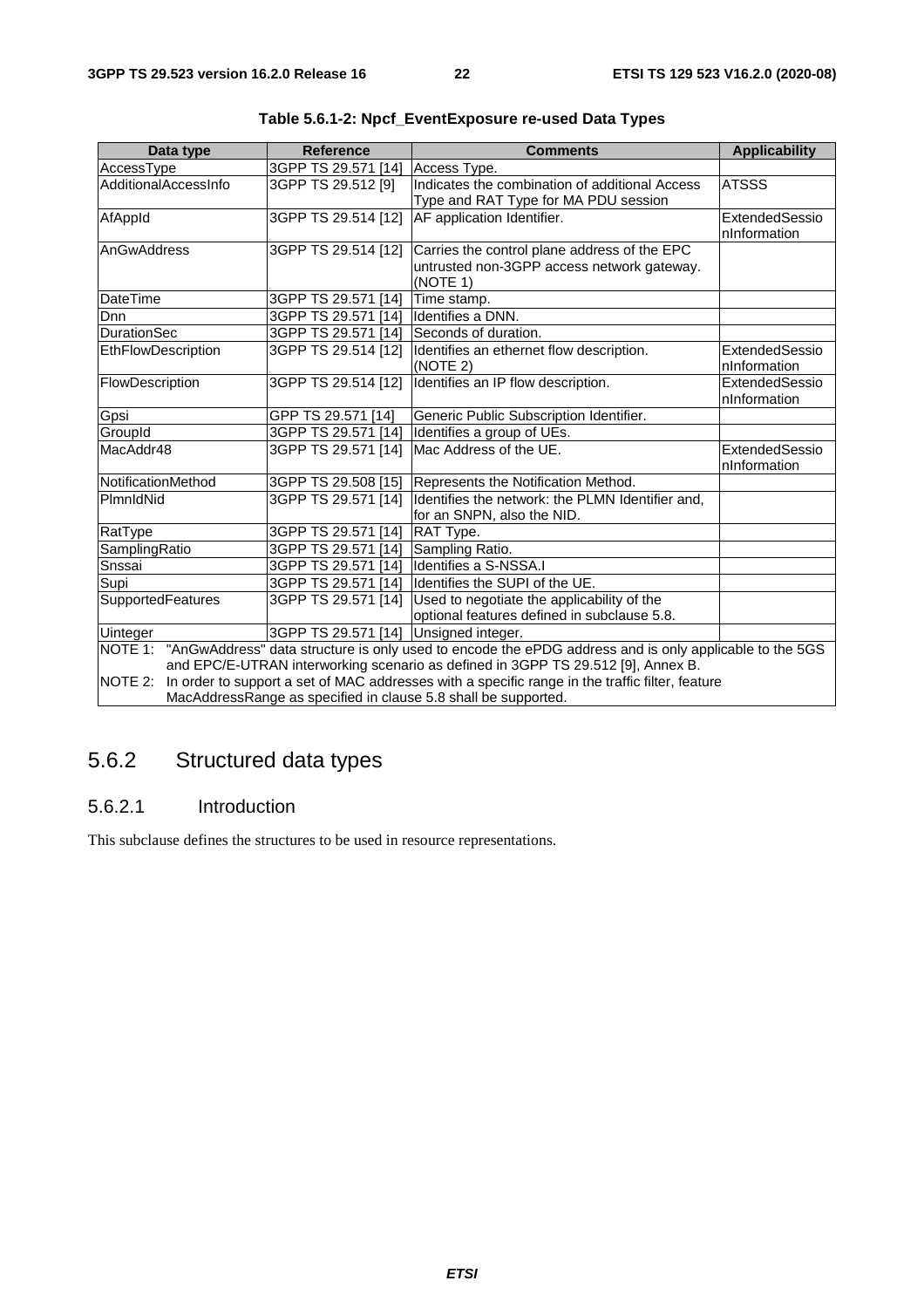## 5.6.2.2 Type PcEventExposureSubsc

| <b>Attribute name</b>  | Data type                        | P              | <b>Cardinality</b> | <b>Description</b>                                                                                                                                                                                                                                                                                                                                                           | <b>Applicability</b>           |
|------------------------|----------------------------------|----------------|--------------------|------------------------------------------------------------------------------------------------------------------------------------------------------------------------------------------------------------------------------------------------------------------------------------------------------------------------------------------------------------------------------|--------------------------------|
| eventSubs              | array(PcEvent)                   | M              | 1N                 | Subscribed Policy Control events.                                                                                                                                                                                                                                                                                                                                            |                                |
| eventsRepInfo          | ReportingInforma                 | $\Omega$       | 0.1                | Represents the reporting                                                                                                                                                                                                                                                                                                                                                     |                                |
|                        | tion                             |                |                    | requirements of the subscription.                                                                                                                                                                                                                                                                                                                                            |                                |
| groupId                | GroupId                          | $\overline{C}$ | 0.1                | Represents an internal group<br>identifier and identifies a group of<br>UEs. It shall be present when the<br>subscription is targeting a Group<br>of $UE(s)$ .                                                                                                                                                                                                               |                                |
| <b>IfilterDnns</b>     | array(Dnn)                       | O              | 1N                 | Represents the DNNs for which<br>the policy event report shall<br>apply. Each DNN is a full DNN<br>with both the Network Identifier<br>and Operator Identifier, or a DNN<br>with the Network Identifier only. If<br>omitted it represents any DNN.                                                                                                                           |                                |
| filterSnssais          | array(Snssai)                    | $\Omega$       | 1.N                | Represents the S-NSSAIs for<br>which the policy event report<br>shall apply. If omitted it<br>represents any S-NSSAI.                                                                                                                                                                                                                                                        |                                |
| <b>IfilterServices</b> | array(ServiceIden<br>tification) | $\circ$        | 1N                 | Represents the services for<br>which the policy event report<br>shall apply. If omitted, the policy<br>event report shall apply for all the<br>active services.                                                                                                                                                                                                              | ExtendedSessionI<br>nformation |
| notifUri               | Uri                              | M              | $\mathbf{1}$       | Notification URI for Policy Control<br>event reporting.                                                                                                                                                                                                                                                                                                                      |                                |
| notifld                | string                           | М              | $\mathbf{1}$       | Notification Correlation ID<br>assigned by the NF service<br>consumer.                                                                                                                                                                                                                                                                                                       |                                |
| suppFeat<br>NOTE:      | SupportedFeatur<br>es            | C              | 0.1                | This IE represents a list of<br>Supported features used as<br>described in subclause 5.8.<br>Shall be present in the HTTP<br>POST request/response. (NOTE)<br>In the HTTP request, it represents the set of features supported by the NF service consumer. In the HTTP<br>response, it represents the set of features supported by both the NF service consumer and the PCF. |                                |

## **Table 5.6.2.2-1: Definition of type PcEventExposureSubsc**

## 5.6.2.3 Type PcEventExposureNotif

### **Table 5.6.2.3-1: Definition of type PcEventExposureNotif**

| <b>Attribute name</b> | Data type                              |   | <b>Cardinality</b> | <b>Description</b>                                                                                                                            | <b>Applicability</b> |
|-----------------------|----------------------------------------|---|--------------------|-----------------------------------------------------------------------------------------------------------------------------------------------|----------------------|
| notifid               | string                                 | M |                    | <b>Notification Correlation ID</b><br>assigned by the NF service<br>consumer.                                                                 |                      |
| eventNotifs           | array(PcEventNot<br><i>ification</i> ) | M | 1N                 | Represents the Policy Control<br>Events to be reported according<br>to the subscription corresponding<br>Ito the Notification Correlation ID. |                      |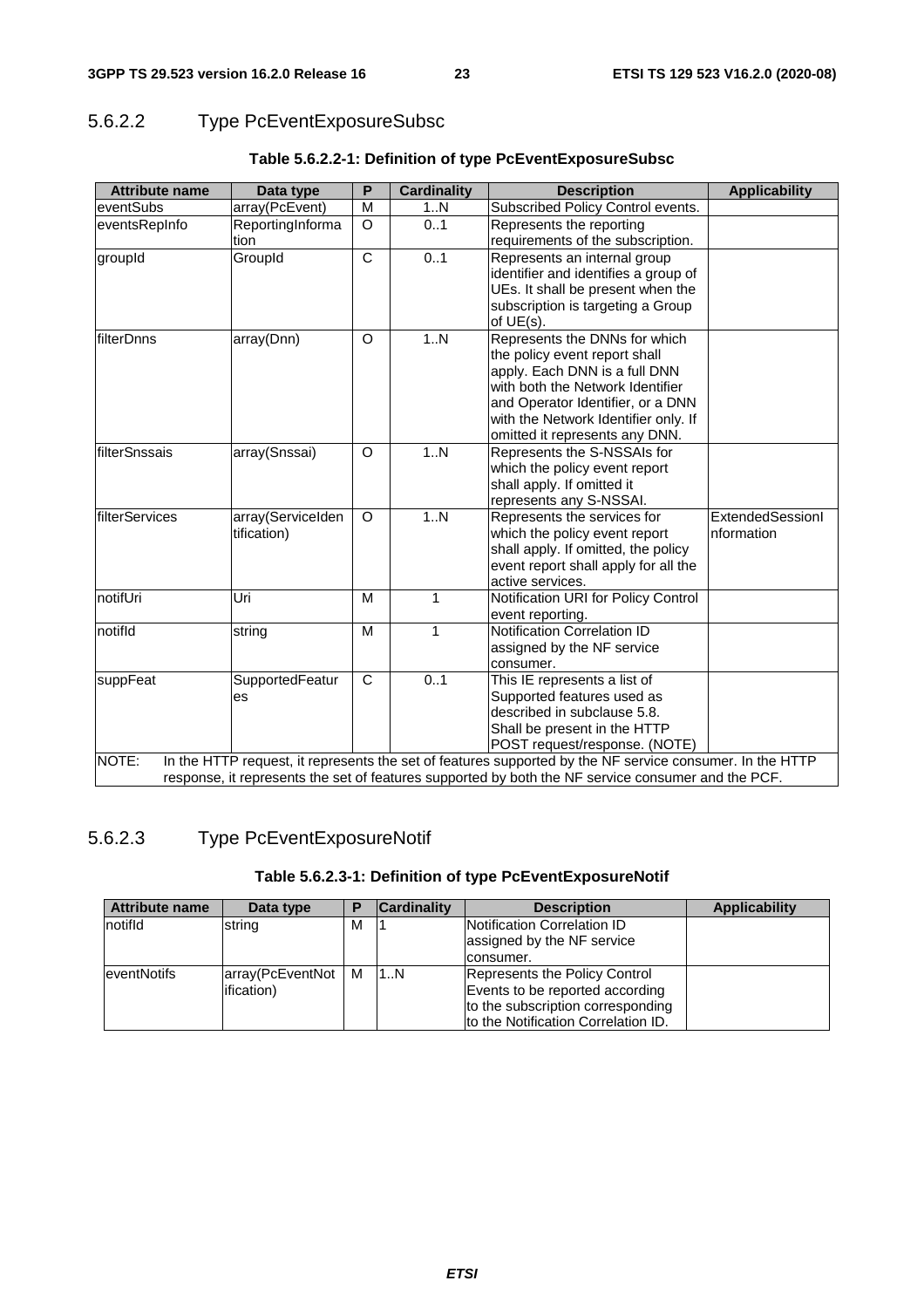## 5.6.2.4 Type ReportingInformation

| <b>Attribute name</b> | Data type              | P            | <b>Cardinality</b> | <b>Description</b>                                                                                                                                                                                                                                                              | <b>Applicability</b> |
|-----------------------|------------------------|--------------|--------------------|---------------------------------------------------------------------------------------------------------------------------------------------------------------------------------------------------------------------------------------------------------------------------------|----------------------|
| immRep                | boolean                | $\Omega$     | 0.1                | Indication of immediate reporting.<br>If included, when it is set to true it<br>indicates immediate reporting of<br>the subscribed events, if<br>available. Otherwise, reporting                                                                                                |                      |
|                       |                        |              |                    | will occur when the event is met.                                                                                                                                                                                                                                               |                      |
| notifMethod           | NotificationMetho<br>d | O            | 0.1                | Represents the notification<br>method (periodic, one time, on<br>event detection). If "notifMethod"<br>attribute is not supplied, the<br>default value<br>"ON_EVENT_DETECTION"<br>applies.                                                                                      |                      |
| maxReportNbr          | Uinteger               | $\Omega$     | 0.1                | Represents the maximum number<br>of reports, after which the<br>subscription ceases to exist (i.e.,<br>the reporting ends). It may be<br>present for the "PERIODIC" and<br>on "ON_EVENT_DETECTION"<br>notification methods. If omitted,<br>there is no limit.                   |                      |
| monDur                | <b>DateTime</b>        | $\mathsf{C}$ | 0.1                | Represents the time at which the<br>subscription ceases to exist (i.e<br>the subscription becomes invalid<br>and the reporting ends). If<br>omitted, there is no time limit. If<br>present in the subscription<br>request, it shall be present in the<br>subscription response. |                      |
| repPeriod             | <b>DurationSec</b>     | O            | 0.1                | Indicates the time interval<br>between successive Policy<br>Control event notifications. It is<br>supplied for notification method<br>"PERIODIC".                                                                                                                               |                      |
| sampRatio             | SamplingRatio          | O            | 0.1                | Indicates the ratio of the random<br>subset to target UEs, event<br>reports only relates to the subset.                                                                                                                                                                         |                      |
| grpRepTime            | <b>DurationSec</b>     | O            | 0.1                | Indicates the time for which the<br>PCF aggregates the event reports<br>detected by the UEs in a group<br>and report them together to the<br>NF service consumer.                                                                                                               |                      |

## **Table 5.6.2.4-1: Definition of type ReportingInformation**

## 5.6.2.5 Type ServiceIdentification

#### **Table 5.6.2.5-1: Definition of type ServiceIdentification**

| <b>Attribute name</b>                                                                                    | Data type         | P | <b>Cardinality</b> | <b>Description</b>           | Applicability               |
|----------------------------------------------------------------------------------------------------------|-------------------|---|--------------------|------------------------------|-----------------------------|
| servEthFlows                                                                                             | array(EthernetFlo | C | 1N                 | Ethernet flows of a service. | ExtendedSessionInfo         |
|                                                                                                          | wlnfo)            |   |                    |                              | <b>Imation</b>              |
| servipFlows                                                                                              | array(lpFlowInfo) | C | 1N                 | <b>IP flows of a service</b> | <b>IExtendedSessionInfo</b> |
|                                                                                                          |                   |   |                    |                              | <b>Irmation</b>             |
| afAppId                                                                                                  | AfAppId           | O | 0.1                | Contains an AF application   | <b>ExtendedSessionInfo</b>  |
|                                                                                                          |                   |   |                    | lidentifier.                 | Irmation                    |
| NOTE:<br>At least one of the "servEthFlows", "servipFlows" or "afAppId" attributes shall be present. The |                   |   |                    |                              |                             |
| "servEthFlows" attribute and the "servIpFlows" attribute shall not be both present at the same time.     |                   |   |                    |                              |                             |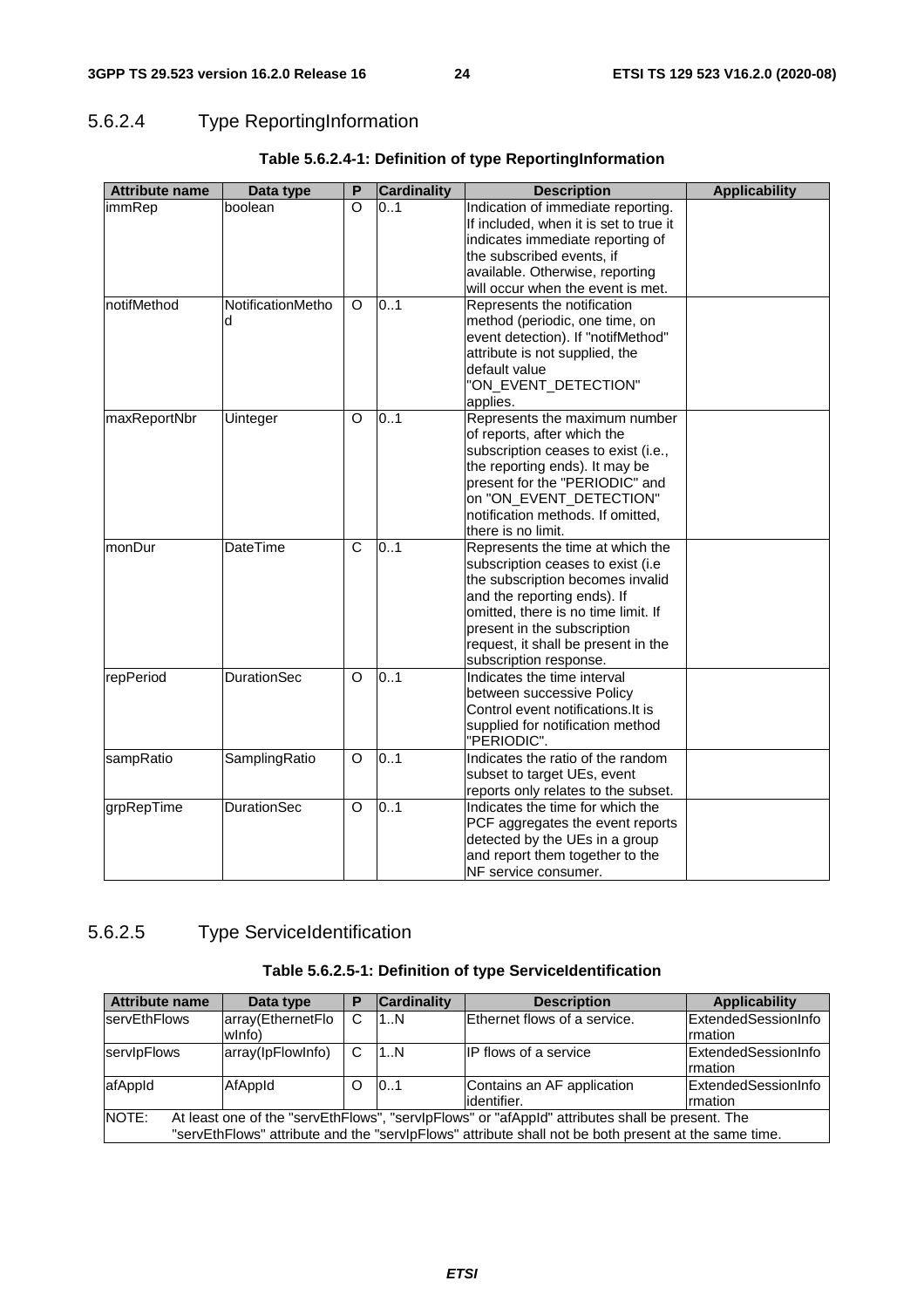## 5.6.2.6 Type EthernetFlowInfo

| <b>Attribute name</b> | Data type       |   | <b>Cardinality</b> | <b>Description</b>                  | Applicability       |
|-----------------------|-----------------|---|--------------------|-------------------------------------|---------------------|
| ethFlows              | array(EthFlowDe | C | 12                 | Contains the flow description for   | ExtendedSessionInfo |
|                       | scription)      |   |                    | the Uplink and/or Downlink          | Irmation            |
|                       |                 |   |                    | Ethernet flows. It shall be present |                     |
|                       |                 |   |                    | lin the subscription request.       |                     |
| flowNumber            | integer         | M |                    | Ildentifies the ordinal number of   | ExtendedSessionInfo |
|                       |                 |   |                    | the Ethernet flow.                  | Irmation            |

## **Table 5.6.2.6-1: Definition of type EthernetFlowInfo**

## 5.6.2.7 Type IpFlowInfo

| Table 5.6.2.7-1: Definition of type IpFlowInfo |  |  |
|------------------------------------------------|--|--|
|------------------------------------------------|--|--|

| <b>Attribute name</b> | Data type                  |   | <b>Cardinality</b> | <b>Description</b>                                                                                                              | <b>Applicability</b>                          |
|-----------------------|----------------------------|---|--------------------|---------------------------------------------------------------------------------------------------------------------------------|-----------------------------------------------|
| <b>ipFlows</b>        | array(FlowDescri<br>ption) | C | 12                 | Contains the flow description for<br>the Uplink and/or Downlink IP<br>flows. It shall be present in the<br>subscription request | <b>IExtendedSessionInfo</b><br><b>Imation</b> |
| flowNumber            | linteger                   | м |                    | Ildentifies the ordinal number of<br>the IP flow.                                                                               | ExtendedSessionInfo<br>rmation                |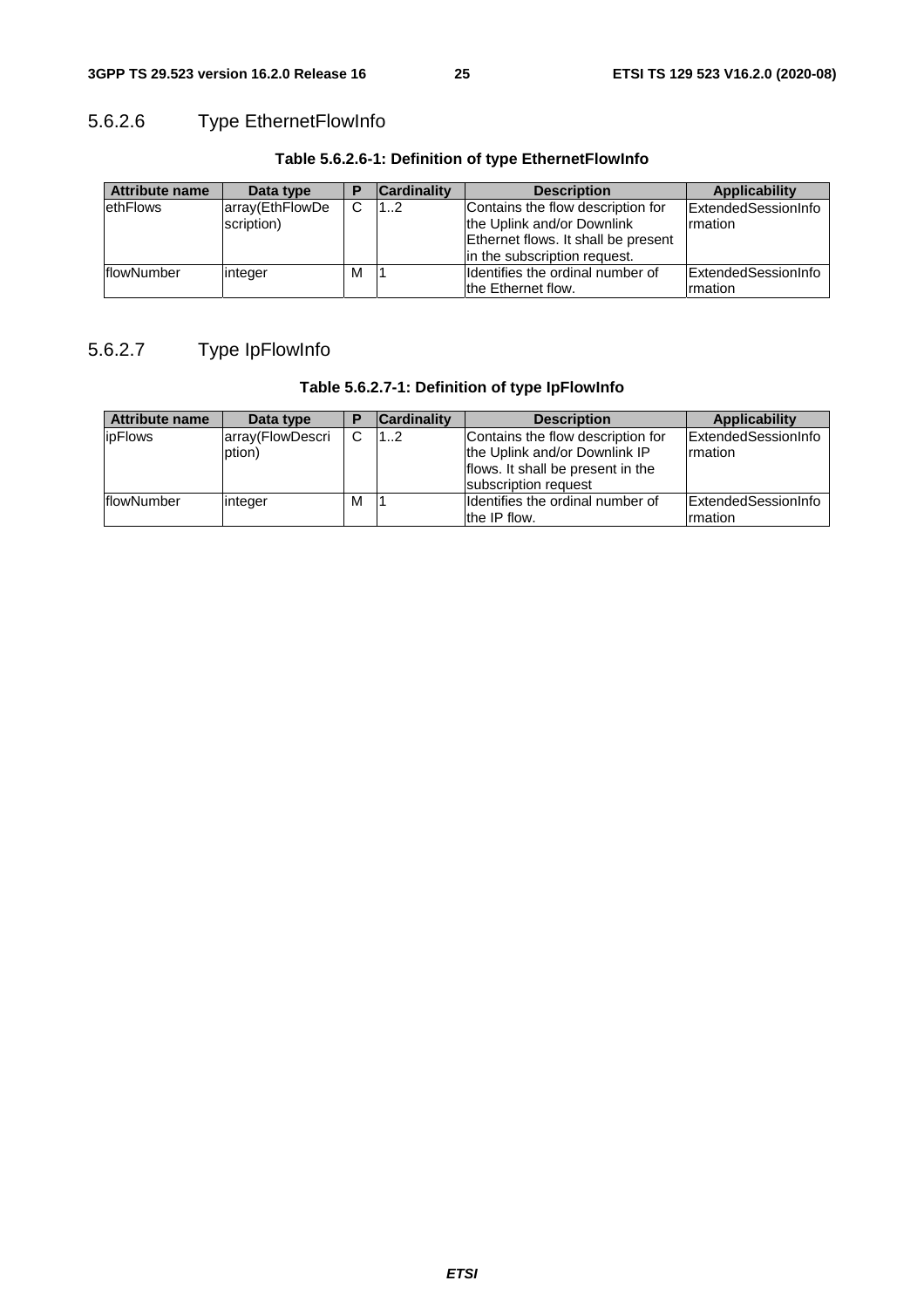## 5.6.2.8 Type PcEventNotification

| <b>Attribute name</b> | Data type                 | P                     | <b>Cardinality</b> | <b>Description</b>                                                                                                                                                                                                             | <b>Applicability</b>           |
|-----------------------|---------------------------|-----------------------|--------------------|--------------------------------------------------------------------------------------------------------------------------------------------------------------------------------------------------------------------------------|--------------------------------|
| event                 | PcEvent                   | M                     | 1N                 | Reported Policy Control event.                                                                                                                                                                                                 |                                |
| accType               | AccessType                | C                     | 0.1                | Access Type. It shall be included<br>when the reported PcEvent is<br>"AC_TY_CH".                                                                                                                                               |                                |
| addAccessInfo         | AdditionalAccessI<br>nfo  | O                     | 0.1                | Indicates the additional<br>combination of Access Type and<br>RAT Type available for MA PDU<br>session. It may be present when<br>the notified event is "AC_TY_CH"<br>and the PDU session is a Multi-<br>Access PDU session.   | <b>ATSSS</b>                   |
| relAccessInfo         | AdditionalAccessI<br>nfo  | $\circ$               | 0.1                | Indicates the release of a<br>combination of Access Type and<br>RAT Type available for MA PDU<br>session. It may be present when<br>the notified event is "AC_TY_CH"<br>and the PDU session is a Multi-<br>Access PDU session. | <b>ATSSS</b>                   |
| anGwAddr              | AnGwAddress               | $\Omega$              | 0.1                | ePDG address. It shall be<br>included if applicable when the<br>reported PcEvent is<br>"AC_TY_CH".                                                                                                                             |                                |
| ratType               | RatType                   | $\overline{O}$        | 0.1                | RAT Type. It shall be included if<br>applicable when the reported<br>PcEvent is "AC_TY_CH".                                                                                                                                    |                                |
| plmnld                | PlmnldNid                 | C                     | 0.1                | PLMN Identifier and, for an<br>SNPN, also the NID. It shall be<br>included when the reported<br>PcEvent is "PLMN_CH".                                                                                                          |                                |
| supi                  | Supi                      | $\overline{\text{c}}$ | 0.1                | SUPI of the UE. It shall be<br>present if available.                                                                                                                                                                           |                                |
| gpsi                  | Gpsi                      | O                     | 0.1                | Gpsi shall contain either an<br>External Id or an MSISDN.                                                                                                                                                                      |                                |
| timeStamp             | DateTime                  | M                     | $\mathbf{1}$       | Time at which the event is<br>observed.                                                                                                                                                                                        |                                |
| pduSessInfo           | PduSessionInfor<br>mation | O                     | 0.1                | Represents PDU session<br>information related to the<br>observed event.                                                                                                                                                        | ExtendedSessionInfo<br>rmation |
| repServices           | ServiceIdentificati<br>on | O                     | 0.1                | Represents service information<br>related to the observed event.                                                                                                                                                               | ExtendedSessionInfo<br>mation  |

## **Table 5.6.2.8-1: Definition of type PcEventNotification**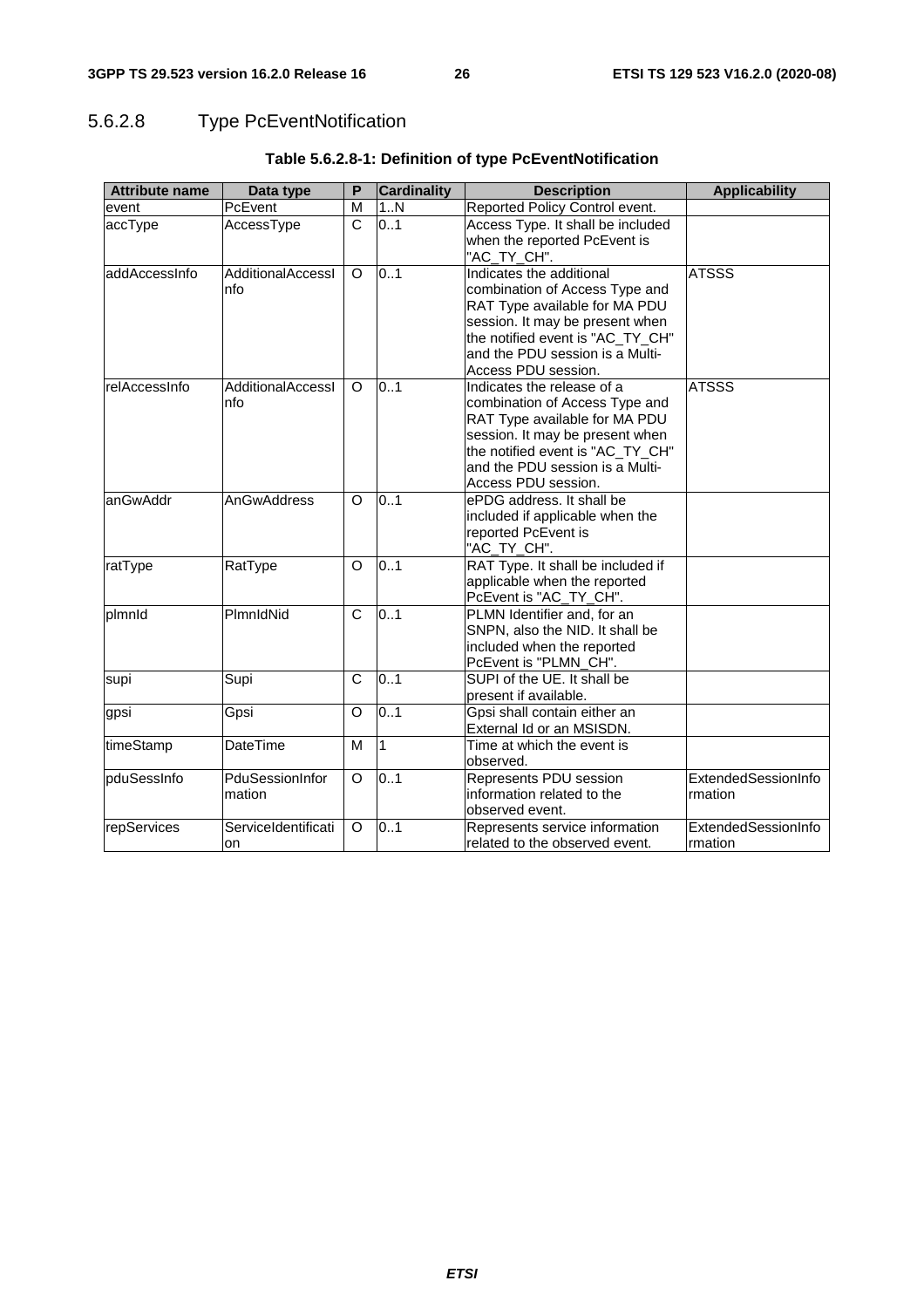## 5.6.2.9 Type PduSessionInformation

| <b>Attribute name</b>                                                                                            | Data type  | P | <b>Cardinality</b> | <b>Description</b>                  | Applicability       |
|------------------------------------------------------------------------------------------------------------------|------------|---|--------------------|-------------------------------------|---------------------|
| snssai                                                                                                           | Snssai     | М |                    | S-NSSAI of the PDU session.         | ExtendedSessionInfo |
|                                                                                                                  |            |   |                    |                                     | rmation             |
| dnn                                                                                                              | Dnn.       | M | 1N                 | Dnn of the PDU session, a full      | ExtendedSessionInfo |
|                                                                                                                  |            |   |                    | DNN with both the Network           | Irmation            |
|                                                                                                                  |            |   |                    | Identifier and Operator Identifier, |                     |
|                                                                                                                  |            |   |                    | or a DNN with the Network           |                     |
|                                                                                                                  |            |   |                    | Identifier only.                    |                     |
| uelpv4                                                                                                           | Ipv4Addr   | C | 0.1                | The IPv4 address of the served      | ExtendedSessionInfo |
|                                                                                                                  |            |   |                    | UE.                                 | rmation             |
|                                                                                                                  |            |   |                    | (NOTE 1)                            |                     |
| uelpv6                                                                                                           | Ipv6Prefix | C | 0.1                | The IPv6 prefix of the served UE.   | ExtendedSessionInfo |
|                                                                                                                  |            |   |                    | (NOTE 1)                            | rmation             |
| ipDomain                                                                                                         | string     | O | 0.1                | Identifies the IP domain.           | ExtendedSessionInfo |
|                                                                                                                  |            |   |                    | (NOTE 2)                            | Irmation            |
| ueMac                                                                                                            | MacAddr48  | C | 0.1                | UE MAC address.                     | ExtendedSessionInfo |
|                                                                                                                  |            |   |                    | (NOTE 1)                            | Irmation            |
| NOTE 1: Either the served UE IP address (an Ipv4Addr or Ipv6Prefix or both if available) or UE MAC address shall |            |   |                    |                                     |                     |
| be present.                                                                                                      |            |   |                    |                                     |                     |
| NOTE 2: An "ipDomain" attribute, may be provided in combination with a "uelpv4" attribute.                       |            |   |                    |                                     |                     |

### **Table 5.6.2.9-1: Definition of type PduSessionInformation**

## 5.6.3 Simple data types and enumerations

#### 5.6.3.1 Introduction

This subclause defines simple data types and enumerations that can be referenced from data structures defined in the previous subclauses.

#### 5.6.3.2 Simple data types

The simple data types defined in table 5.6.3.2-1 shall be supported.

#### **Table 5.6.3.2-1: Simple data types**

| vpe.<br><b>Name</b> | <b>Type Definition</b> | <b>Description</b> | - 5054 |
|---------------------|------------------------|--------------------|--------|
|                     |                        |                    |        |

### 5.6.3.3 Enumeration: PcEvent

The enumeration PcEvent represents the policy control events that can be subscribed. It shall comply with the provisions defined in table 5.6.3.3-1.

#### **Table 5.6.3.3-1: Enumeration PcEvent**

| <b>Enumeration value</b> | <b>Description</b>    | <b>Applicability</b> |
|--------------------------|-----------------------|----------------------|
| CН<br>АC<br>᠇᠕           | Type Change<br>Access |                      |
| PLMN CH                  | <b>PLMN Change</b>    |                      |

## 5.7 Error handling

### 5.7.1 General

HTTP error handling shall be supported as specified in subclause 5.2.4 of 3GPP TS 29.500 [5].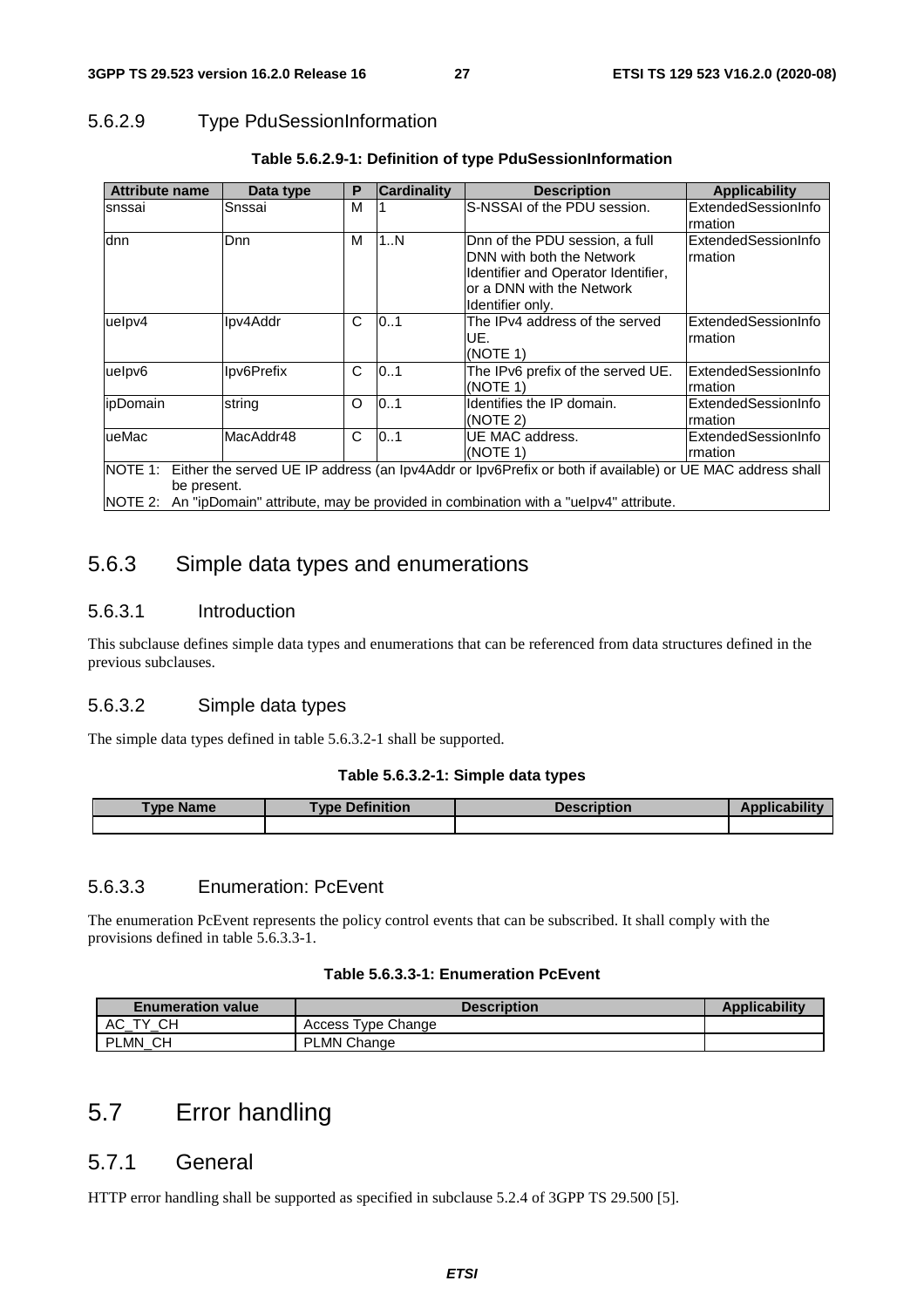For the Npcf\_EventExposure API, HTTP error responses shall be supported as specified in subclause 4.8 of 3GPP TS 29.501 [6]. Protocol errors and application errors specified in table 5.2.7.2-1 of 3GPP TS 29.500 [5] shall be supported for an HTTP method if the corresponding HTTP status codes are specified as mandatory for that HTTP method in table 5.2.7.1-1 of 3GPP TS 29.500 [5].

In addition, the requirements in the following subclauses are applicable for the Npcf EventExposure API.

## 5.7.2 Protocol Errors

In this Release of the specification, there are no service specific protocol errors applicable for the Npcf\_EventExposure API.

## 5.7.3 Application Errors

The application errors defined for the Npcf\_EventExposure service are listed in table 5.7.3-1.

#### **Table 5.7.3-1: Application errors**

| <b>Application Error</b> | <b>HTTP status code</b> | <b>Description</b> |
|--------------------------|-------------------------|--------------------|
|                          |                         |                    |

## 5.8 Feature negotiation

The optional features in table 5.8-1 are defined for the Npcf\_EventExposure API. They shall be negotiated using the extensibility mechanism defined in subclause 6.6 of 3GPP TS 29.500 [5].

|  |  | Table 5.8-1: Supported Features |  |
|--|--|---------------------------------|--|
|--|--|---------------------------------|--|

| Feature number | <b>Feature Name</b> | <b>Description</b>                                                                               |
|----------------|---------------------|--------------------------------------------------------------------------------------------------|
|                |                     | Extended Session Informat   Indicates the support of additional session information in the       |
|                | ion                 | subscription and report of policy control event.                                                 |
| $\overline{2}$ | MacAddressRange     | Indicates the support of a set of MAC addresses with a specific range<br>lin the traffic filter. |
| 13             | <b>ATSSS</b>        | Indicates the support of the report of the multiple access types of a<br><b>IMA PDU session.</b> |

## 5.9 Security

As indicated in 3GPP TS 33.501 [19] and 3GPP TS 29.500 [5], the access to the Npcf\_EventExposure API, based on local configuration, may be authorized by means of the OAuth2 protocol (see IETF RFC 6749 [20]), using the "Client Credentials" authorization grant, where the NRF (see 3GPP TS 29.510 [21]) plays the role of the authorization server.

If OAuth2 authorization is used, an NF Service Consumer, prior to consuming services offered by the Nnrf\_NFManagement API, shall obtain a "token" from the authorization server, by invoking the Access Token Request service, as described in 3GPP TS 29.510 [21], subclause 5.4.2.2.

NOTE: When multiple NRFs are deployed in a network, the NRF used as authorization server is the same NRF where the NF Service Consumer invoked the discovery of the Npcf\_EventExposure service.

The Npcf EventExposure API defines a single scope "npcf-eventexposure" for the entire service, and it does not define any additional scopes at resource or operation level.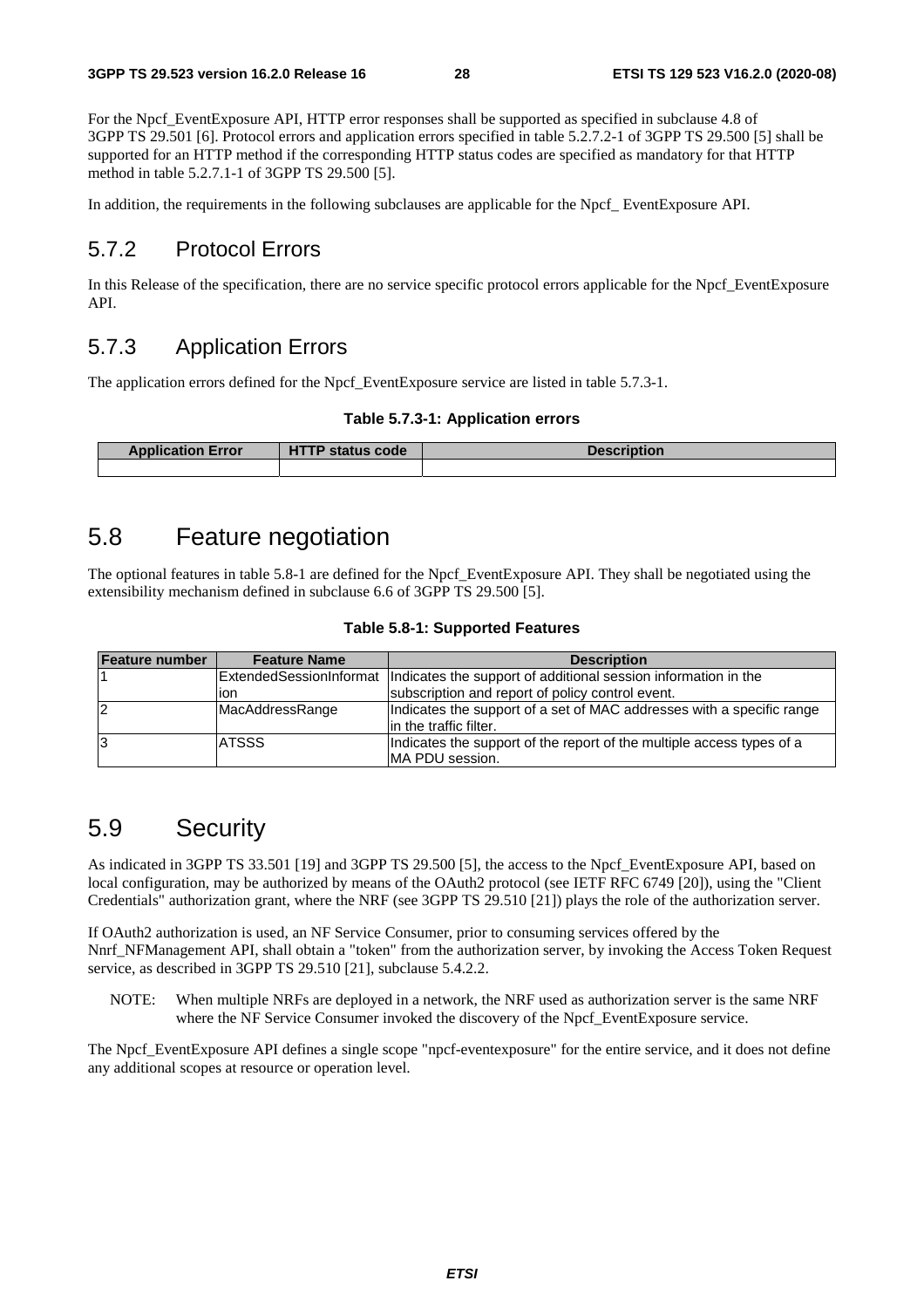## Annex A (normative): OpenAPI specification

## A.1 General

The present Annex contains an OpenAPI [7] specification of HTTP messages and content bodies used by the Npcf\_EventExposure API.

This Annex shall take precedence when being discrepant to other parts of the specification with respect to the encoding of information elements and methods within the API.

NOTE 1: The semantics and procedures, as well as conditions, e.g. for the applicability and allowed combinations of attributes or values, not expressed in the OpenAPI definitions but defined in other parts of the specification also apply.

Informative copies of the OpenAPI specification file contained in this 3GPP Technical Specification are available on a Git-based repository hosted in ETSI Forge, that uses the GitLab software version control system (see clause 5B of the 3GPP TR 21.900 [22] and subclause 5.3.1 of the 3GPP TS 29.501 [6] for further information).

## A.2 Npcf\_EventExposure API

```
openapi: 3.0.0 
info: 
   version: 1.1.0 
   title: Npcf_EventExposure 
   description: | 
     PCF Event Exposure Service. 
     © 2020, 3GPP Organizational Partners (ARIB, ATIS, CCSA, ETSI, TSDSI, TTA, TTC). 
     All rights reserved. 
externalDocs: 
   description: 3GPP TS 29.523 V16.2.0; 5G System; Policy Control Event Exposure Service; Stage 3. 
   url: http://www.3gpp.org/ftp/Specs/archive/29_series/29.523/ 
servers: 
   - url: '{apiRoot}/npcf-eventexposure/v1' 
     variables: 
       apiRoot: 
         default: https://example.com 
         description: apiRoot as defined in subclause 4.4 of 3GPP TS 29.501 
security: 
   - {} 
   - oAuth2ClientCredentials: 
     - npcf-eventexposure 
paths: 
   /subscriptions: 
     post: 
       summary: Creates a new Individual Policy Control Events Subscription resource 
       operationId: PostPcEventExposureSubsc 
       tags: 
         - Policy Control Events Subscription (Collection) 
       requestBody: 
         required: true 
         content: 
           application/json: 
              schema: 
               $ref: '#/components/schemas/PcEventExposureSubsc' 
       responses: 
          '201': 
           description: Success 
            content: 
              application/json: 
                schema: 
                  $ref: '#/components/schemas/PcEventExposureSubsc' 
           headers:
```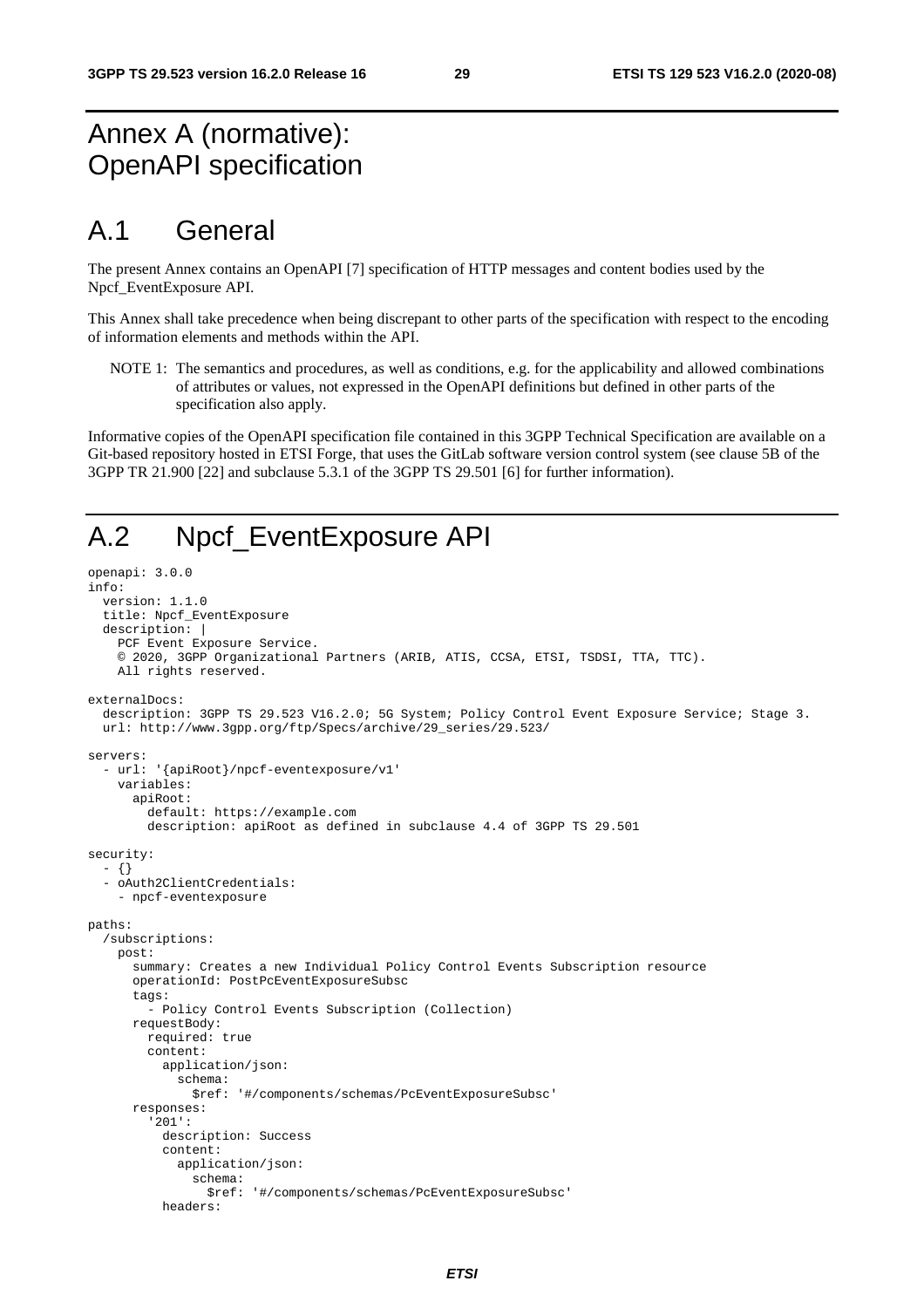Location: description: 'Contains the URI of the created individual policy control events subscription resource, according to the structure: {apiRoot}/npcfeventexposure/v1/subscriptions/{subscriptionId}' required: true schema: type: string '400': \$ref: 'TS29571\_CommonData.yaml#/components/responses/400' '401': \$ref: 'TS29571\_CommonData.yaml#/components/responses/401' '403': \$ref: 'TS29571\_CommonData.yaml#/components/responses/403' '404': \$ref: 'TS29571\_CommonData.yaml#/components/responses/404' '411': \$ref: 'TS29571\_CommonData.yaml#/components/responses/411' '413': \$ref: 'TS29571\_CommonData.yaml#/components/responses/413' '415': \$ref: 'TS29571\_CommonData.yaml#/components/responses/415' '429': \$ref: 'TS29571\_CommonData.yaml#/components/responses/429' '500': \$ref: 'TS29571\_CommonData.yaml#/components/responses/500' '503': \$ref: 'TS29571\_CommonData.yaml#/components/responses/503' default: \$ref: 'TS29571\_CommonData.yaml#/components/responses/default' callbacks: PcEventNotification: '{\$request.body#/notifUri}': post: requestBody: required: true content: application/json: schema: \$ref: '#/components/schemas/PcEventExposureNotif' responses: '204': description: No Content, Notification was succesfull '400': \$ref: 'TS29571\_CommonData.yaml#/components/responses/400' '401': \$ref: 'TS29571\_CommonData.yaml#/components/responses/401' '403': \$ref: 'TS29571\_CommonData.yaml#/components/responses/403' '404': \$ref: 'TS29571\_CommonData.yaml#/components/responses/404' '411': \$ref: 'TS29571\_CommonData.yaml#/components/responses/411' '413': \$ref: 'TS29571\_CommonData.yaml#/components/responses/413' '415': \$ref: 'TS29571\_CommonData.yaml#/components/responses/415' '429': \$ref: 'TS29571\_CommonData.yaml#/components/responses/429' '500': \$ref: 'TS29571\_CommonData.yaml#/components/responses/500' '503': \$ref: 'TS29571\_CommonData.yaml#/components/responses/503' default: \$ref: 'TS29571\_CommonData.yaml#/components/responses/default' /subscriptions/{subscriptionId}: get: summary: "Reads an existing Individual Policy Control Events Subscription" operationId: GetPcEventExposureSubsc tags: - Individual Policy Control Events Subscription (Document) parameters: - name: subscriptionId in: path description: Policy Control Event Subscription ID required: true schema: type: string responses: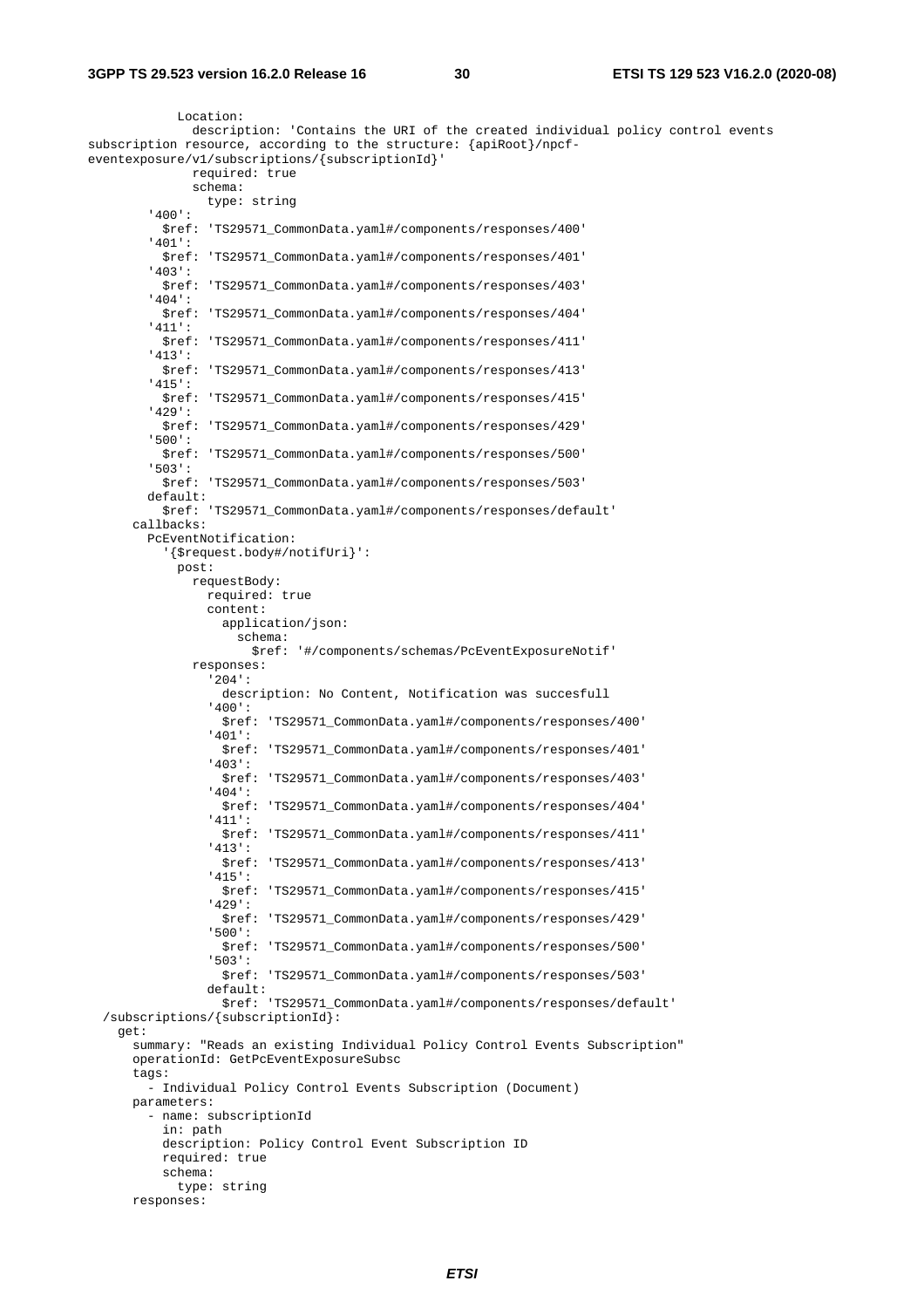'200': description: OK. Resource representation is returned content: application/json: schema: \$ref: '#/components/schemas/PcEventExposureSubsc' '400': \$ref: 'TS29571\_CommonData.yaml#/components/responses/400' '401': \$ref: 'TS29571\_CommonData.yaml#/components/responses/401' '403': \$ref: 'TS29571\_CommonData.yaml#/components/responses/403' '404': \$ref: 'TS29571\_CommonData.yaml#/components/responses/404' '406': \$ref: 'TS29571\_CommonData.yaml#/components/responses/406' '429': \$ref: 'TS29571\_CommonData.yaml#/components/responses/429' '500': \$ref: 'TS29571\_CommonData.yaml#/components/responses/500' '503': \$ref: 'TS29571\_CommonData.yaml#/components/responses/503' default: \$ref: 'TS29571\_CommonData.yaml#/components/responses/default' put: summary: "Modifies an existing Individual Policy Control Events Subscription " operationId: PutPcEventExposureSubsc tags: - Individual Policy Control Events Subscription (Document) requestBody: required: true content: application/json: schema: \$ref: '#/components/schemas/PcEventExposureSubsc' parameters: - name: subscriptionId in: path description: Policy Control Event Subscription ID required: true schema: type: string responses: '200': description: OK. Resource was succesfully modified and representation is returned content: application/json: schema: \$ref: '#/components/schemas/PcEventExposureSubsc' '204': description: No Content. Resource was succesfully modified '400': \$ref: 'TS29571\_CommonData.yaml#/components/responses/400' '401': \$ref: 'TS29571\_CommonData.yaml#/components/responses/401' '403': \$ref: 'TS29571\_CommonData.yaml#/components/responses/403' '404': \$ref: 'TS29571\_CommonData.yaml#/components/responses/404' '411': \$ref: 'TS29571\_CommonData.yaml#/components/responses/411' '413': \$ref: 'TS29571\_CommonData.yaml#/components/responses/413' '415': \$ref: 'TS29571\_CommonData.yaml#/components/responses/415' '429': \$ref: 'TS29571\_CommonData.yaml#/components/responses/429' '500': \$ref: 'TS29571\_CommonData.yaml#/components/responses/500' '503': \$ref: 'TS29571\_CommonData.yaml#/components/responses/503' default: \$ref: 'TS29571\_CommonData.yaml#/components/responses/default' delete: summary: "Cancels an existing Individual Policy Control Events Subscription " operationId: DeletePcEventExposureSubsc tags:

- Individual Policy Control Events Subscription (Document)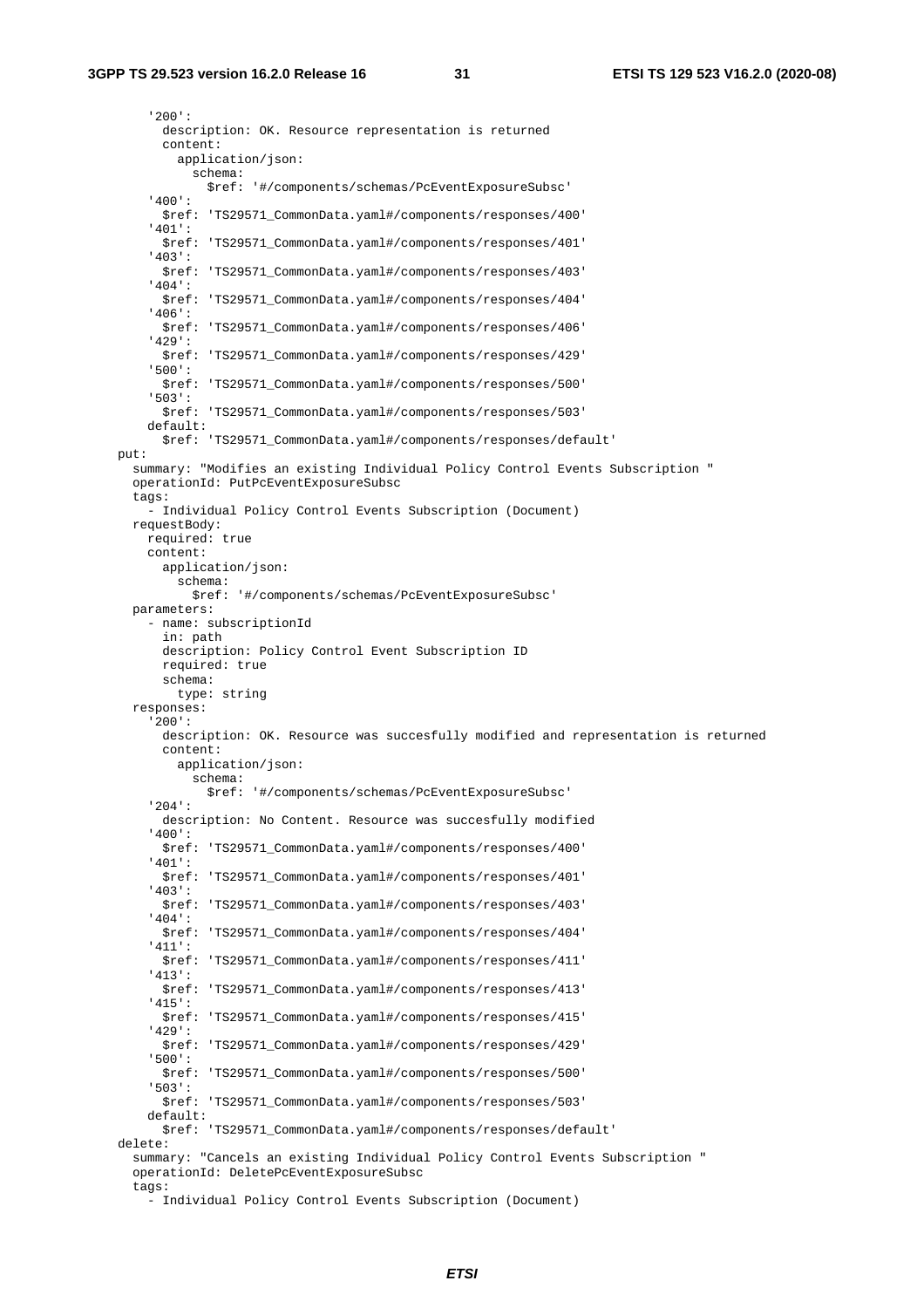parameters: - name: subscriptionId in: path description: Policy Control Event Subscription ID required: true schema: type: string responses: '204': description: No Content. Resource was succesfully deleted '400': \$ref: 'TS29571\_CommonData.yaml#/components/responses/400' '401': \$ref: 'TS29571\_CommonData.yaml#/components/responses/401' '403': \$ref: 'TS29571\_CommonData.yaml#/components/responses/403' '404': \$ref: 'TS29571\_CommonData.yaml#/components/responses/404' '429': \$ref: 'TS29571\_CommonData.yaml#/components/responses/429' '500': \$ref: 'TS29571\_CommonData.yaml#/components/responses/500' '503': \$ref: 'TS29571\_CommonData.yaml#/components/responses/503' default: \$ref: 'TS29571\_CommonData.yaml#/components/responses/default' components: securitySchemes: oAuth2ClientCredentials: type: oauth2 flows: clientCredentials: tokenUrl: '{nrfApiRoot}/oauth2/token' scopes: npcf-eventexposure: Access to the Npcf\_EventExposure API. schemas: PcEventExposureNotif: type: object properties: notifId: type: string eventNotifs: type: array items: \$ref: '#/components/schemas/PcEventNotification' minItems: 1 required: - notifId - eventNotifs PcEventExposureSubsc: type: object properties: eventSubs: type: array items: \$ref: '#/components/schemas/PcEvent' minItems: 1 eventsRepInfo: \$ref: '#/components/schemas/ReportingInformation' groupId: \$ref: 'TS29571\_CommonData.yaml#/components/schemas/GroupId' filterDnns: type: array items: \$ref: 'TS29571\_CommonData.yaml#/components/schemas/Dnn' minItems: 1 filterSnssais: type: array items: \$ref: 'TS29571\_CommonData.yaml#/components/schemas/Snssai' minItems: 1 filterServices: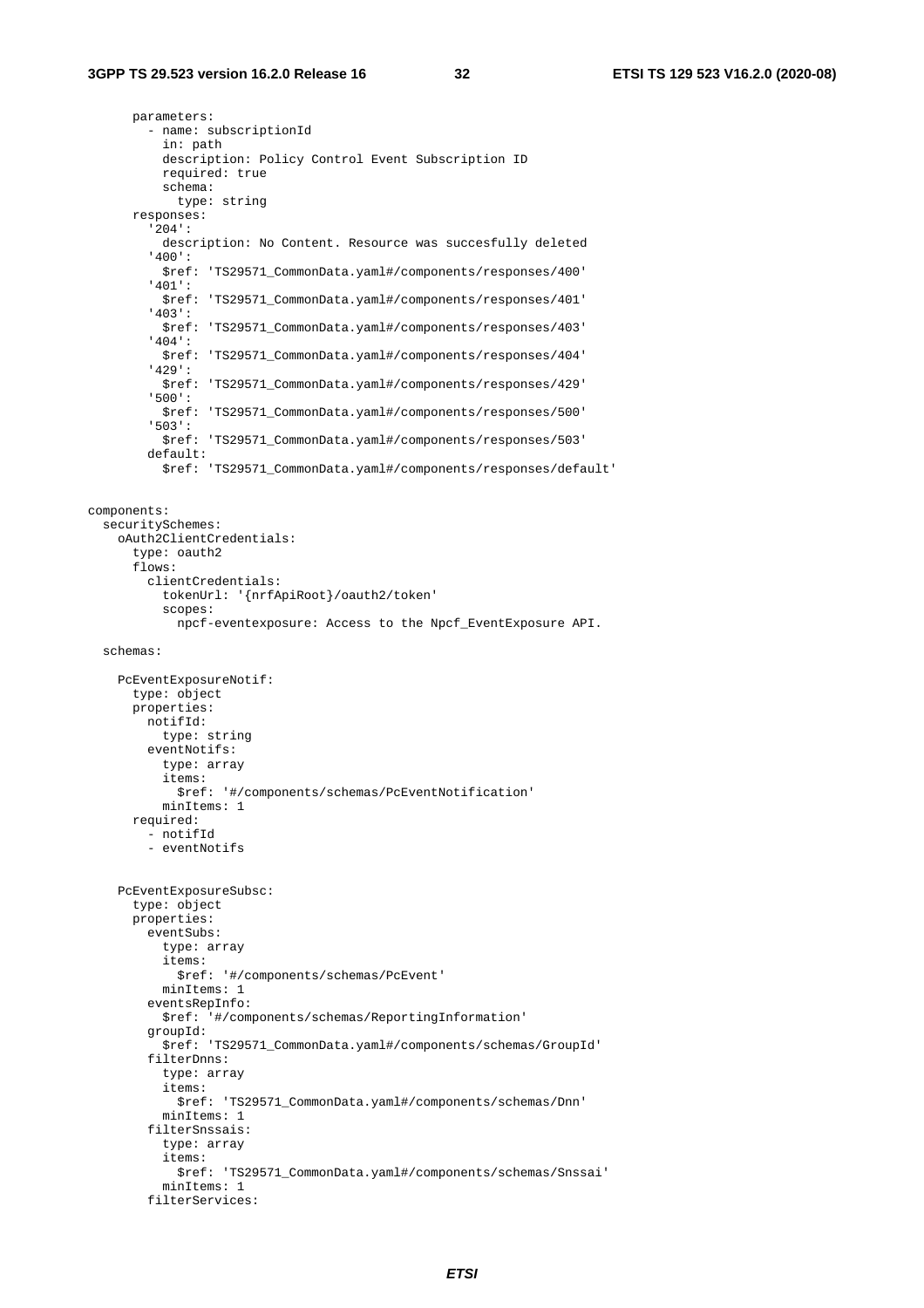type: array items: \$ref: '#/components/schemas/ServiceIdentification' minItems: 1 notifUri: \$ref: 'TS29571\_CommonData.yaml#/components/schemas/Uri' notifId: type: string suppFeat: \$ref: 'TS29571\_CommonData.yaml#/components/schemas/SupportedFeatures' required: - eventSubs - notifId - notifUri ReportingInformation: type: object properties: immRep: type: boolean notifMethod: \$ref: 'TS29508\_Nsmf\_EventExposure.yaml#/components/schemas/NotificationMethod' maxReportNbr: \$ref: 'TS29571\_CommonData.yaml#/components/schemas/Uinteger' monDur: \$ref: 'TS29571\_CommonData.yaml#/components/schemas/DateTime' repPeriod: \$ref: 'TS29571\_CommonData.yaml#/components/schemas/DurationSec' sampRatio: \$ref: 'TS29571\_CommonData.yaml#/components/schemas/SamplingRatio' grpRepTime: \$ref: 'TS29571\_CommonData.yaml#/components/schemas/DurationSec' ServiceIdentification: type: object properties: servEthFlows: type: array items: \$ref: '#/components/schemas/EthernetFlowInfo' minItems: 1 servIpFlows: type: array items: \$ref: '#/components/schemas/IpFlowInfo' minItems: 1 afAppId: \$ref: 'TS29514\_Npcf\_PolicyAuthorization.yaml#/components/schemas/AfAppId' # All conditions in allOf must be met allOf: # First condition is that servEthFlows and servIpFlows are mutually exclusive - not: required: [servEthFlows, servIpFlows] # Second condition is that at least one the servEthFlows, servIpFlows and afAppId shall be present - anyOf: - required: [servEthFlows] - required: [servIpFlows] - required: [afAppId] EthernetFlowInfo: type: object properties: ethFlows: type: array items: \$ref: 'TS29514\_Npcf\_PolicyAuthorization.yaml#/components/schemas/EthFlowDescription' minItems: 1 maxItems: 2 flowNumber: type: integer required: - flowNumber IpFlowInfo: type: object properties: ipFlows: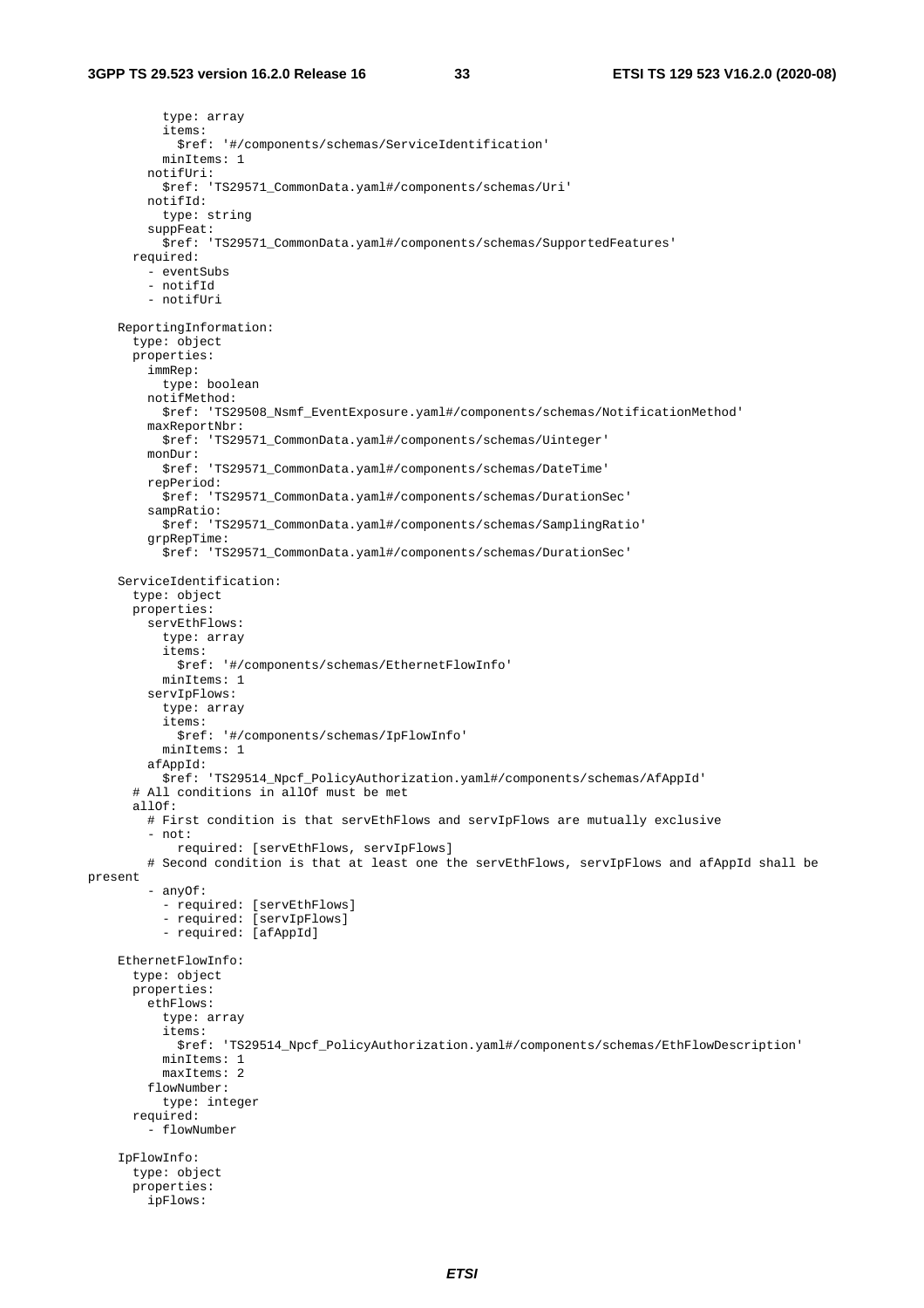type: array items: \$ref: 'TS29514\_Npcf\_PolicyAuthorization.yaml#/components/schemas/FlowDescription' minItems: 1 maxItems: 2 flowNumber: type: integer required: - flowNumber PcEventNotification: type: object properties: event:<br>\$ref: '#/components/schemas/PcEvent' accType: \$ref: 'TS29571\_CommonData.yaml#/components/schemas/AccessType' addAccessInfo: \$ref: 'TS29512\_Npcf\_SMPolicyControl.yaml#/components/schemas/AdditionalAccessInfo' relAccessInfo: \$ref: 'TS29512\_Npcf\_SMPolicyControl.yaml#/components/schemas/AdditionalAccessInfo' anGwAddr: \$ref: 'TS29514\_Npcf\_PolicyAuthorization.yaml#/components/schemas/AnGwAddress' ratType: \$ref: 'TS29571\_CommonData.yaml#/components/schemas/RatType' plmnId: \$ref: 'TS29571\_CommonData.yaml#/components/schemas/PlmnIdNid' supi: \$ref: 'TS29571\_CommonData.yaml#/components/schemas/Supi' gpsi: \$ref: 'TS29571\_CommonData.yaml#/components/schemas/Gpsi' timeStamp: \$ref: 'TS29571\_CommonData.yaml#/components/schemas/DateTime' pduSessionInfo: \$ref: '#/components/schemas/PduSessionInformation' repServices: \$ref: '#/components/schemas/ServiceIdentification' required: - event - timeStamp PduSessionInformation: type: object properties: snssai: \$ref: 'TS29571\_CommonData.yaml#/components/schemas/Snssai' dnn: \$ref: 'TS29571\_CommonData.yaml#/components/schemas/Dnn' ueIpv4: \$ref: 'TS29571\_CommonData.yaml#/components/schemas/Ipv4Addr' ueIpv6: \$ref: 'TS29571\_CommonData.yaml#/components/schemas/Ipv6Prefix' ipDomain: type: string ueMac: \$ref: 'TS29571\_CommonData.yaml#/components/schemas/MacAddr48' required: - snssai - dnn oneOf: - required: [ueMac] - anyOf: - required: [ueIpv4] - required: [ueIpv6] # Simple data types and Enumerations PcEvent: anyOf: - type: string enum: - AC\_TY\_CH - PLMN\_CH - type: string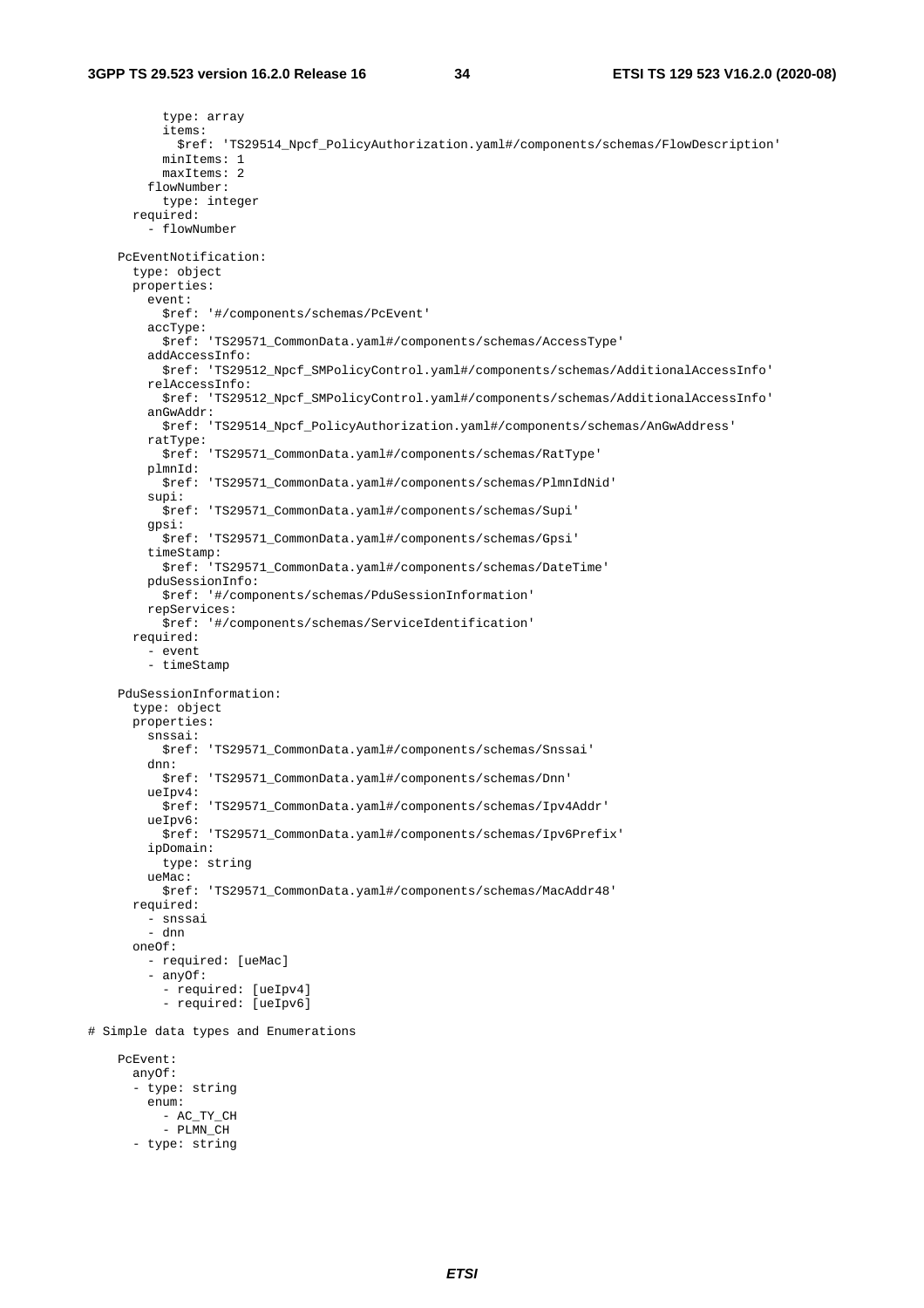## Annex B (informative): Change history

|             | <b>Change history</b> |             |           |                           |                         |                                                                          |            |
|-------------|-----------------------|-------------|-----------|---------------------------|-------------------------|--------------------------------------------------------------------------|------------|
| <b>Date</b> | <b>Meeting</b>        | <b>TDoc</b> | <b>CR</b> | <b>Rev</b>                | Cat                     | Subject/Comment                                                          | <b>New</b> |
|             |                       |             |           |                           |                         |                                                                          | version    |
| $2018 - 11$ |                       |             |           |                           |                         | TS skeleton of Policy Event Exposure Service specification               | 0.0.0      |
| 2018-11     | CT3#99                | C3-187718   |           |                           |                         | API Introduction and Usage of HTTP for new PCF TS                        | 1.0.0      |
| 2018-11     | CT3#99                | C3-187416   |           |                           |                         | Npcf_EventExposure Resources Definition and Error handling               | 1.0.0      |
| 2018-11     | CT3#99                | C3-187419   |           |                           |                         | Npcf_EventExposure, Policy Control Event Notification                    | 1.0.0      |
| $2018 - 11$ | CT3#99                | C3-187675   |           |                           |                         | Npcf_EventExposure Service Description                                   | 1.0.0      |
| 2018-11     | CT3#99                | C3-187717   |           |                           |                         | Npcf_EventExposure Service Operations and Data Structures                | 1.0.0      |
| 2018-11     | CT3#99                | C3-187734   |           |                           |                         | Npcf_EventExposure, OpenAPI                                              | 1.0.0      |
| 2018-11     | CT3#99                | C3-187677   |           |                           |                         | Npcf_EventExposure, Security                                             | 1.0.0      |
| 2018-12     | CT#82                 | CP-183131   |           |                           |                         | TS sent to plenary for information and approval                          | 1.0.0      |
| 2018-12     | CT#82                 | CP-183166   |           |                           |                         | Npcf_EventExposure, OpenAPI                                              | 1.1.0      |
| 2018-12     | <b>CT#82</b>          | CP-183251   |           |                           |                         | TS number assigned in the plenary for approval                           | 1.1.0      |
| 2018-12     | CT#82                 | CP-183253   |           |                           |                         | TS approved by plenary                                                   | 15.0.0     |
| 2019-03     | CP#83                 | CP-190112   | 0001      | 1                         | F                       | Handling of IPdomain and UE addresses in Npcf_EventExposure<br>service   | 15.1.0     |
| 2019-03     | CT#83                 | CP-190160   | 0002      | $\ensuremath{\mathsf{3}}$ | F                       | Correction on Presence conditions for Service dentification data<br>type | 15.1.0     |
| 2019-03     | CT#83                 | CP-190112   | 0003      | 1                         | F                       | Handling of UE identities in Npcf_EventExposure service                  | 15.1.0     |
| 2019-03     | CP#83                 | CP-190112   | 0004      |                           | F                       | Correction on the handling of access type change                         | 15.1.0     |
| 2019-03     | CT#83                 | CP-190112   | 0005      |                           | F                       | Correction of OpenAPI errors                                             | 15.1.0     |
| 2019-03     | CP#83                 | CP-190161   | 0006      | 1                         | F                       | OpenAPI Version number updates                                           | 15.1.0     |
| 2019-06     | CT#84                 | CP-191081   | 0007      | $\mathbf{1}$              | F                       | Report ePDG address                                                      | 15.2.0     |
| 2019-06     | CT#84                 | CP-191081   | 0008      |                           | F                       | Storage of OpenAPI specification file                                    | 15.2.0     |
| 2019-06     | CT#84                 | CP-191081   | 0009      | $\overline{c}$            | F                       | Correction to the notification procedure                                 | 15.2.0     |
| 2019-06     | CT#84                 | CP-191081   | 0010      |                           | F                       | Correction on PCF event exposure service                                 | 15.2.0     |
| 2019-06     | CT#84                 | CP-191081   | 0011      | $\overline{2}$            | $\overline{F}$          | Precedence of OpenAPI file                                               | 15.2.0     |
| 2019-06     | CT#84                 | CP-191182   | 0012      | $\overline{\mathbf{2}}$   | F                       | Copyright note in YAML file                                              | 15.2.0     |
| 2019-06     | CT#84                 | CP-191081   | 0013      | 1                         | F                       | OpenAPI Version number update                                            | 15.2.0     |
| 2019-09     | CT#85                 | CP-192156   | 0014      | 1                         | B                       | Support of a set of MAC addresses in traffic filter                      | 16.0.0     |
| 2019-09     | CT#85                 | CP-192157   | 0015      | 1                         | B                       | Enhancement of event reporting information                               | 16.0.0     |
| 2019-09     | CT#85                 | CP-192173   | 0016      |                           | F                       | OpenAPI version update                                                   | 16.0.0     |
| 2020-03     | CT#87e                | CP-200207   | 0018      |                           | B                       | <b>DNN Clarification</b>                                                 | 16.1.0     |
| $2020 - 06$ | CT3#88e               | CP-201252   | 0019      |                           | B                       | Adding support of NID                                                    | 16.2.0     |
| 2020-06     | CT3#88e               | CP-201229   | 0020      |                           | 3B                      | Access Type Report for a MA PDU session                                  | 16.2.0     |
| 2020-06     | CT3#88e               | CP-201244   | 0021      | $\mathbf{1}$              | F                       | Storage of YAML files in ETSI Forge                                      | 16.2.0     |
| 2020-06     | CT3#88e               | CP-201256   | 0022      | $\mathbf{1}$              | $\overline{\mathsf{F}}$ | URI of the Npcf_EventExposure service                                    | 16.2.0     |
| 2020-06     | CT3#88e               | CP-201223   | 0024      | 1                         | $\overline{A}$          | suppFeat within PcEventExposureSubsc                                     | 16.2.0     |
| $2020 - 06$ | CT3#88e               | CP-201244   | 0025      | $\mathbf{1}$              | F                       | Supported headers, Resource Data type                                    | 16.2.0     |
| 2020-06     | CT3#88e               | CP-201255   | 0027      |                           | F                       | Update of OpenAPI version and TS version in externalDocs Field           | 16.2.0     |